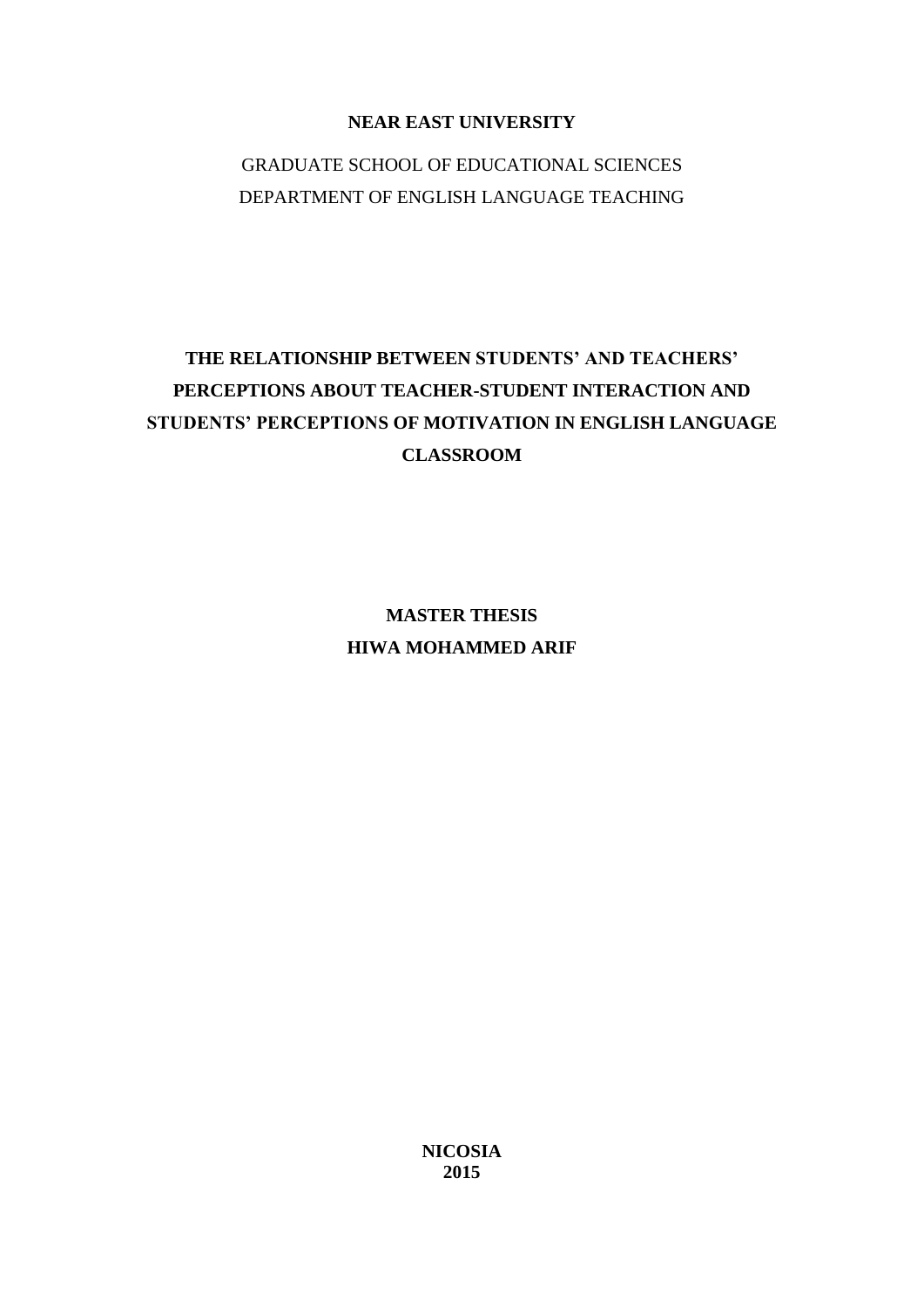# **NEAR EAST UNIVERSITY**

# GRADUATE SCHOOL OF EDUCATIONAL SCIENCES DEPARTMENT OF ENGLISH LANGUAGE TEACHING

# **THE RELATIONSHIP BETWEEN STUDENTS' AND TEACHERS' PERCEPTIONS ABOUT TEACHER-STUDENT INTERACTION AND STUDENTS' PERCEPTIONS OF MOTIVATION IN ENGLISH LANGUAGE CLASSROOM**

# **MASTER THESIS HIWA MOHAMMED ARIF**

**Supervisor: Assoc. Prof. Dr. Mustafa Kurt**

**NICOSIA 2015**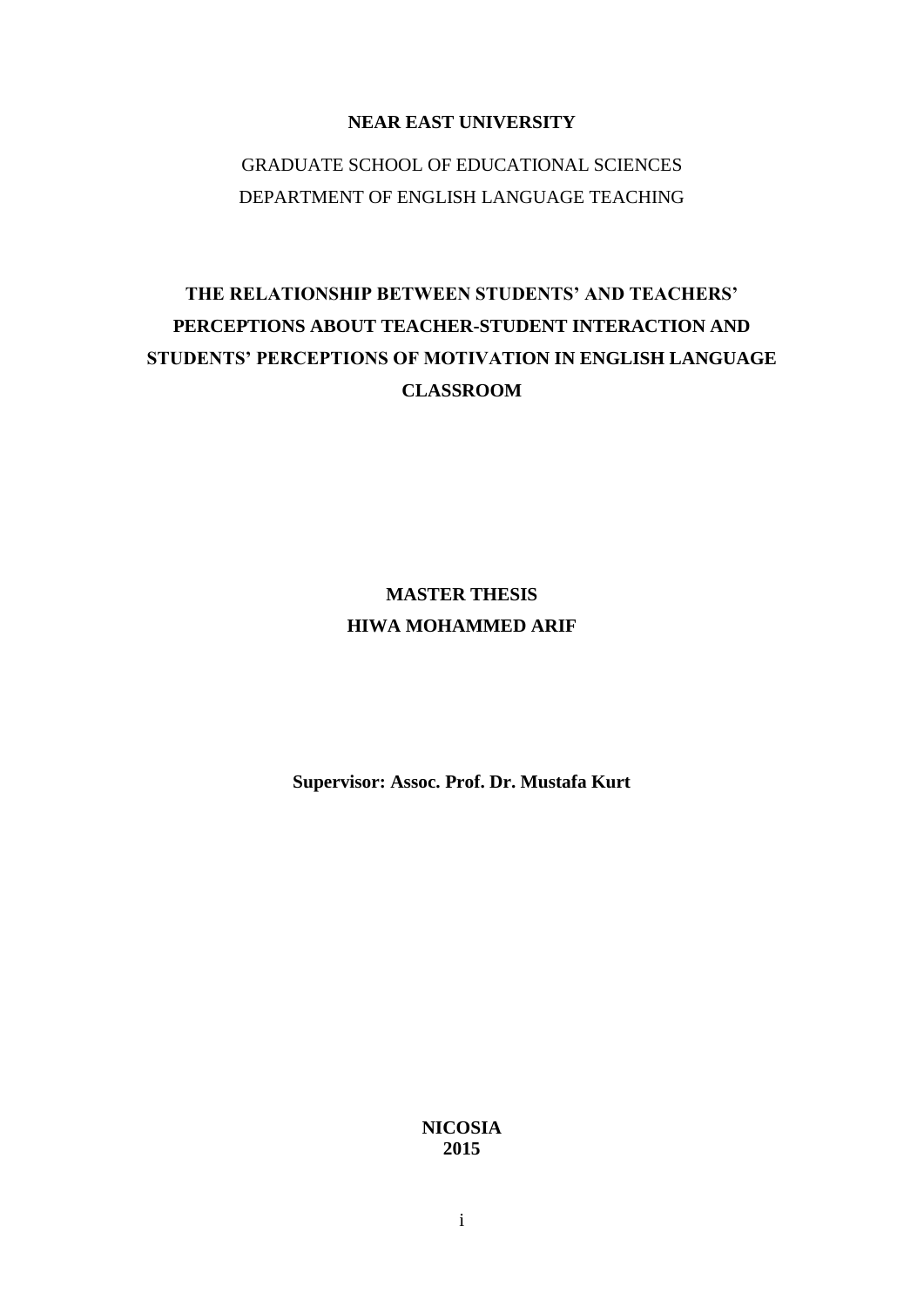### **Approval of the Graduate School of Educational Sciences**

 Prof. Dr. Orhan Çiftçi Director

I certify that this thesis satisfies all the requirements as a thesis for the degree of Master of Arts.

> Assoc. Prof. Dr. Mustafa Kurt Head of Department

This is to certify that we have read this thesis submitted by Hiwa Mohammed Arif, titled "The Relationship Between Students" and Teachers" Perceptions about Teacher-Student Interaction and Students" Perceptions of Motivation in English Language Classroom", and that in our opinion it is fully adequate, in scope and quality, as a thesis for the degree of Master of Arts.

Assoc. Prof. Dr. Mustafa Kurt Supervisor

# **Examining Committee Members**

Assoc. Prof. Dr. Mustafa Kurt.

Asst. Prof. Dr. Nurdan Atamturk \_\_\_\_\_\_\_\_\_\_\_\_\_\_\_\_\_\_\_\_

Asst. Prof. Dr. Doina Popescu.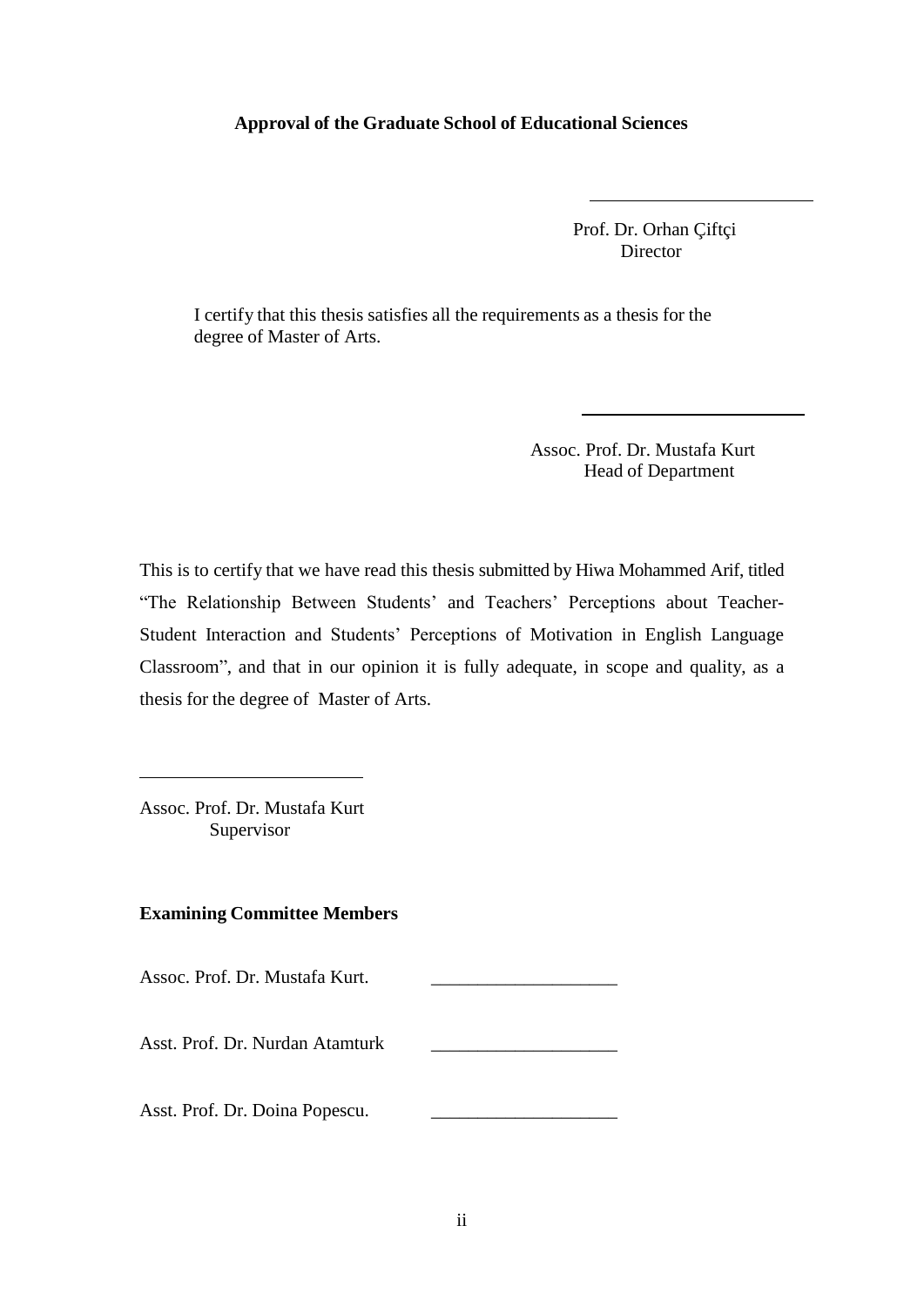# **DECLARATION**

I hereby declare that all the information in this document has been obtained and presented in accordance with academic rules and ethical conduct. I also declare that as required by these rules and conduct, I have fully cited and referenced all the materials and results that are not original to this study.

Name, middle and last name: Hiwa Mohammed Arif

Signature: …………………….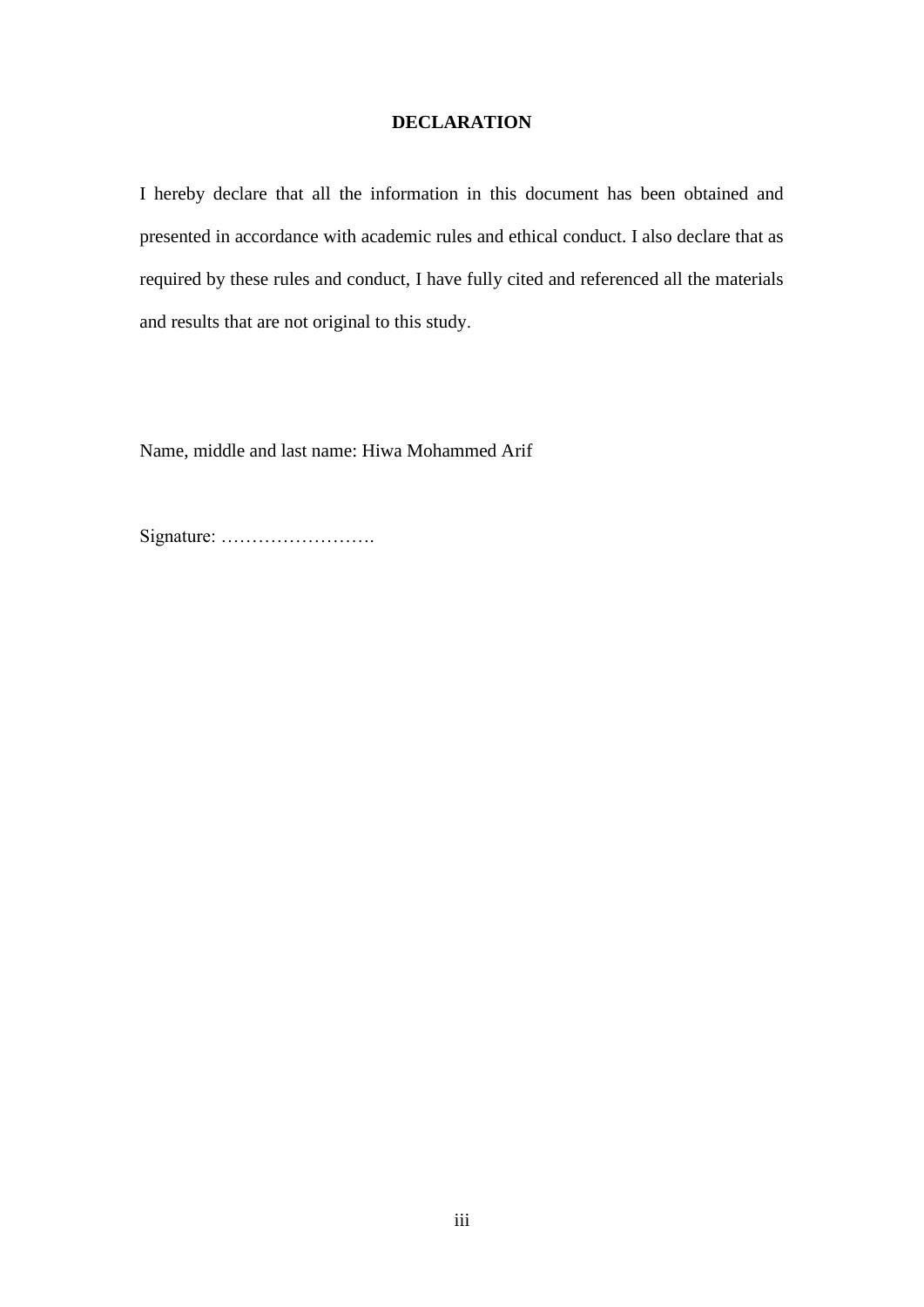#### **ACKNOWLEDGEMENTS**

 First of all, I would like to express my gratitude and appreciation to my supervisor Assoc. Prof. Dr. Mustafa Kurt, for all his support, emphatic concern and assistance during my academic journey. I have received a great deal of help and feedback from him. I would also like to extend my gratitude to Assist. Prof. Dr. Doina Popescu for her invaluable support and assistance. I am also very grateful to all the staff members of the English Language Teaching Department at Near East University. Thanks also go to those in the Directorate of English Department in University of Sulaimani especially to Mr. Barham Sattar, the Head of English Department and Mr. Unis Salh who helped me with data collection. I thank all of those who have supported and participated in this study. My thanks also go to my dearest friends Zirak Rasul, Parosh Mohammed, Peshawa Jalal, Dara Piruzi, Ismail B. Hussein, Hawar Hameed, Faraidun Barznjy, Harem Ibrahim and Yasin Abdullah for helping me in the process of writing this study.

 Last but not least, I would like to thank my dear wife Snoor Anwer and all members of my family, especially to my father Mohammed Arif and my mother Toba Tofeq who always supported and encouraged me during my study and to my dear brother Amanj who helped me with financial support. Without their support and encouragement, I would never have had the ability to finish this thesis.

iv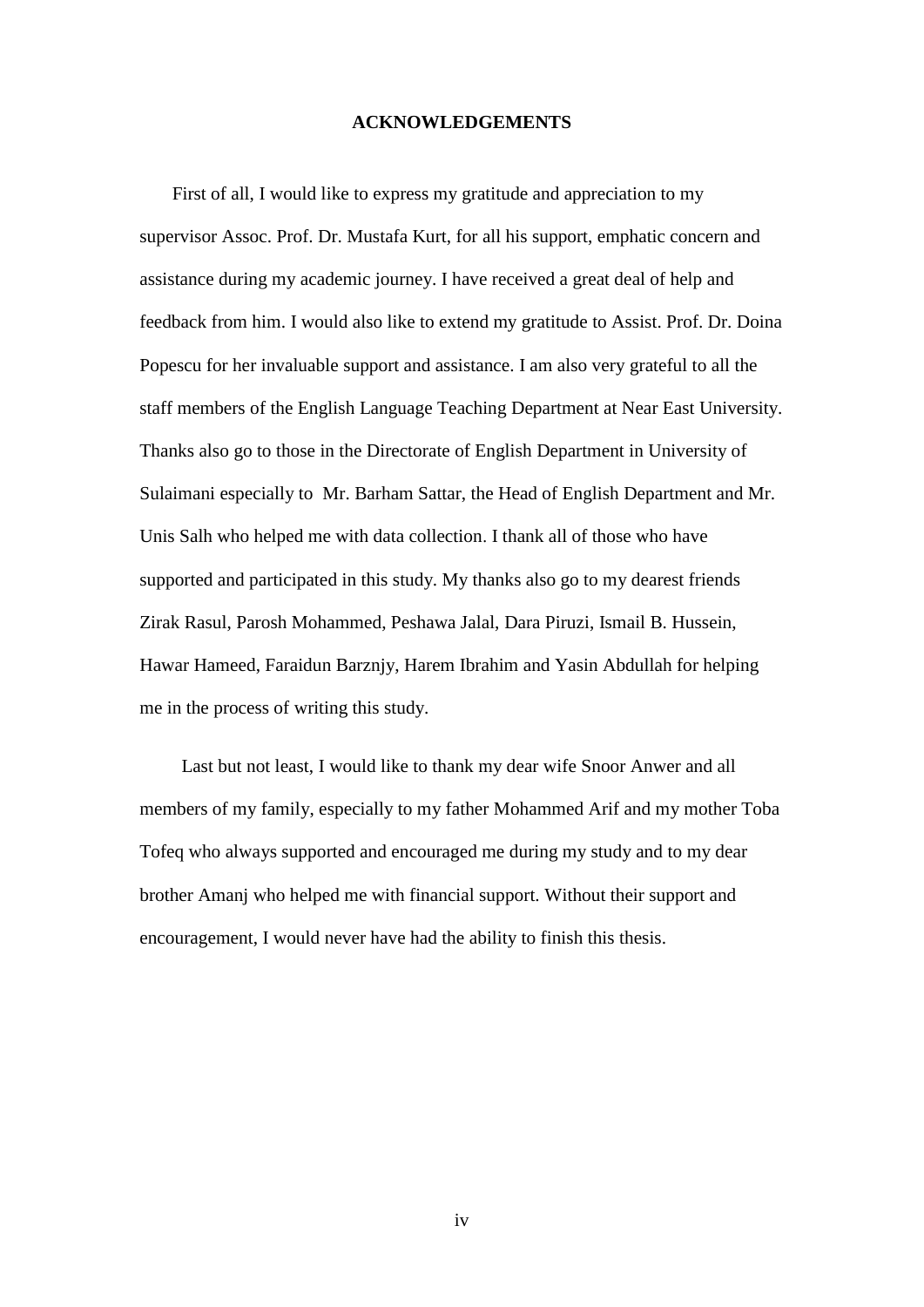#### **ABSTRACT**

# **The Relationship between Students' and Teschers' Perceptions about Teacher-Student Interaction and Students' Perceptions of Motivation in the English Language Classroom.**

Hiwa Mohammed Arif MA Programme in English Language Teaching

Supervisor: Assoc. Prof. Dr. Mustafa Kurt

June, 2015, 64 pages

Based on the teacher-student interaction in relation to students' motivation, this study is focused on teachers" and students" perceptions of teacher-student interaction in the classroom. The participants of the study were 200 Kurdish students (130 males and 70 females) and 20 teachers (12 males and 8 females). The instruments for collecting data consist of two questionnaires: An Australian version of the *Questionnaire on Teacher-Student Interaction (QTI) and Motivated Strategies for Learning Questionnaire (MSLQ).*

 The results showed that there was a low correlation between teacher-student interaction and students' motivation. Furthermore, the result of t-test showed that teacher-student interactions varied according to teachers" and students" perception. Teachers rated themselves as demonstrating more positive interactions than those perceived by their students. Additionally, the study indicated another result. From the two hundreds of the participant 59.7% perceived themselves as having an average motivation level, 27.9% of them, with the frequency of 61, rated themselves at a high level of motivation and a small number of them (3.7%) rated themselves at a low motivation level. The research found significant differences in the perceptions of the participants according to their gender. The scales of leadership and admonishing were significantly different. Male students perceived that their teachers displayed more admonishing behaviours while female students perceived that their teachers acted more in their leadership behaviours. In the scale of students' freedom and responsibility male teachers were perceived to be more willing to provide too much freedom and responsibility to their students than female teachers.

**Key Words**: Teacher-student interaction, students motivation, gender differences,

English as a foreign language.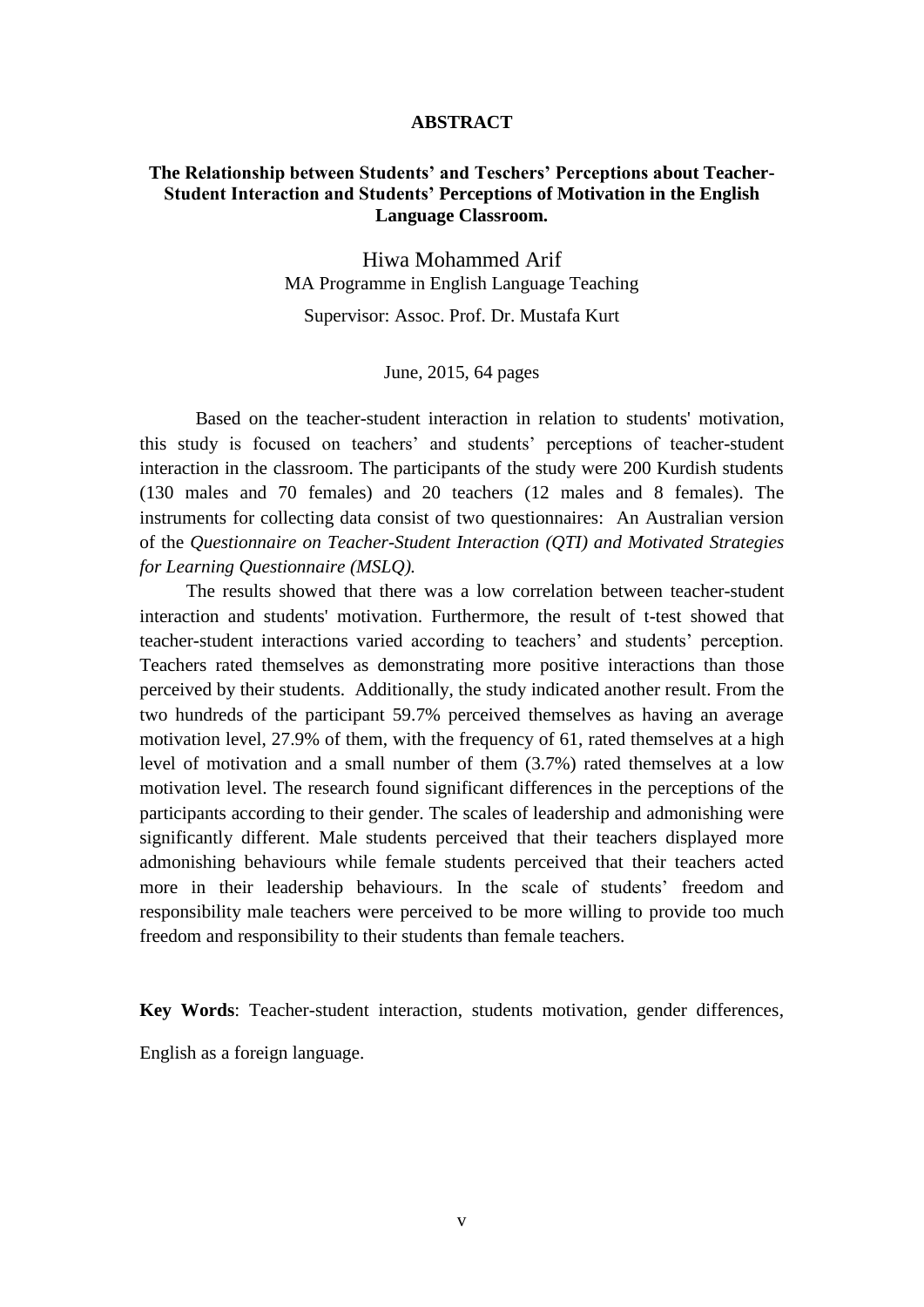# **İngilizce dil sınıfında öğretmen- öğrenci etkileşimi ve öğrencilerin motivasyon algısı hakkındaki öğretmen ve öğrencilerin algıları arasındaki ilişki.**

# HIWA MOHAMMED ARIF

İngilizce Öğretmenliği Yüksek Lisans Programı Danışman: Yrd. Doç. Dr. Mustafa Kurt

Haziran, 2015, 64 sayfa

Öğrencilerin motivasyonu ile ilgili olarak öğretmen – öğrenci etkileşimi taban alınan bu çalışma, öğretmen ve öğrencilerin sınıftaki öğretmen- öğrenci etileşimi algılarına odaklanmıştır. Çalışmanın katılımcıları 200 Kürt öğrenci (130 erkek ve 70 kadın) ve 20 öğretmendi (12 erkek ve 8 kadın). Veri toplama araçları iki anketten oluşuyor: Öğretmen- Öğrenci Etkileşimi Anketinin (ÖEA) Avustralya biçimi ve Öğrenme İçin Motivasyon Stratejileri Anketi (ÖMSA).

Sonuçlar, öğretmen- öğrenci etkileşimi ve motivasyon arasında düşük bir korelasyon olduğunu gösterdi. Dahası, t-testi sonuçları, öğretmen- öğrenci etkileşimlerinin öğretmen ve öğrencilerin algılarına göre değiştiğini gösterdi. Öğretmenler kendilerini, öğrencilerinin algıladıklarından daha olumlu bir etkileşim sergiliyor olarak değerlendirdiler. Buna ek olarak, çalışma başka bir sonucu da belirtti. 200 katılımcının %59.7"si kendilerini ortalama motivasyon seviyesine sahip olarak algıladılar; %27.9"u, 61 frekansıyla, kendilerini yüksek mativasyon seviyesinde değerlendirdiler ve küçük bir grup (%3.7) kendilerini düşük motivasyon seviyesinde olarak değerlendirdiler. Araştırma katılımcıların algılarında cinsiyetlerine göre anlamlı farklılıklar buldu. Liderlik ve uyarma ölçekleri anlamlı bir şekilde farklıydı. Erkek öğrenciler öğretmenlerinin uyarma davaranışlarını daha fazla sergilediklerini algılarken, kız öğrenciler öğretmenlerinin daha çok liderlik davranışlarını gösterdiklerini algıladılar. Öğrencilerin serbestlik ve sorumluluk ölçeğinde, erkek öğretmenlerin öğrencilerine çok fazla serbestlik ve sorumluluk sağlamada kadın öğretmenlerden daha çok istekli oldukları algılandı.

Anahtar kelimeler: Öğretmen- öğrenci etkileşimi, öğrencilerin motivasyonu, cinsiyet farklılıkları, yabancı dil olarak İngilizce.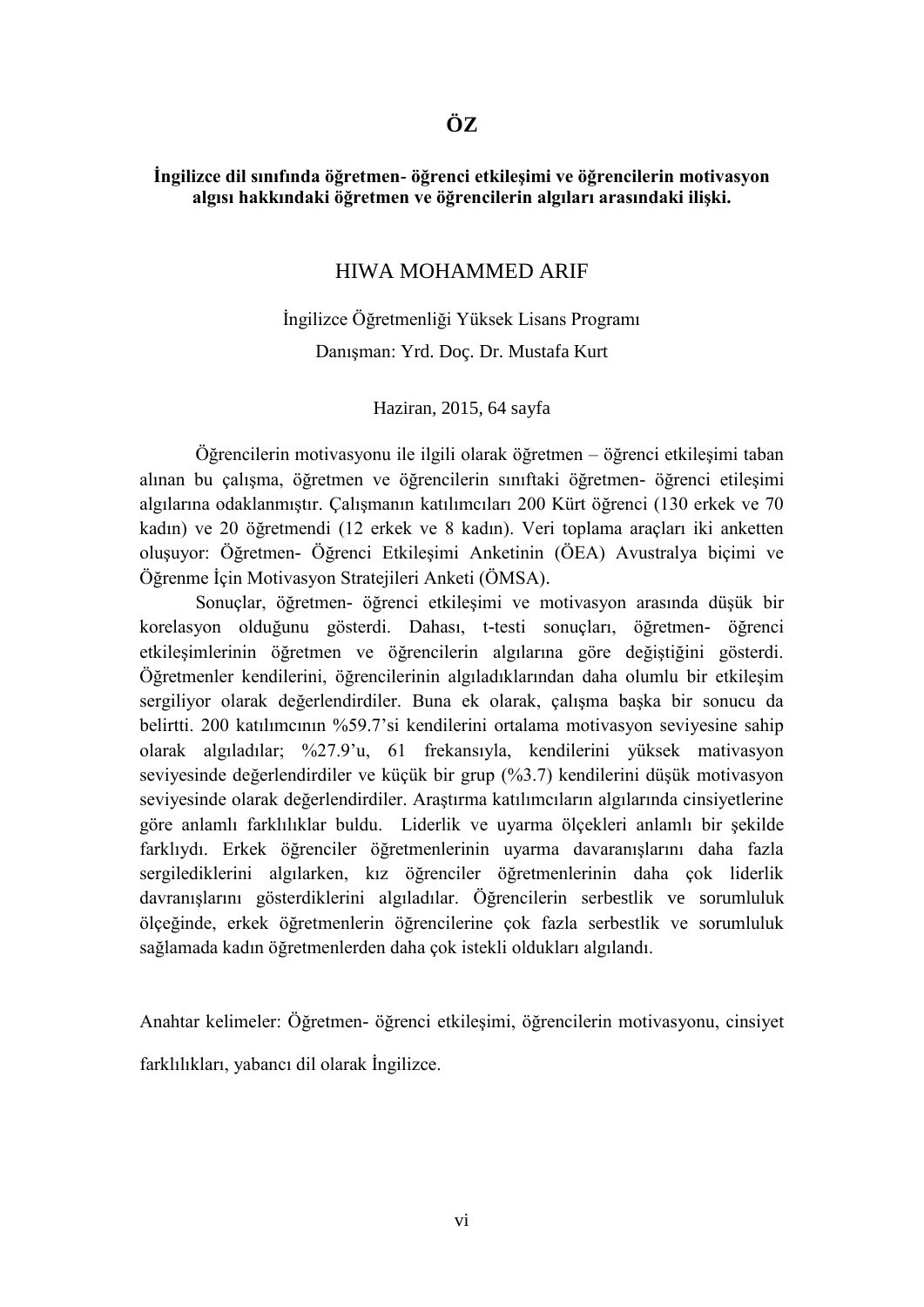# **TABLE OF CONTENTS**

|  | APPROVAL OF THE GRADUATE SCHOOL OF EDUCATIONAL |  |  |
|--|------------------------------------------------|--|--|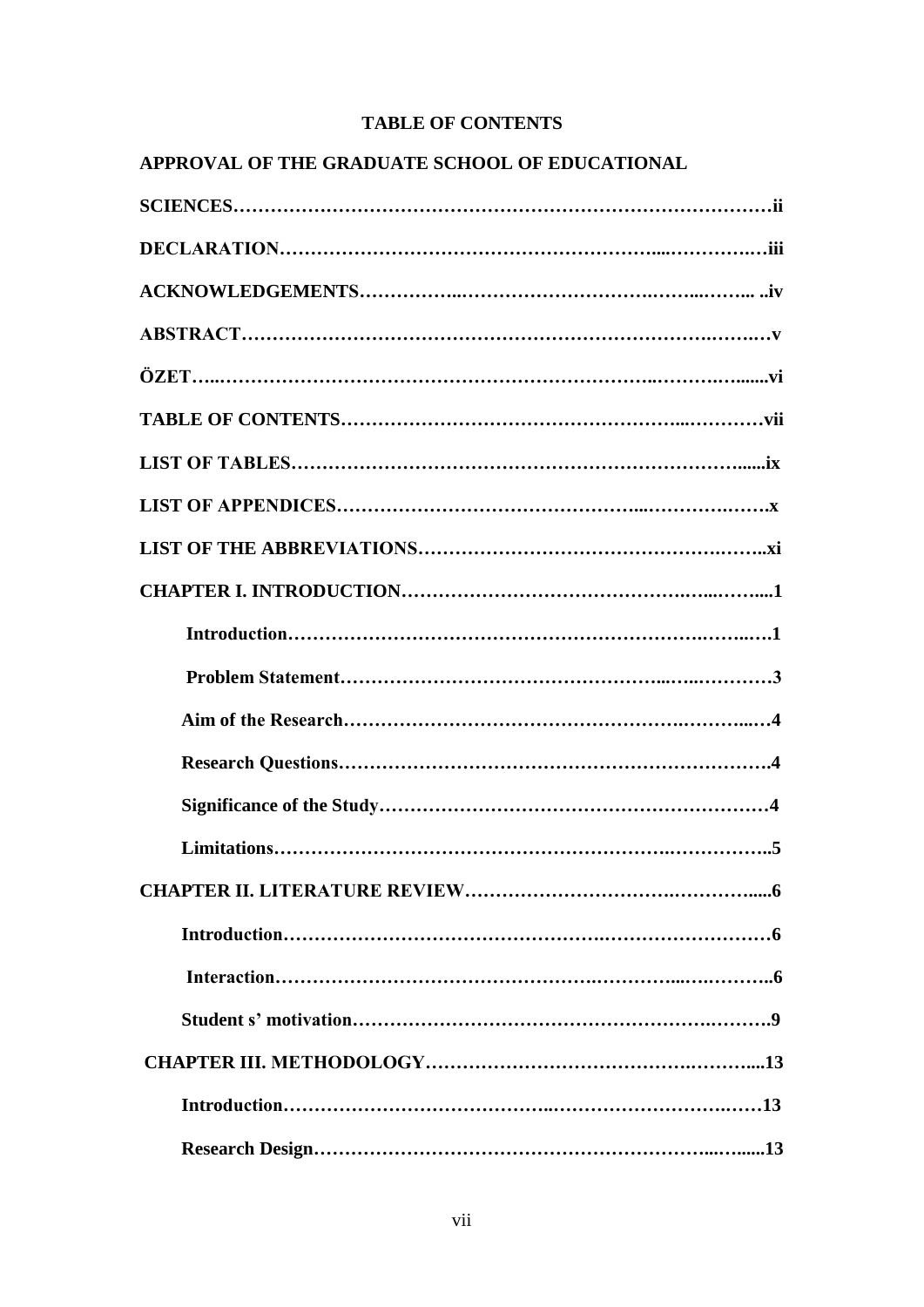| Teacher's and student's perceptions of teacher-student-interaction23 |  |
|----------------------------------------------------------------------|--|
|                                                                      |  |
| Teachers' perceptions of teacher-student interaction25               |  |
| Comparison of teachers' and students' perceptions of teacher-student |  |
|                                                                      |  |
|                                                                      |  |
|                                                                      |  |
|                                                                      |  |
| Students' gender and teacher-student interaction31                   |  |
| Teachers' gender and teacher-student interaction33                   |  |
| <b>CHAPTER V. CONCLUSION AND RECOMMENDATIONS35</b>                   |  |
|                                                                      |  |
|                                                                      |  |
|                                                                      |  |
|                                                                      |  |
|                                                                      |  |
|                                                                      |  |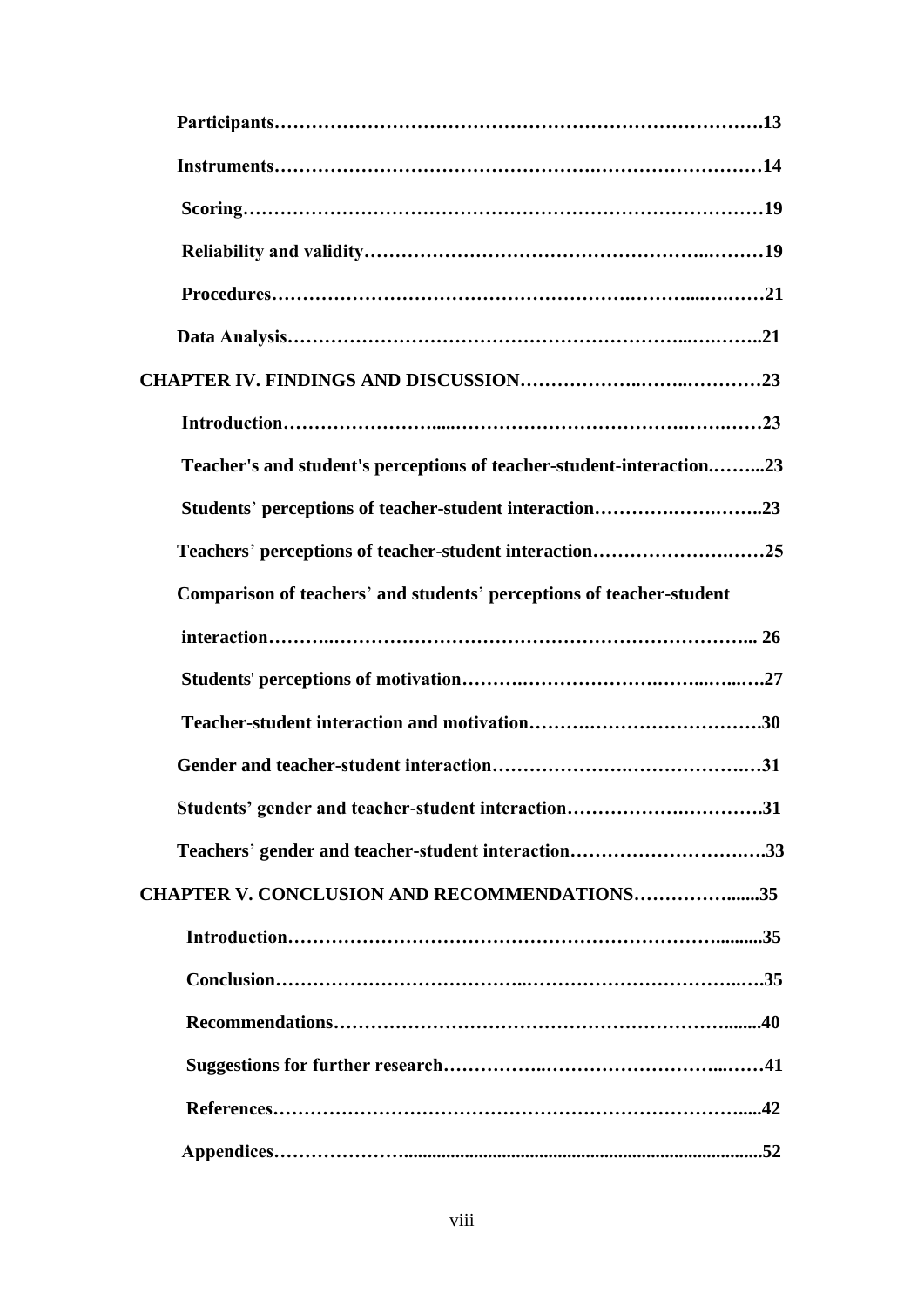# **LIST OF TABLES**

| Table 2. Dimensions of teacher behavior and related QTI items15               |
|-------------------------------------------------------------------------------|
|                                                                               |
|                                                                               |
|                                                                               |
|                                                                               |
| Table 7. Teachers' and students' perceptions of teacher-student interaction26 |
| Table 8. The frequency and percentages of participants' motivation level28    |
|                                                                               |
| Table 10. Gender differences in students' perceptions of teacher-student      |
|                                                                               |
| Table 11. Gender differences in teachers' perceptions of their behaviors34    |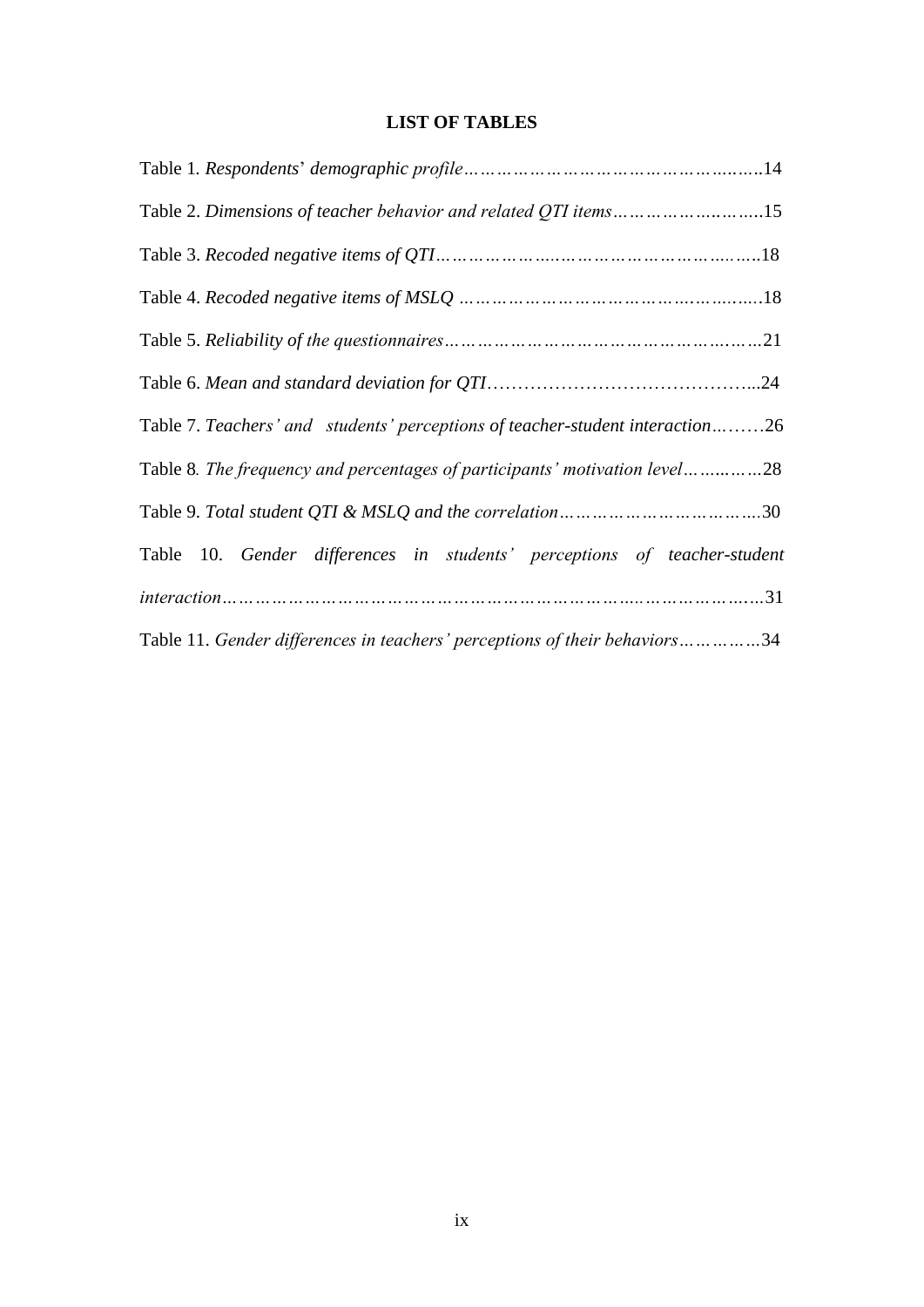# **LIST OF APPENDICES**

| <b>APPENDIX C:</b> Teachers' perceptions about teacher-student interaction and motivation55    |  |
|------------------------------------------------------------------------------------------------|--|
| <b>APPENDIX D:</b> Students' perceptions about teacher-student interaction in EFL classroom58  |  |
|                                                                                                |  |
| <b>APPENDIX F:</b> Approval Letter of Directorate of Faculty of Physical and Basic Education63 |  |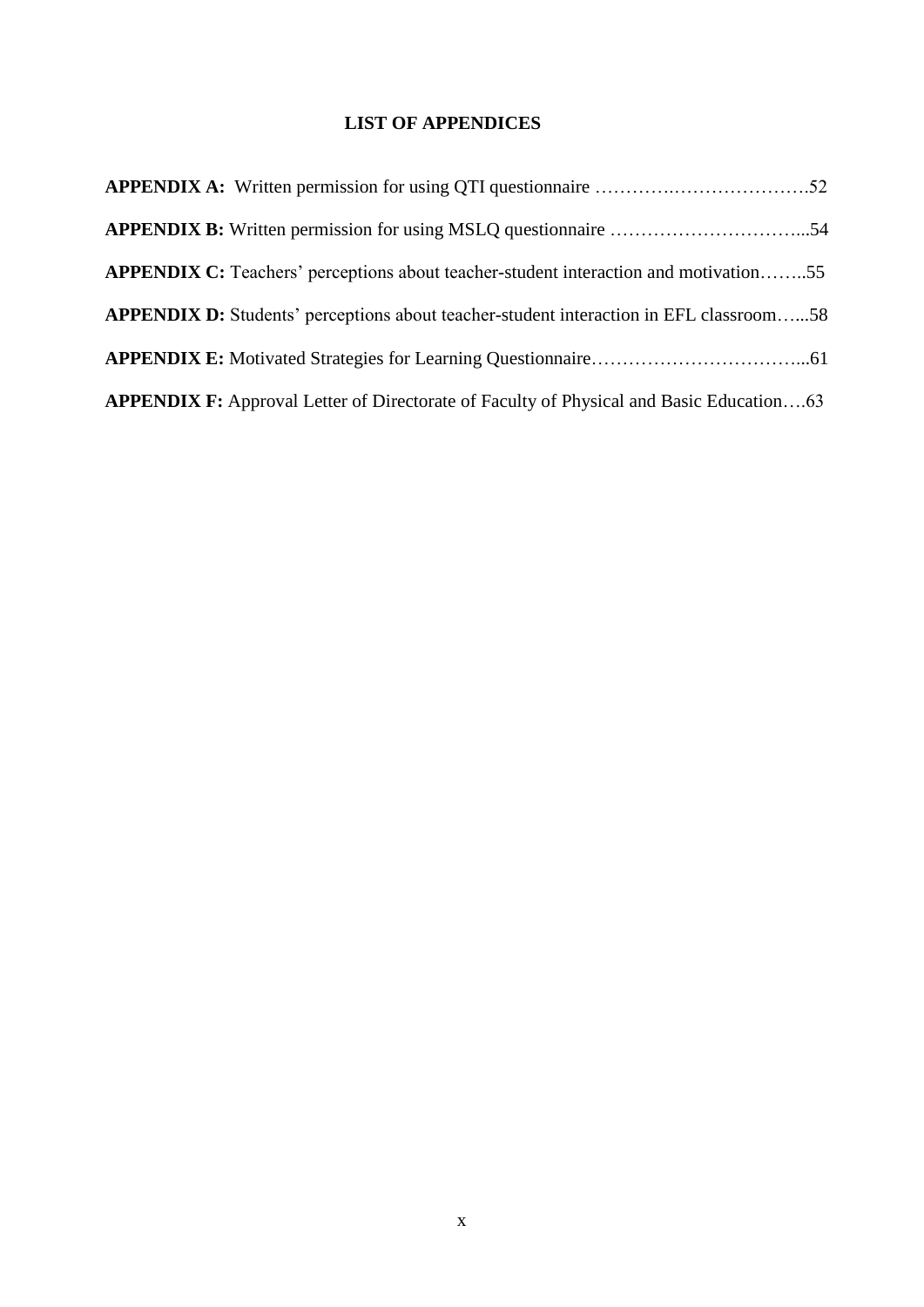# LIST OF ABBREVIATIONS

| EFL         | : English as a Foreign Language                   |
|-------------|---------------------------------------------------|
| M           | : Mean                                            |
| <b>SD</b>   | : Standard Deviation                              |
| F           | : Frequency                                       |
| <b>SPSS</b> | : Statistical Package for the Social Science      |
| <b>QTI</b>  | : Questionnaire on Teacher-Student Interaction    |
| <b>MSLQ</b> | : Motivated Strategies for Learning Questionnaire |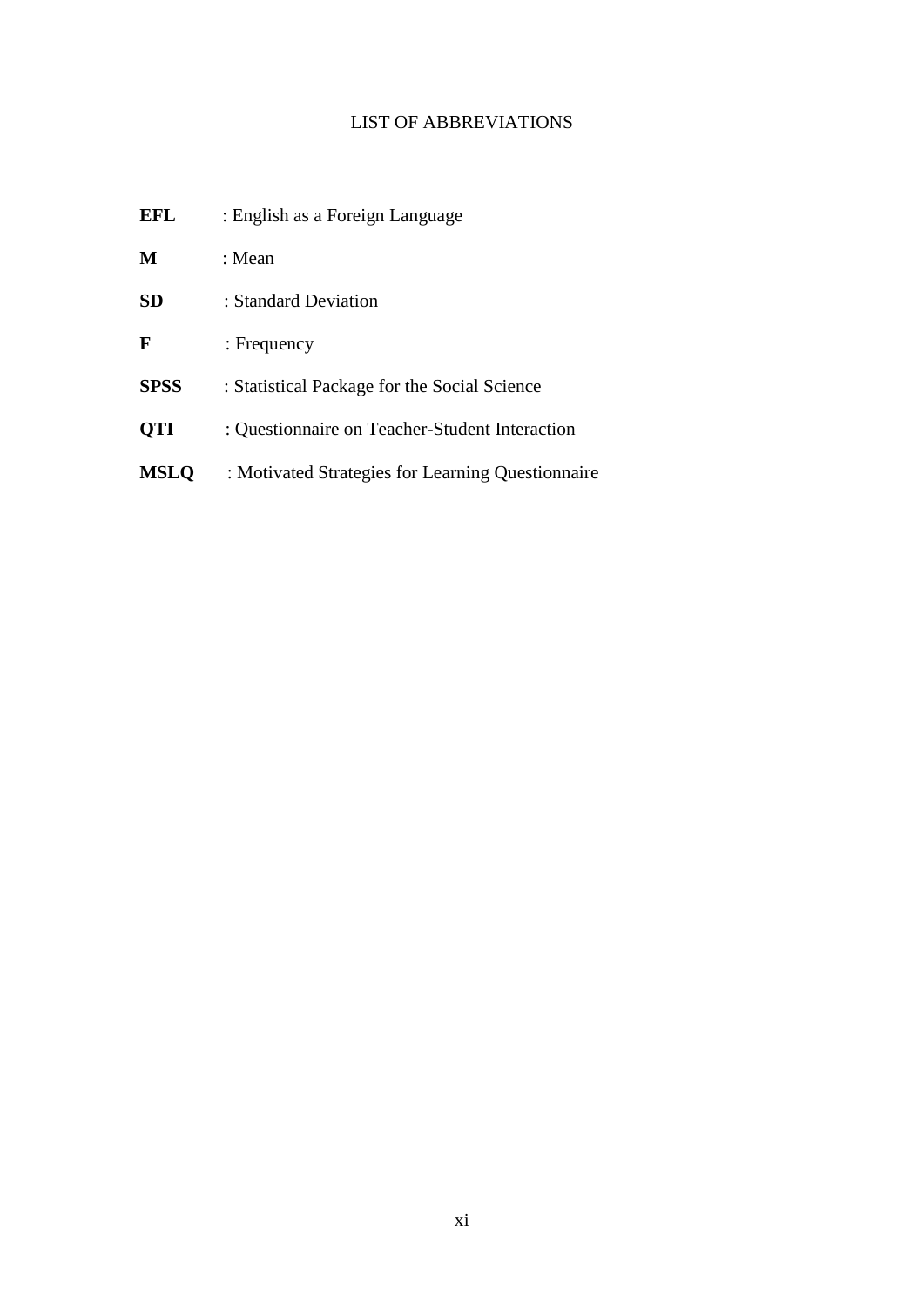#### **CHAPTER I**

#### **INTRODUCTION**

#### **Introduction**

 This chapter of the thesis gives detailed information on the background of the study followed by the problem statement, aim of the study and the research questions. It also informs the reader about the significance of the study and its" limitations.

 According to Painta (1999) interaction is an important component of learning a foreign language a n d the best way to learn a foreign language is through interaction. Through interaction, students can use language in various contexts and situations to negotiate meaning. Through interaction, students can increase their language store; they can use all their vocabulary knowledge of the language, all they have learned in real life. Yu (2008) states that "Classroom interaction is considered a productive teaching technique" (p.49). Radford (2011) expresses that in classroom teaching interaction is regarded as a pedagogical instrument which can help the instructor to create conditions for learning to happen. In the English as a foreign language (EFL) classroom, interaction is paid much more attention and it is not only an instrument in which learning appears additionally in the objects of teaching and learning language.

 According to Yu (2008), "to organize an interactive and cultural classroom becomes very significant for English as a foreign language, there are many patterns of classroom interaction, such as group work, closed-ended teacher questioning, individual work, choral responses collaboration, teacher initiates and student answers, full-class interaction, self-access and so on" (p. 49).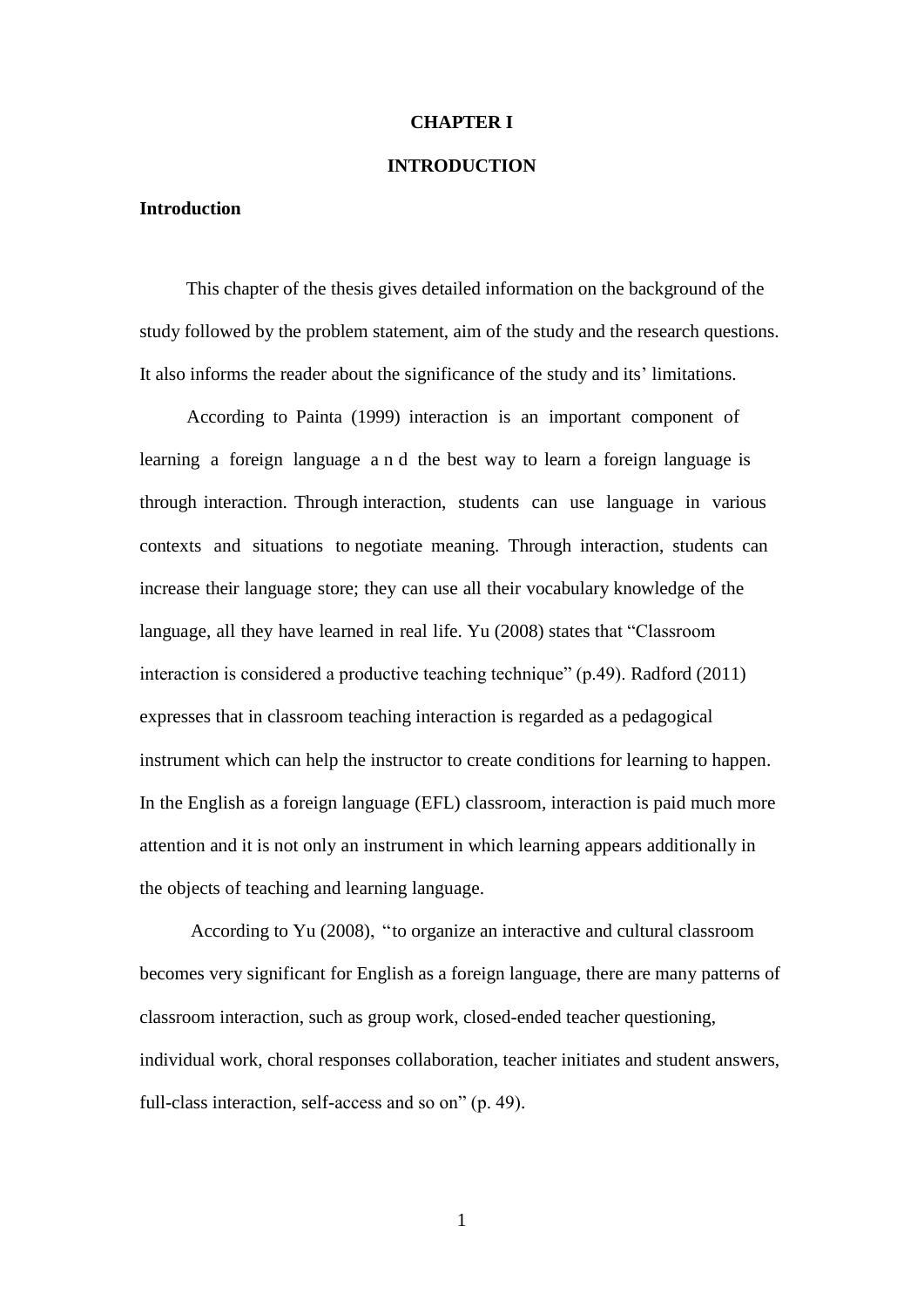For learners the best place where they can practise their knowledge and interact with others around them is the classroom. In the classroom they can be part of the pair work or group work that leads to a lot of negotiation of meaning and negotiation of meaning helps language acquisition (Brown & Attardo, 2005). Zhu (2003) claims that teachers should know and learn how to negotiate meaning with the learners in the EFL classroom, and this kind of capability is a distinct knowledge that is specific to EFL teaching.

Actually, everybody can learn something through their experiences, but when students are engaged in direct classroom activities, they will learn better. Zhu (2003) advocates that "Learning opportunities exist in the classroom interaction" (p.125). Richards (1998) declares clearly that it is impossible to teach and learn a language without communication. In classroom interaction, both teachers and students can create learning opportunities that motivate students to communicate with others. Kumpulainen and Wray (2002) argue that creating learning situations in classroom that increase teacher-student communication gives students opportunities to reflect on, observe, participate and practise socially a lot of ways of thinking and knowing. They also add that "the extended student interactions arising from these environments can be regarded as windows on students meaning-making and knowledge construction processes"(p.3).

Teacher-student interaction is a crucial subject that affects students' level of motivation. In his study on learners" motivation Keller ( 2010) found that teacherstudent interaction was more important than learning environment and textbook. He declares that in the process of teaching and learning EFL, teacher-student interaction is very important because students can benefit from this interaction at both academic and social level and it can improve students' communicative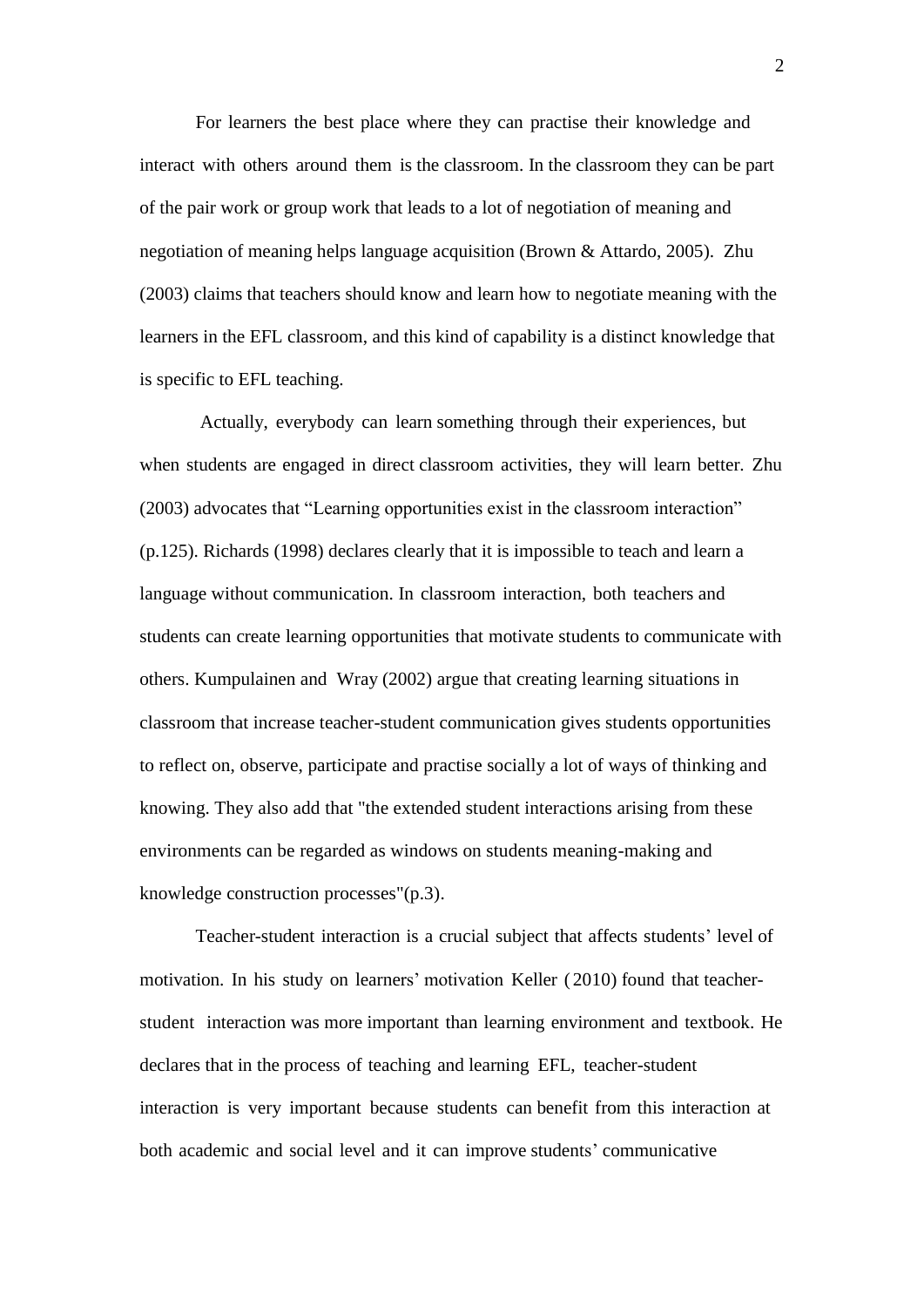competence and development of language. Kelly (1988) suggests that teachers should create a positive relationship with the students because it is important for students' motivation, and he says that teachers can motivate students to achieve their purpose through creating classroom environments that promote positive culture and good interactions.

Whitaker (as cited in Nugent, 2009) said that the main variable in the classroom is not only the student, but also the teacher. The teachers who have high expectations from their students are the great teachers, and they have higher expectations for themselves. These teachers recognize that connecting with their students is important, and they know that it is impossible to influence students' mind if they are unable to connect with them emotionally.

## **Statement of the Problem**

The best way to achieve the goal of learning a language is to use it in communication. Classroom interaction is a key to reach that goal. In Kurdistan, a common problem is that students may have a little chance to practise English and they do not participate in class discussions especially if the classroom includes mixed gender students. This is because of ignoring communication and because of the lack of interaction between teachers and students. Most of the teachers probably regard themselves as the main source of knowledge and they may transfer information directly without having active interaction with their students. The teachers may not give the students the chance to participate and express their idea about the lesson. Thus students have a passive role more than an active role in the classroom.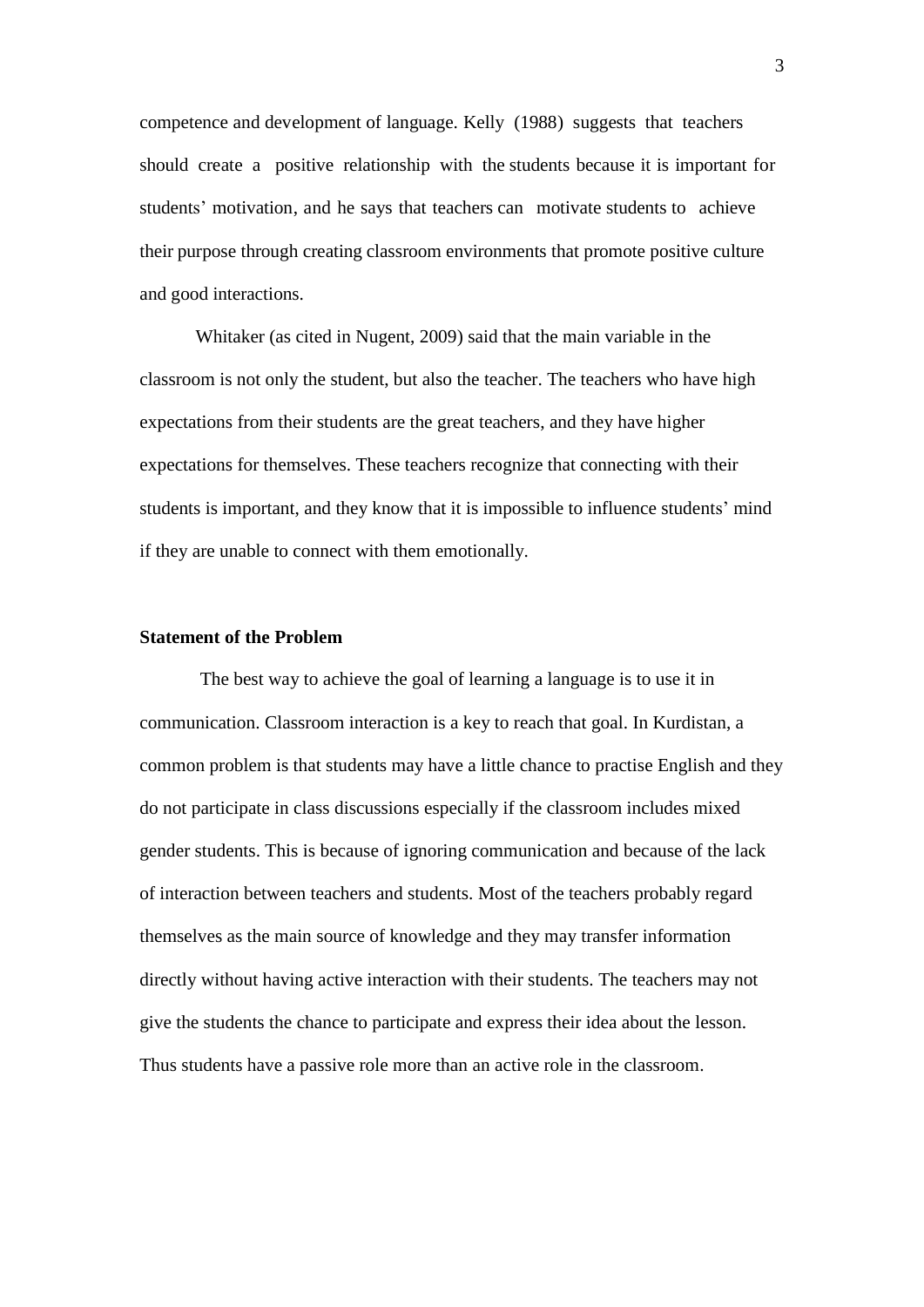#### **The Aim of the Study**

In Kurdistan, because of using traditional methods in EFL classrooms and teachers" focusing on linguistic features of language, there is a necessity for studies about the relationship between teacher-student interaction and motivation, so this study aimed to discover whether, according to the participants' view, there are any different perceptions of teacher-student interaction interms of the gender of participants, as well as finding out whether there is any relation between teacherstudent interaction and students' motivation

### **Research Questions**

The following research questions were formulated for the purpose of the present study:

1. What are teachers" and students" perceptions of teacher-student interaction and how do these perceptions vary?

2. What are students" perceptions of motivation?

3. Is there a relation between students" perceptions of motivation and teacher-student interaction?

4. Do students" perceptions of teacher-student interaction vary according to gender?

#### **Significance of the Study**

The study is significant to the field of learning a second language and it hopes to clarify the importance of interaction between teachers and their students. The results of the present study may become a guideline for teachers to change their method of teaching from traditional methods to the communicative approach because the communicative approach is centred in helping the students develop certain skills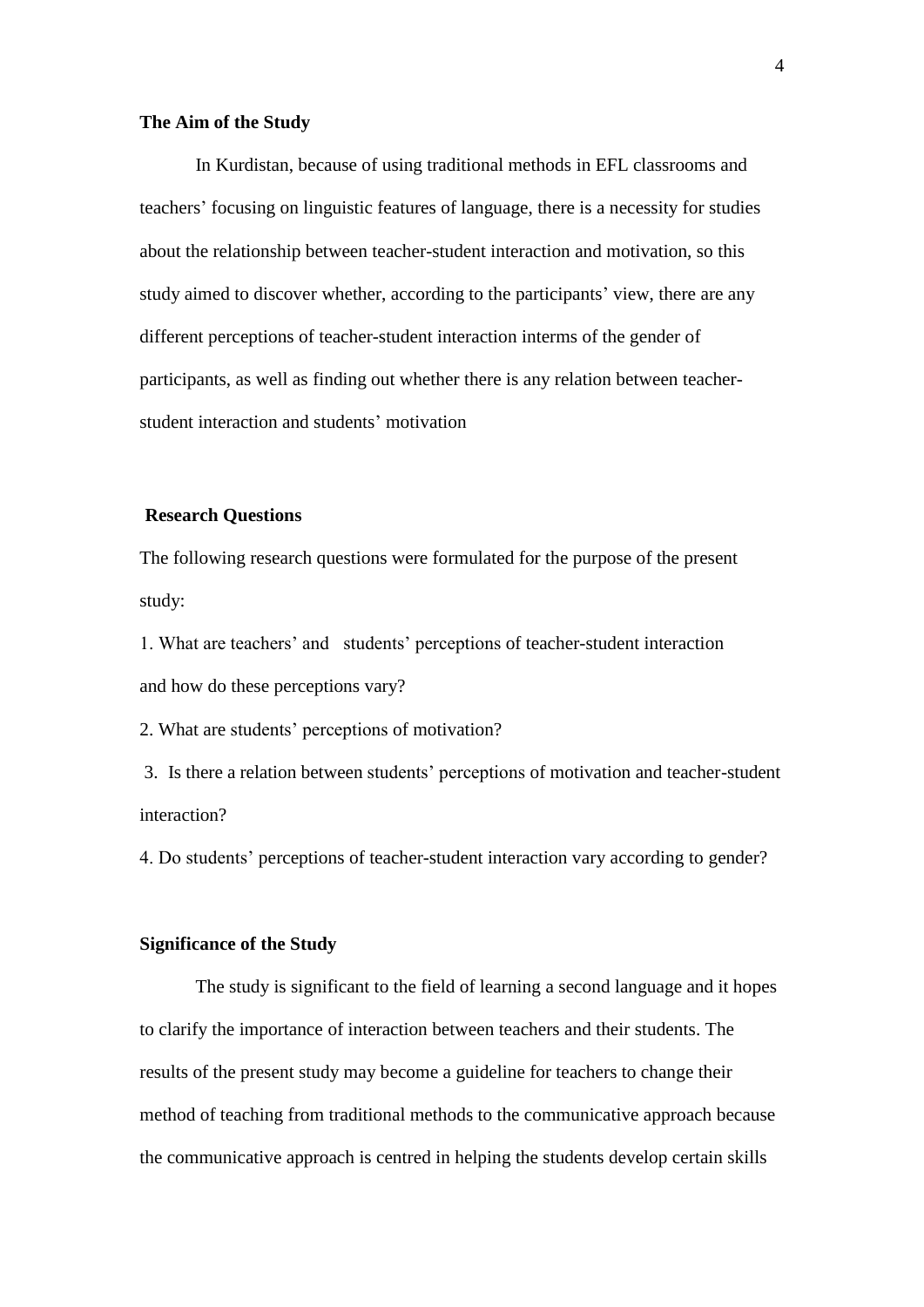and abilities such as oral interaction and expression, and the teacher sets up a situation that students are likely to encounter in real life. The readers of the current study will find several methods of creating effective classroom interaction and know the impact of this interaction on learning a second language. It would also be an important assessment for the Ministry of Education to consider the impact of teacher-student interaction on students' motivation.

## **Limitations**

This study is limited in terms of the number of participants. They were 20 EFL teachers who taught English at Sulaimani University, and 200 students who studied in the same university in Sulaimani city in Northern Iraq. Another limitation of the current study was the location and geographical area. The data was obtained from only one city (Sulaimani city) in the Kurdistan region of Northern Iraq.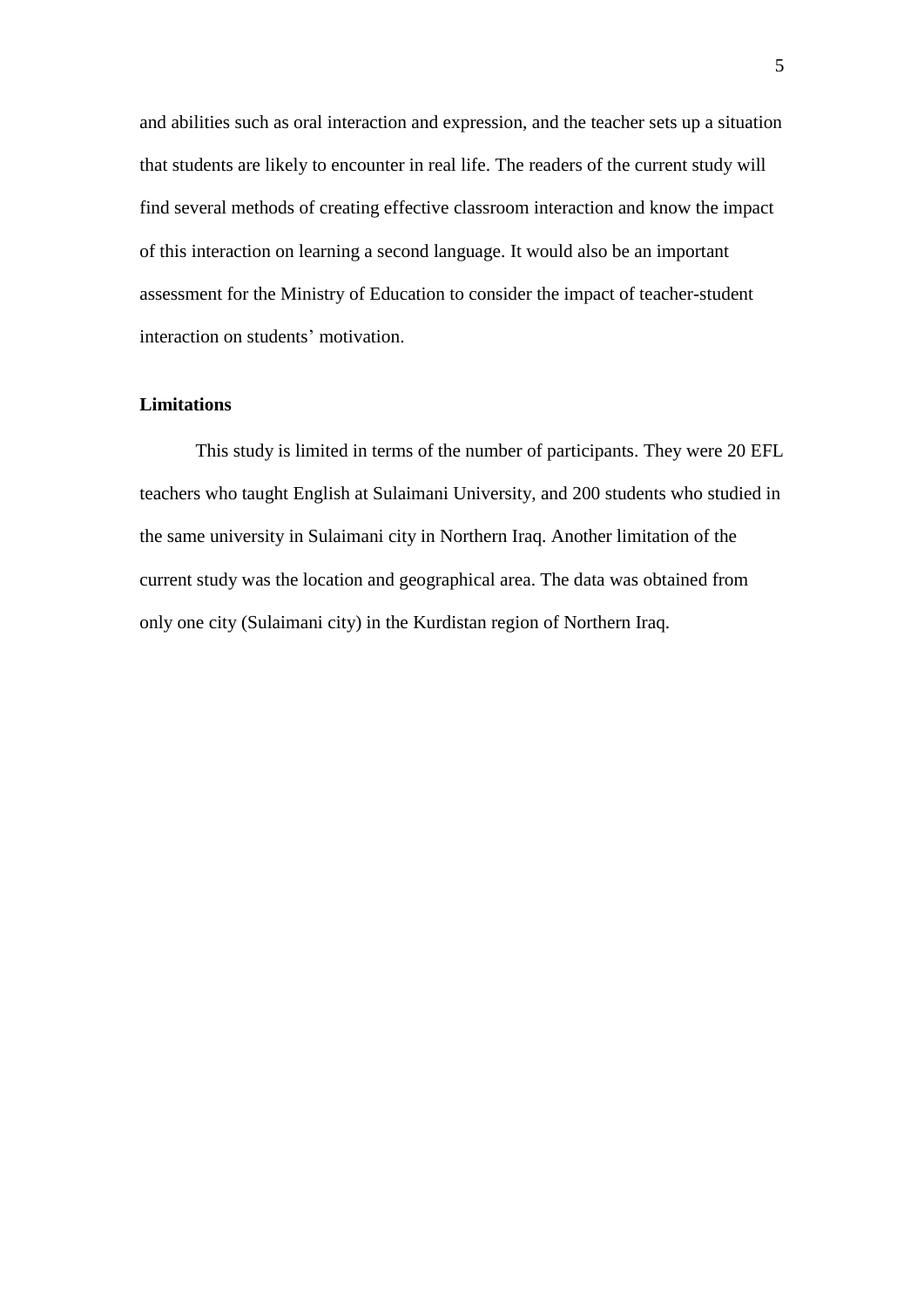#### **CHAPTER II**

#### **LITERATURE REVIEW**

#### **Introduction**

The purpose of this section is to review the relevant literature for this study. This chapter concentrates on the following topics: interaction and the theory of motivation and its two main types (Intrinsic and Extrinsic Motivation).

## **Interaction**

"Interaction is the collaborative exchange of thoughts, feelings or ideas between two or more people, resulting in a reciprocal effect on each other. Theories of communicative competence emphasize the importance of interaction as human beings use language in various contexts to "negotiate" meaning or simply stated, to get an idea out of one person's head and into the head of another person and vice versa. From the very beginning of language study, classrooms should be interactive"(Nugroho, 2010, p. 55).

The term classroom interaction refers to the interaction between the teacher and learners in the classroom. Classroom interactions, because of their great impact on facilitating students" language acquisition, have been investigated and researched for many years. All reviews of the literature that are related to this study emphasize that teacher-student interaction is important to students" motivation and success.

Teacher-student interaction is one of the aspects of classroom climate associated with student motivation (Çelik, 2004). Research indicates that students who have positive relationships with their teachers are more motivated and engaged in classroom activities than students who have negative relationships (Goh & Fraser, 2000; Klem & Connell, 2004; Vedder, Kouwehoven, & Burk, 2009). Interaction that occurs between teachers and students is the way toward success of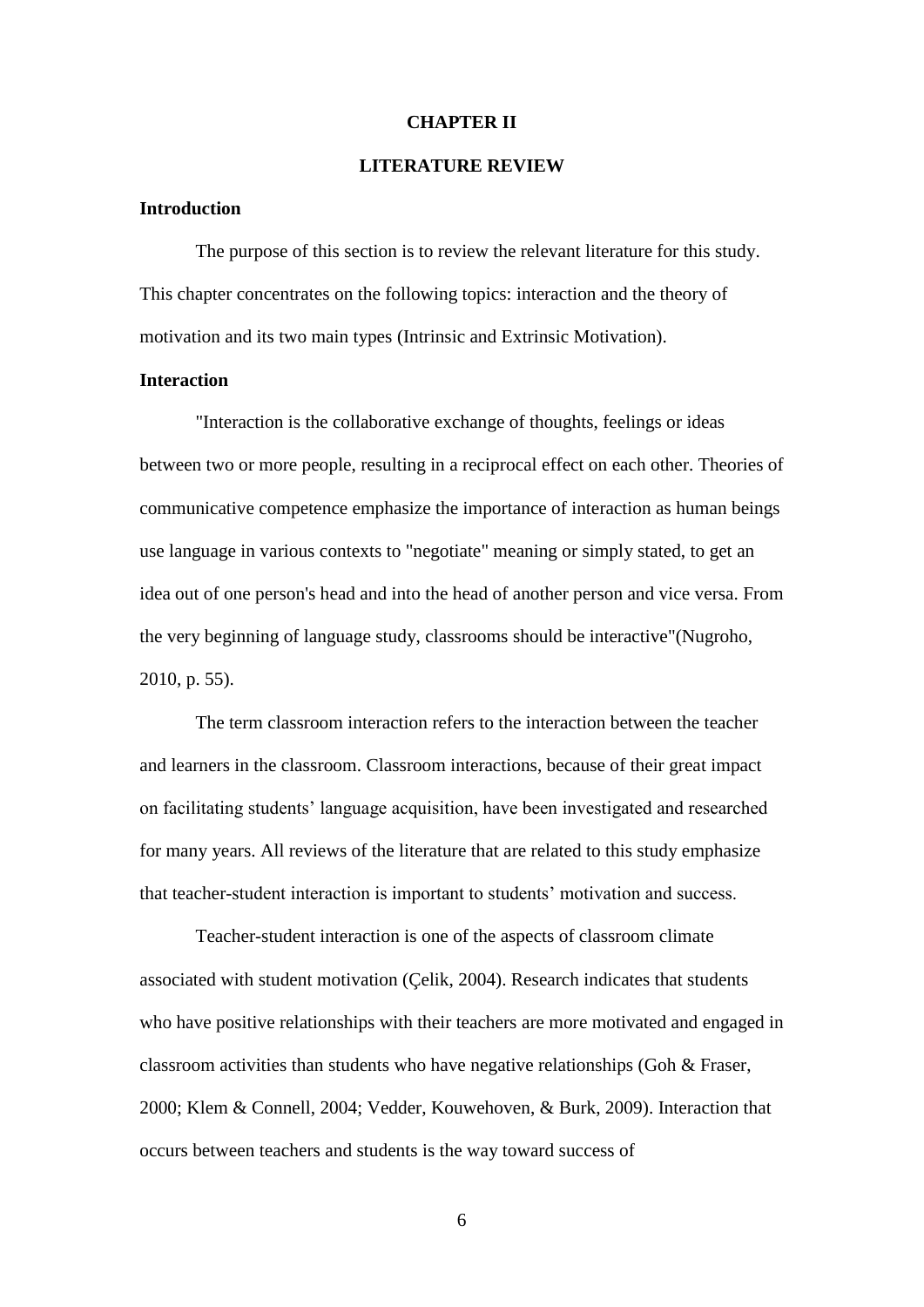teaching and learning (Ur, 1999). Nugent (2009) and Sher (2009) support the previous idea and they say that interaction is the key to motivating students to learn, increase and maintain their interest in the subject, and also providing emotional support, which are all important for building knowledge and enhancing the student success.

Faltis and Hudelson (1994) think that learning languages in school is a result of participating in social interaction between teachers and their students. Duffy, Warren and Walsh (2011) investigate teacher-student interaction in EFL classrooms and how this interaction motivates students to learn. According to the result of their study, if the teachers create an effective, positive and pleasant environment in the classroom and encourage students to become effective communicators, the result is motivating students to learn and helping them to gain better their goals. Sher (2009) examines the impact of interaction on student learning and their motivation. He finds that increasing teacher-student interaction is significantly related to students" motivation and positively associated with student satisfaction.

According to Mori (2002), in language teaching and learning in many countries, English is taught and learned in schools and universities as a foreign language (EFL) rather than as a second language (L2) which means that learners do not have any opportunities to use English in their daily lives outside the classrooms. He has found that students" motivation and proficiency in the development of their foreign language skills are strongly related to motivation, teachers and experiences they gained in the classroom.

Nugent (2009) states that "Teachers need to help their students to believe in the idea that they can be successful and create continuous opportunities for small successes upon which their students can build. To reiterate, educators have the distinct ability to influence the climate for their students. They can either make or break a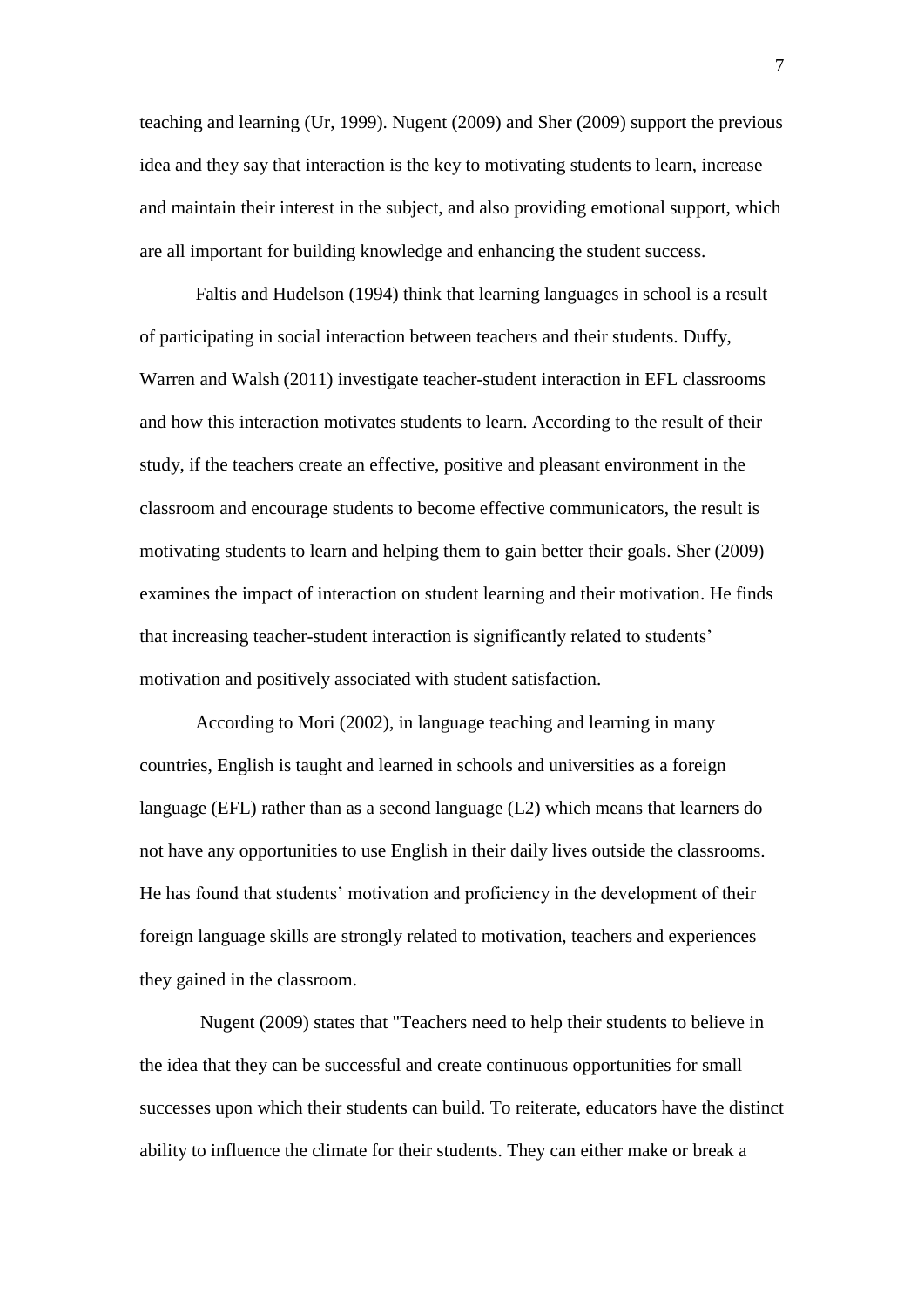child"s attitude to education, by the culture of achievement or the lack of such that they nurture. If the teachers believe in them, then tendency is generally that they will be more motivated to learn" (p. 30).

According to Keller (2010), it is important that teachers recognize the impact they have on their students, and consider strongly their students" perceptions of them. Teachers have to ensure that they are meeting student needs, both academically and emotionally. Creating classroom environments that promote positive cultures with healthy interactions can motivate students to channel their energies and desires to reach their goal. However, Pianta (1999) argues that classroom interaction does not include only interaction between teacher and student but also interaction between students themselves. According to Pianta, when students have strong relationships with teachers and with their peers as well and interact with them, they are more motivated. In contrast, students who do not have relation with both teachers and other students they have less opportunities to learn and succeed.

Abdolrahimi et al. (2013), contend that interaction energizes acquiring in perspective of the conversational and linguistic alterations that happen in such talk and that gives learners the data they need. Through the interaction, learners have opportunities to comprehend and use the language that is incomprehensible. Additionally, they can get more input and then a few open doors for output. One of the main characteristics of a good teacher is the capacity to create interaction in the classroom as the majority of concerns seen in classes emerge out of absence of interaction (Dagarin, 2004).

Lumpkin (2008) believes that one of the teacher's duties is to help students to wind up confident and autonomous learners in the education process; teachers ought to make a sort of classroom where learners feel safe to express their thoughts in class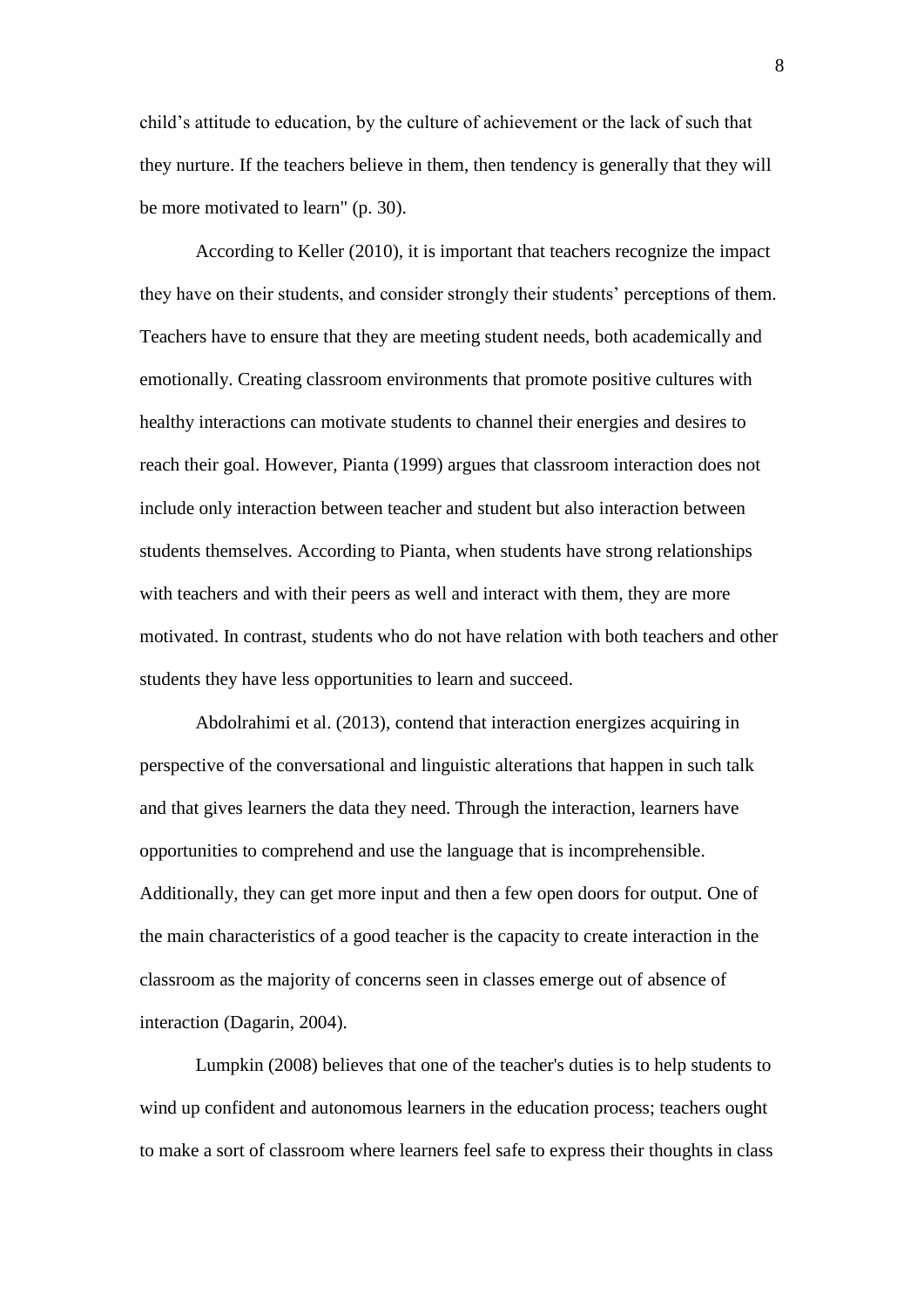discourses and offer and share knowledge with certainty. He further expresses that instructors ought to build agreeable and friendly relationship with learners based on mutual trust. Lumpkin also suggests that when learners believe in their teachers, they are not anxious in the classroom; this leads them to be motivated and participate more and also gives them more chance to learn.

Wiseman and Hunt (2001) note that there is a relationship between best practices in teaching and best practices in motivation and management. Teachers, who are powerful in motivating their students to learn, generally have less train issues than less powerful educators face.

#### **Student's motivation**

"Motivators are not born – they are made" (McGinnis, 1985, p. 16). Merriam-Webster dictionary defined motivation as the process or act of motivating, the condition of being motivating, a motivating stimulus, influence or force, incentive drive something (such as a need or desire that causes a person or student to act). Motivation "energizes" human behaviour and "gives it direction" (Dornyei, 1998, p. 117).

Ryan and Deci (2000) state that "To be motivated means to be moved to do something" (p. 54). Clearly inspiring learners is an incredible method for stretching learners' information capability and it prepares to building learners' trust in the learning environment. Velez and Cano (2008) say that, to be effective, instructors must know and understand their ability to either positively or negatively affect student motivation.

Cross (2001) believes that motivation originates from inside, yet she urges it is important to upgrade students' self-esteem. Teachers should show them how to set and surpass positive expectations based on their capacities and also show them to esteem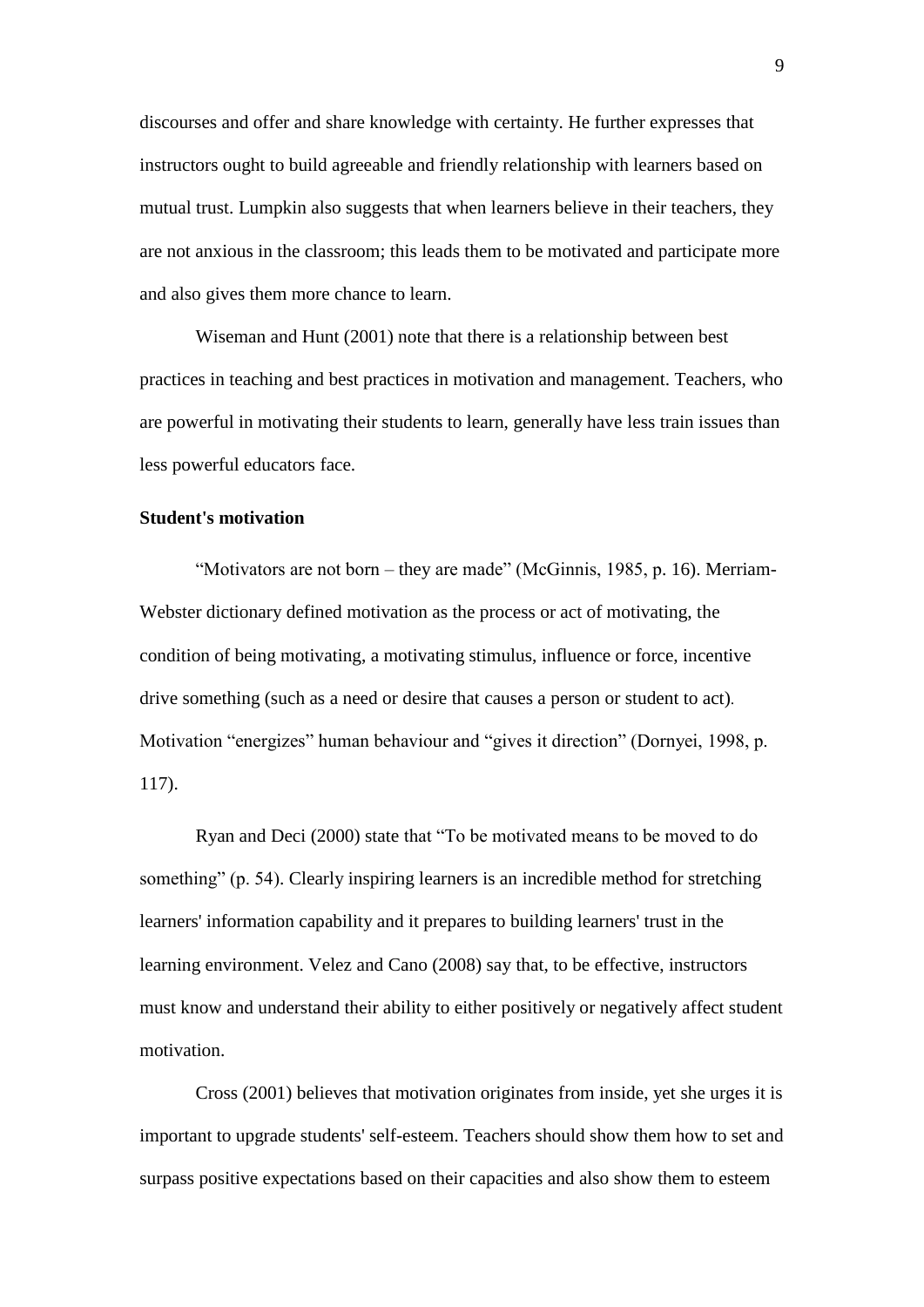that achievement. The blend and repetition of these activities should help to assemble students to being achievement motivated. Certo (2006) states that "motivation is the inner state that causes an individual to behave in a way that ensures the accomplishment of some goals" (p. 65).

According to M.C. Opdenakker et al. (2011), the quality of teacher-student relationship has a role on motivational outcomes, if the relations are poor the motivational outcomes are poor and vice versa. Some research has indicated the significant impact of teacher-student interaction on student motivation (Opdenakke M.-C.et al., den Brok et al., 2004; Wubbels & Brekelmans, 2005). They found that teacher cooperativeness/friendliness is a great factor for student motivation, while the effect of teacher control is rather inconclusive. Wentzel (2010) and Opdenakker & Maulana (2010) argue that classroom environment and teachers" behaviours play a significant role in students' motivation and more engagement in classroom lesson. Classroom environment factors such as teachers" behaviour change student"s motivation. (Corpus et al. 2009)

Carter (2000) indicates that it is important that teachers should build an environment where students feel they ought to and will succeed, and concentrate on the student"s strengths and help him/her to utilize these to overcome or overshadow weaknesses. He adds that teachers should know their students, because different students have different needs and subsequently will be motivated by different things.

On teachers" duty on motivation, Wu (2010) states that "It is the teachers" duty to create a less threatening atmosphere, to motivate, and to strengthen student confidence. More motivated students tend to be more successful language learners" (p. 185). Glasser (1998) describes an effective teacher as one who is "able to convince not half or three quarters but essentially all his or her students to do quality work in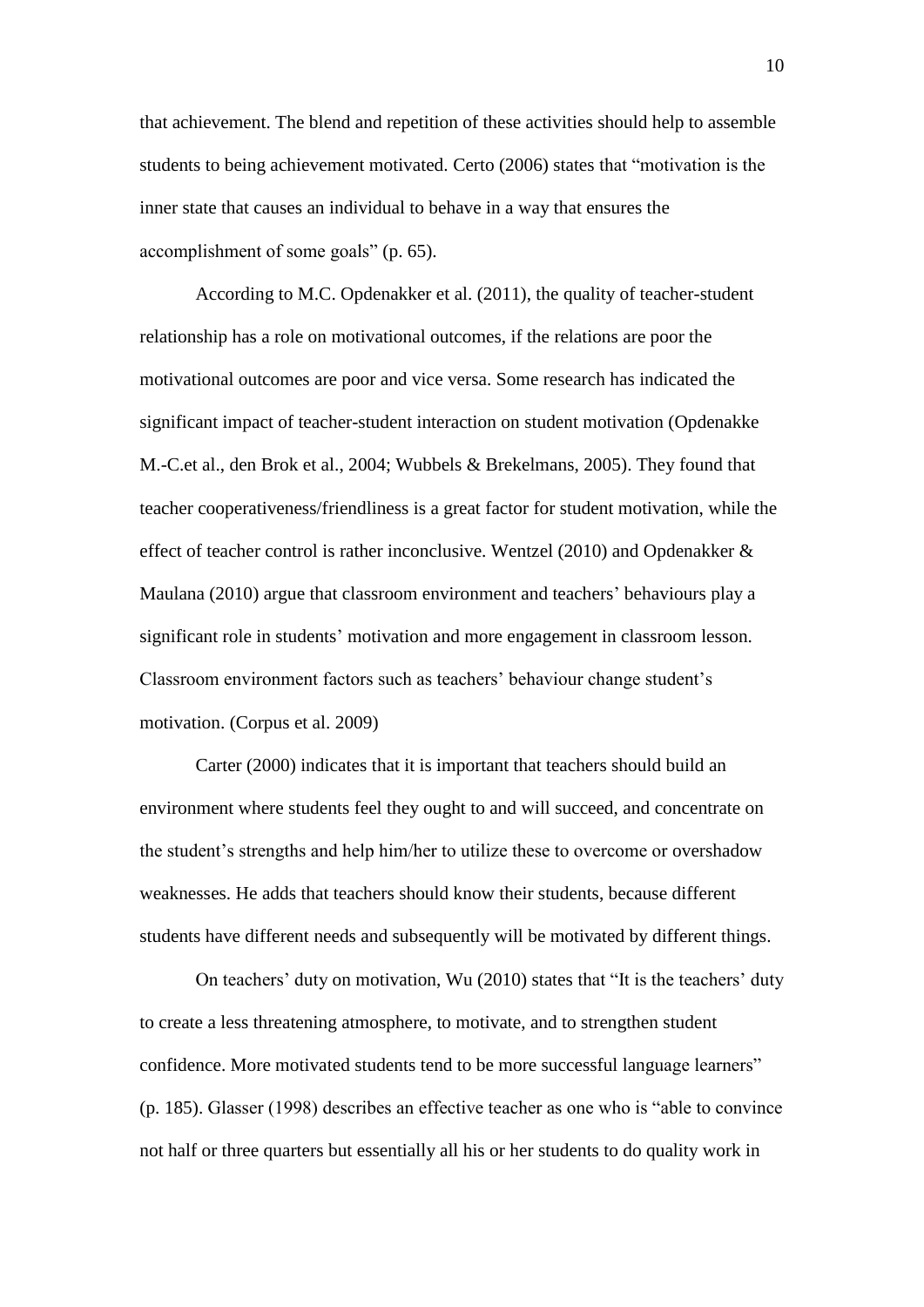school" (p. 16). Garton (2002) argues that second language achievement is related not only to language aptitude but also to motivation. He states that motivation is a result of reinforcement. "Students who have been rewarded for learning, for example, by receiving good grades or the praise of them, will be motivated to learn" (p. 58). According to Wiseman and Hunt (2001) the effective teacher is the key factor that is able to motivate learners and can create an environment in which motivated students are the end result.

According to Cain (2008) students who are unmotivated represent the main reason behind incompletion of an e-learning program and he states that students, in order to be successful in e-learning high motivation level is needed. In other words, students who are motivated will perceive greater success and satisfaction than those who are not (Cain, 2008). In their investigation Cheng and Z. Dornyei (2007) indicate that "Motivation serves as the initial engine to generate learning and later functions as an ongoing driving force that helps to sustain the long and usually laborious journey of acquiring a foreign language. Indeed, it is fair to say that without sufficient motivation even the brightest learners are unlikely to persist long enough to attain any really useful language proficiency, whereas most learners with strong motivation can achieve a working knowledge of the L2, regardless of their language aptitude or any undesirable learning conditions" (p. 153). In his book *The psychology of the language learner*, Dörnyei (2005) states that "...without sufficient motivation, even individuals with the most remarkable abilities cannot accomplish long terms goals, and neither are appropriate curricula and good teaching enough on their own to ensure student achievement" (p. 65).

In their empirical survey of motivational strategies in language classrooms in Hungary, Dornyei and Csizer (1998) shed light on some strategies to motivate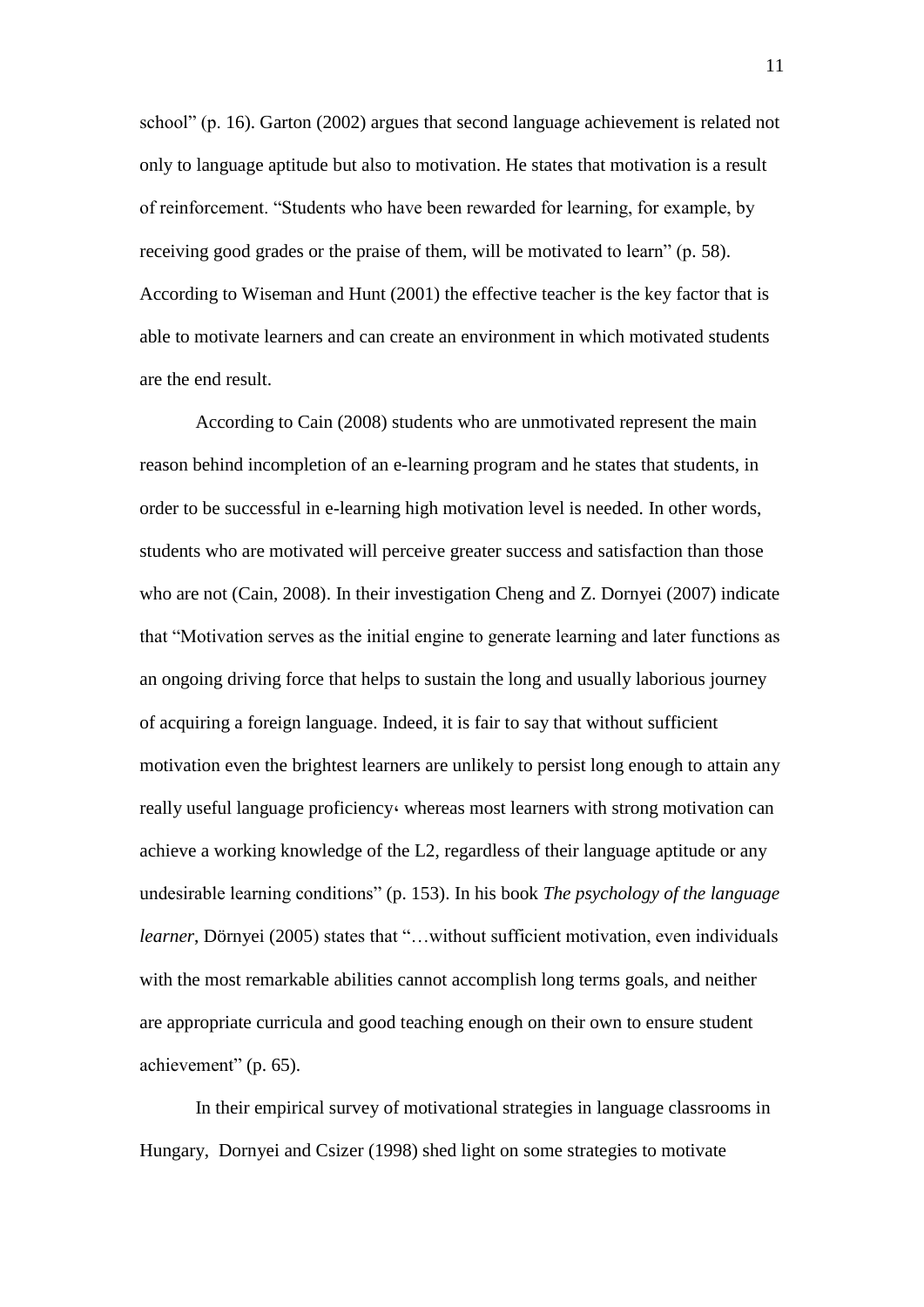students by teachers: teachers ought to set a personal behaviour example, work on promoting learners" self-confidence, make the class atmosphere to be relaxed and pleasant, present tasks properly to the learners, have a good relation with their students, use language classes that are interesting to the students, increase as much as possible learners" autonomy, increase learners" goals, personalize the learning process and make sure that learners are familiar with the target language culture.

Motivation to do something can be divided into two main types: intrinsic and extrinsic motivation (Cain, 2008; Young, 2005; Hennessey et al., 2005). "Intrinsic motivation is the satisfaction gained from performing the behaviour and Extrinsic motivation is the drive of behaviours to achieve valued outcomes that are distinct from the activity itself such as benefits, external rewards, punishments, or obligations" (Brophy, 2004, p. 12). Jennings, Patricia A. and Mark T. Greenberg (2009) put forward that "Socially and emotionally competent teachers set the tone of the classroom by developing supportive and encouraging relationships with their students, designing lessons that build on student strengths and abilities, establishing and implementing behavioural guidelines in ways that promote intrinsic motivation, coaching students through conflict situations, encouraging cooperation among students, and acting as a role model for respectful and appropriate communication and exhibitions of prosaic behaviour" (p.492). Cohen and Dörnyei (2002) voice a similar view that "motivation in a language classroom can be influenced by how a teacher presents tasks and/or activities, or provides feedback and/or praise" (p. 65).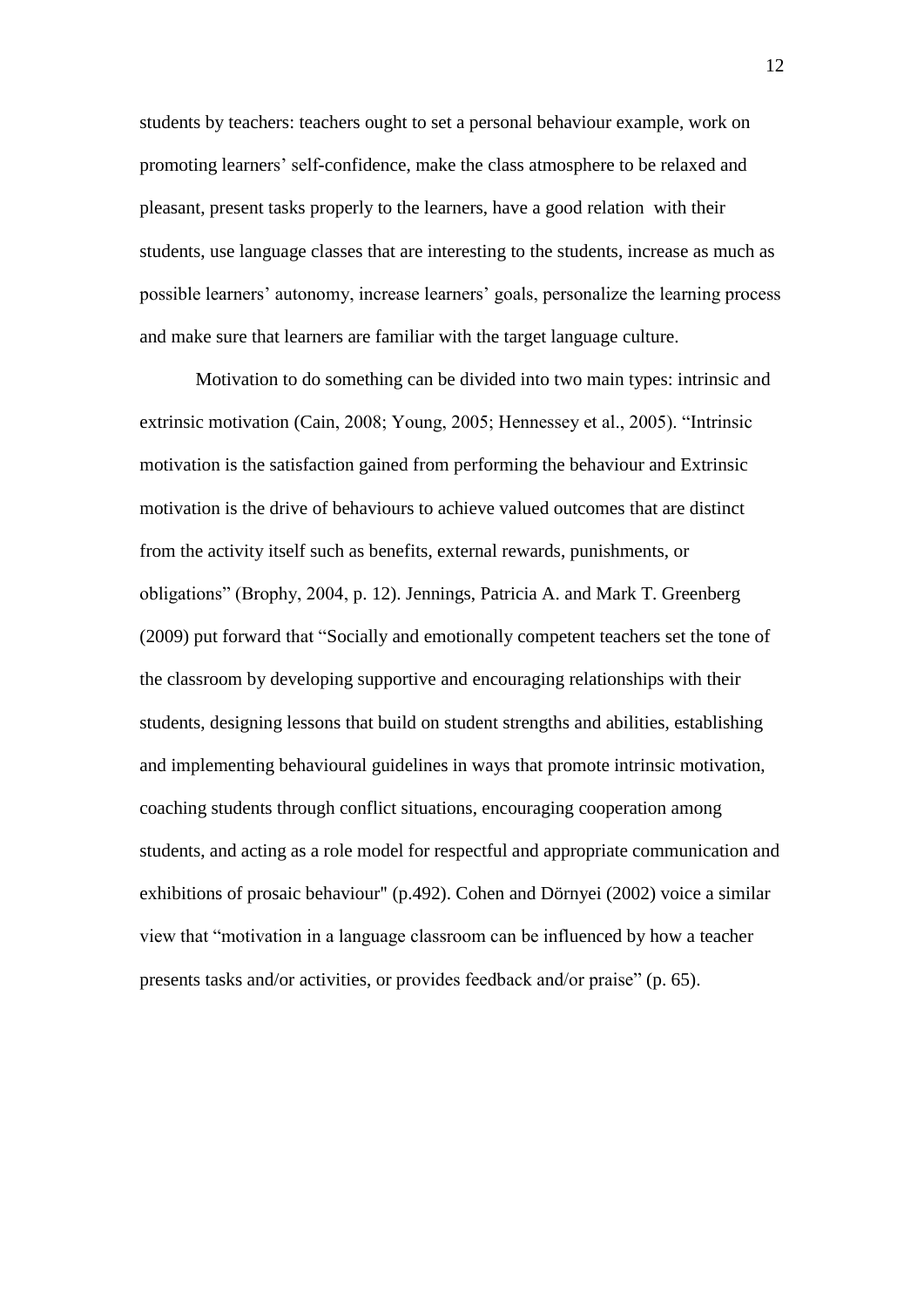#### **CHAPTER III**

#### **METHODOLOGY**

#### **Introduction**

This chapter reported on the methodological procedures of the study. First, the research design was introduced followed by the information about the participants and instrumentation of the study. Next, data collection procedures was described, followed by data analysis procedures.

#### **Research Design**

This descriptive survey study was designed by using quantitative methods to disclose students" perceptions about the relationship between teacher-student interaction and students' motivation in the EFL classroom. The main source of data collection for this study were two types of questionnaires (QTI and MSLQ). The Teacher-Student Interaction (QTI) was used for both teachers and students and it elicited the perceptions and beliefs of teachers and students about interaction. The Motivated Strategeies for Learning Questionnaires (MSLQ) was used for the students and it drew out students" perceptions about motivation. The sample groups chosen for this study were EFL teachers and students in the University of Sulaimani in Northern Iraq.

# **Participants**

Two groups of participants took part in this study. The first group comprised 20 teachers from the University of Sulaimani, English department during the academic year of 2014-2015 in Sulaimani City in Iraqi Kurdistan region. The second group of participants consisted of 200 second and third grade English department students (130 males and 70 females) from the University of Sulaimani (see Table 1).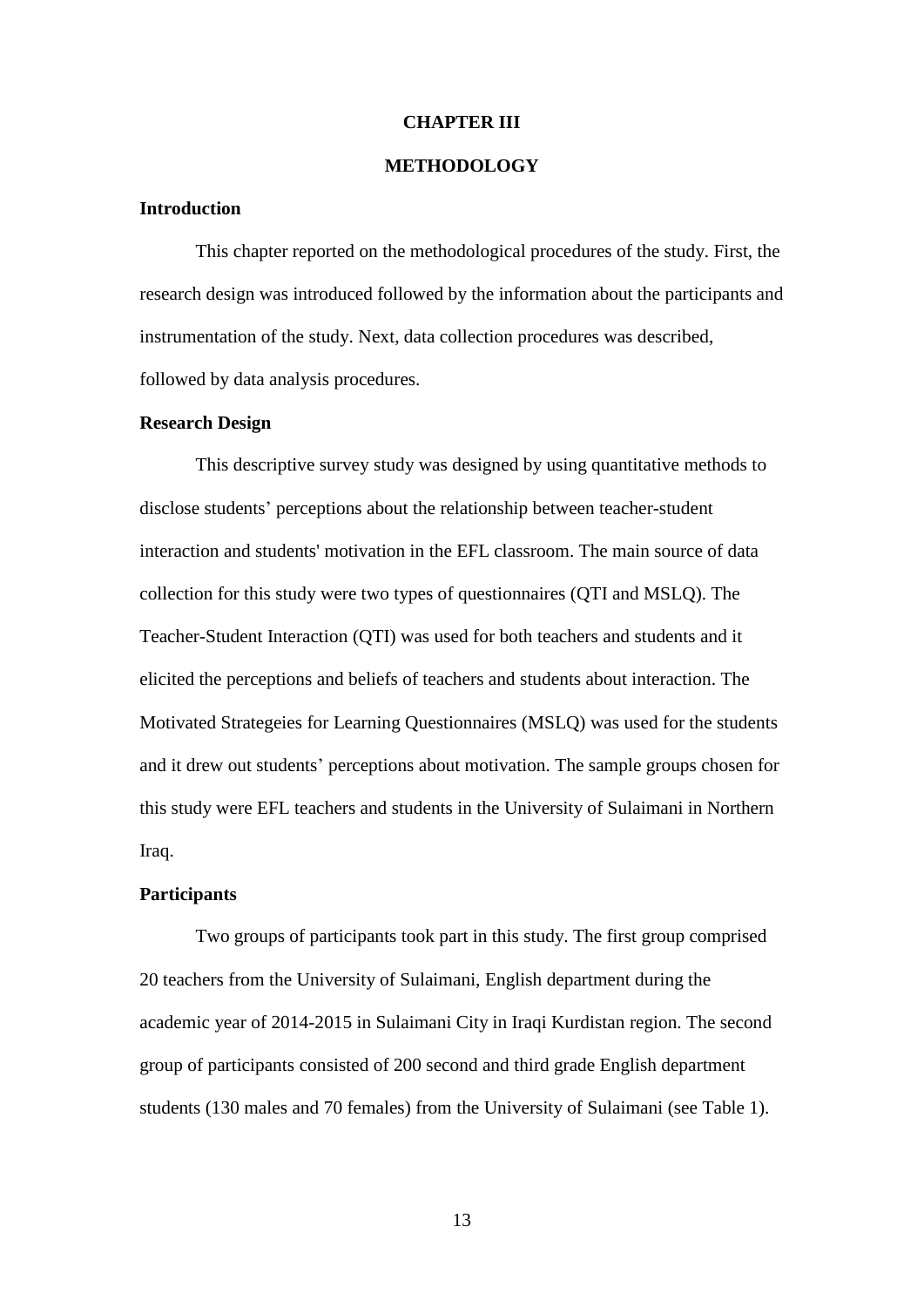#### **Table 1**

### *Respondents*" *demographic profile*

|        | Teacher     |     | Student |     |  |
|--------|-------------|-----|---------|-----|--|
|        | $\mathbf f$ | %   | f       | %   |  |
| Male   | 12          | 60% | 130     | 65% |  |
| Female | 8           | 40% | 70      | 35% |  |
| Total  | 20          |     | 200     |     |  |

#### **Instruments**

The instruments for collecting data consisted of two questionnaires: the first one was Motivated Strategies for Learning Questionnaire (MSLQ); the original version of the MSLQ includes 62 items grouped into two sections: the Learning Strategies Section and Motivation Section. The modified 12-question MSLQ (see Appendix E) was used to assess students" perceptions of their motivational attitudes. Because this study focuses on motivation only, learning strategies of the MSLQ are not involved. The motivation part of the questionnaire contains items related to students" motivational perceptions. Permission to use this instrument was requested and granted (Appendices A and B).

The second one was the questionnaire on Teacher-Student Interaction (QTI). This questionnaire has two versions: Teacher"s and student"s. In student's version "This teacher" is used to refer to the teacher and in teacher's version "I" or "MY" was used. Both were considered identical for analytical purposes. It was designed to evaluate teachers" behaviour in the classroom and assess their interactions with the students and to show the different perceptions or responses to these interactions. The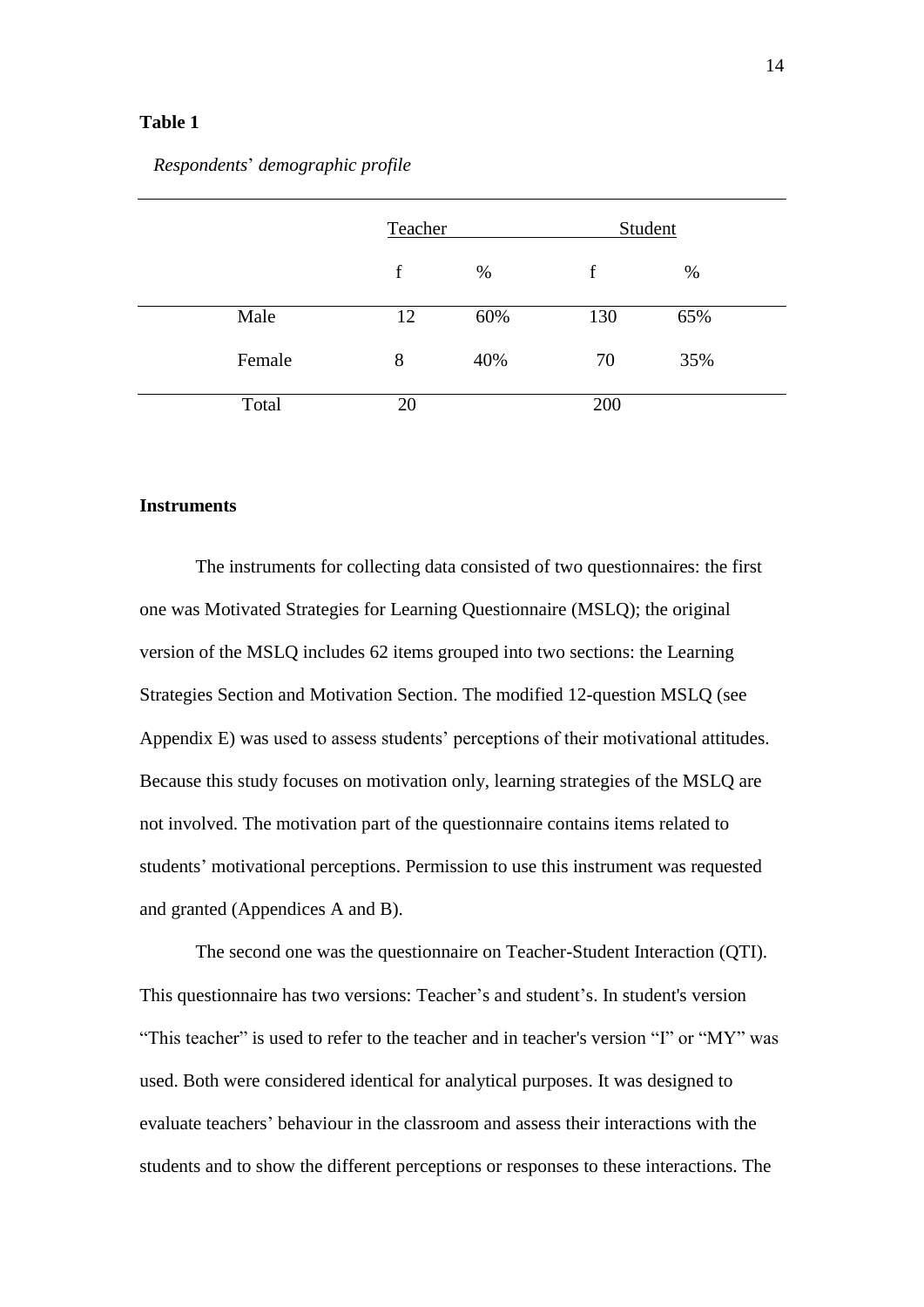original version of the QTI was in Dutch and it included 77 questions. An American version of the QTI was developed which included 64 questions. The Australian version of the QTI includes 48 items that used a five-point response scale (Wubbels, 1993). For this study the Australian version of QTI consisting of 48 items was used. The QTI focuses on eight dimensions of teacher behaviour: leadership, helpful/friendliness, understanding, giving students freedom and responsibility, uncertainty, dissatisfaction, admonishing and strictness (Wubbels and Levy, 1993).

Both questionnaires were completed by the English teachers who taught and students who studied in the University of Sulaimani in Northern Iraq, Kurdistan Region. Table 2 lists the dimensions of teacher behaviour and the related items.

## **Table 2**

| Domain      | <b>Dimensions</b>                     | <b>Question Numbers</b> |
|-------------|---------------------------------------|-------------------------|
| Dominance   | Leadership                            | 1, 5, 9, 13, 17, 21     |
|             | Strict                                | 28, 32, 36, 40, 44, 48  |
| Submission  | Uncertain                             | 3, 7, 11, 15, 19, 23    |
|             | <b>Student Responsibility/Freedom</b> | 26, 30, 34, 38, 42, 46  |
| Cooperation | Helping/Friendly                      | 25, 29, 33, 37, 41, 45  |
|             | Understanding                         | 2, 6, 10, 14, 18, 22    |
| Opposition  | Dissatisfied                          | 27, 31, 35, 39, 43, 47  |
|             | Admonishing                           | 4, 8, 12, 16, 20, 24    |

#### *Dimensions of teacher behaviour and related QTI items*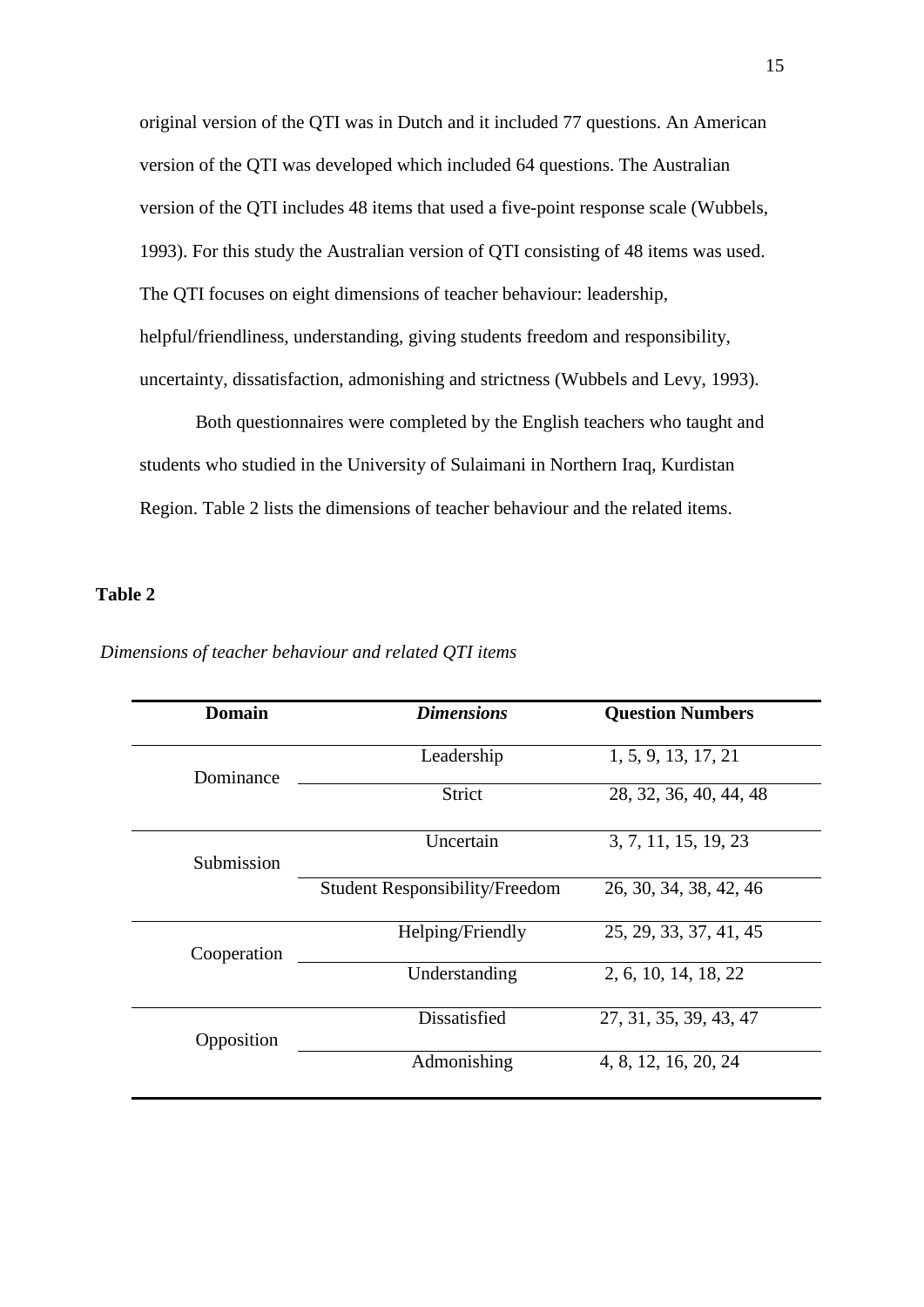The teacher's questionnaire QTI was grouped in two dimensions: the first one was the Proximity dimension, which assesses collaboration versus opposition and the second, the influence dimension, which measures submission versus predominance. The four areas addressed by the QTI are Predominance, Submission, Opposition, and Collaboration. These are further divided into eight scales: Leadership, Helping/Friendly, Understanding, Student Responsibility or Freedom, Uncertain, Dissatisfied, Admonishing and Strict (See Figure 1). Permission to use this instrument was requested and granted (Appendices A and B). (Lourdusamy and Swi Khine 2001, as cited in Nugents, 2009).

Figure 1

Model for Interpersonal Teacher behavior, Wubbels and Brekelmans (2005, p.31)

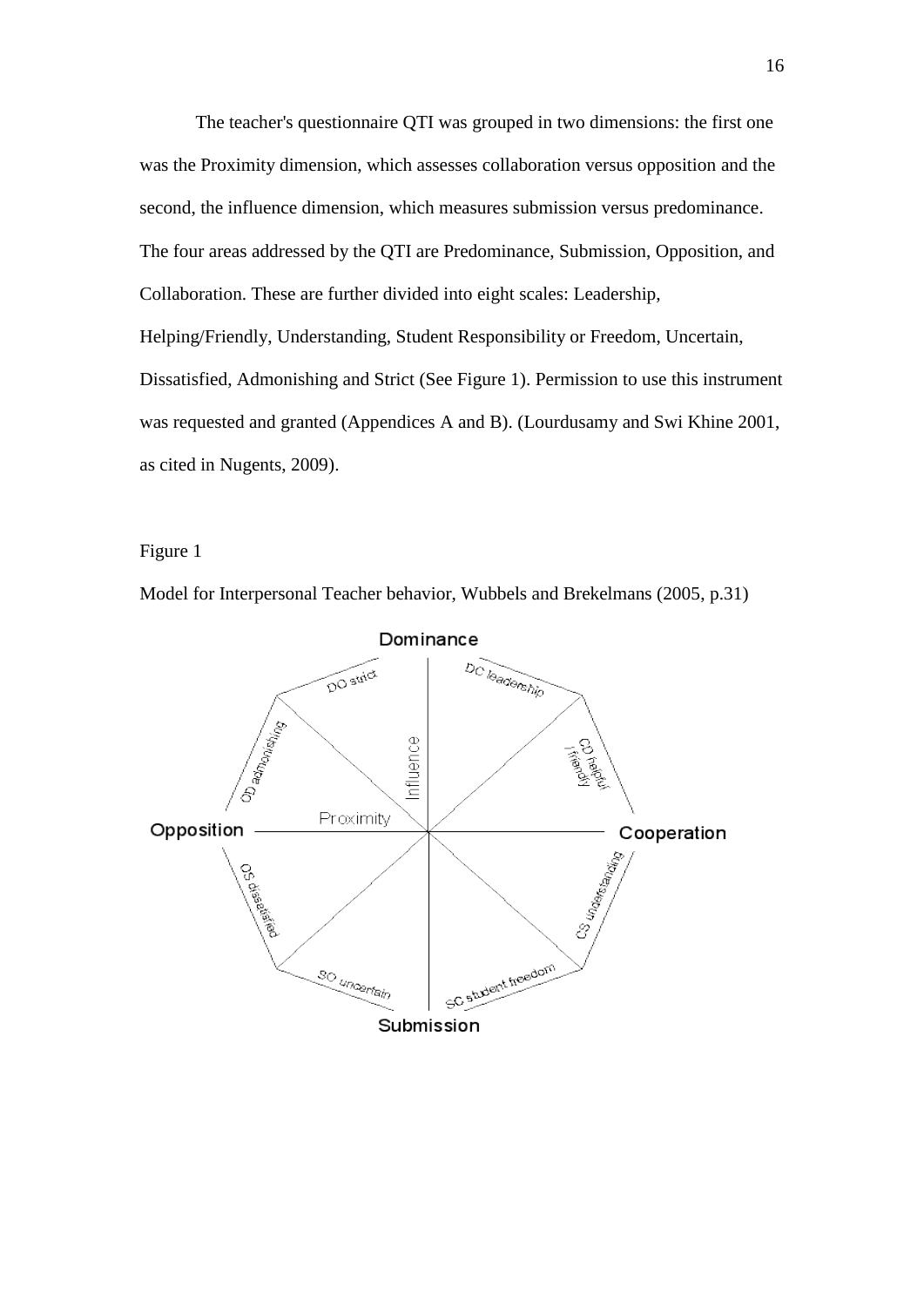As shown in figure 1 according to the position of the scales, they were labelled as DC, CD, and so on. For example, the two scales CD and DC are both characterized by dominance and cooperation. The DC represent a higher degree of dominance than cooperation. Similarly, the CD represent actions that are more cooperative and less dominant (Telli et al. 2007).

Each questionnaire consisted of two parts. Part one dealt with background information about participants. The second part of the questionnaires concentrated on participants" perspectives about interaction in English language classrooms.

For the QTI questionnaire a 5-point Likert scale was used to show agreement ranging from responses "strongly disagree"(1), "disagree" (2), "neither agree nor disagree" (3), "agree" (4), and "strongly agree" (5). An assessment of items depended on the meaning of the item because some of them have a positive meaning such as "This teacher explains things clearly" and some others have a negative meaning such as "This teacher is hesitant when he/she teaches". So every negative worded response was reverse-coded to make all items equally weighted for the total score in the same direction. For the MSLQ questionnaire the responses were on a 7-point Likert scale and ranged from "strongly disagree"(1), "disagree"(2), "disagree somewhat"(3), "undecided"  $(4)$ , "agree somewhat" $(5)$ , "agree"  $(6)$ , "strongly agree" $(7)$ . Like in the case of the QTI questionnaire, all negative responses were reverse-coded so that an answer of "strongly disagree", the most positive answer in this case, was represented with a 7 and "strongly agree" was represented with a 1. Tables 3 and 4 indicate the items which were recoded.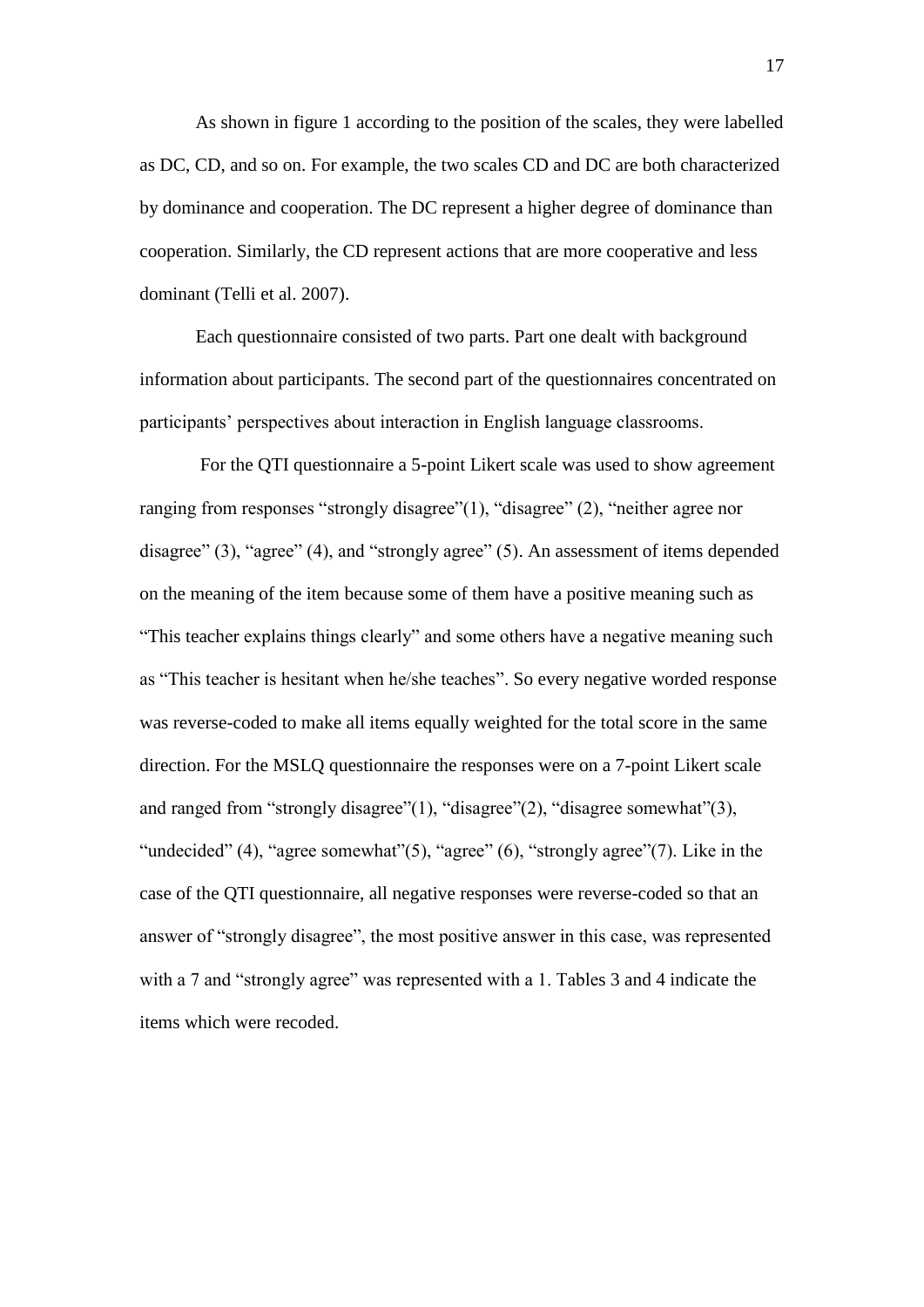# **Table 3**

| <b>Dimensions</b> | <b>Item numbers</b>    | <b>Recoded</b>                                                                                                   |
|-------------------|------------------------|------------------------------------------------------------------------------------------------------------------|
| <b>Strict</b>     | 28, 32, 36, 40, 44, 48 | $1 =$ strongly agree<br>$2 = \text{agree}$<br>3=nor agree or disagree<br>$4 =$ disagree<br>5 = strongly disagree |
| Uncertain         | 3, 7, 11, 15, 19, 23   |                                                                                                                  |
| Dissatisfied      | 27, 31, 35, 39, 43, 47 |                                                                                                                  |
| Admonishing       | 4, 8, 12, 16, 20, 24   |                                                                                                                  |

*Recoded of negative items of QTI*

# **Table 4**

*Recoded of negative items of MSLQ* 

|                                           | <b>Item</b> |                         |
|-------------------------------------------|-------------|-------------------------|
| <b>Items</b>                              | number      | <b>Recoded</b>          |
|                                           |             | $1 =$ strongly agree    |
| I often find that I have been reading for |             | $2 = \text{agree}$      |
| a class but don't know what it was all    |             | 3=agree somewhat        |
| about.                                    |             | $4=$ Undecided          |
|                                           |             | $5 =$ disagree somewhat |
|                                           |             | $6 =$ disagree          |
|                                           |             | $7 =$ strongly disagree |
| During class time, I often miss           | 8           |                         |
| important points because I am thinking    |             |                         |
| of other things.                          |             |                         |
|                                           |             |                         |

The use of a questionnaire suited the purpose of the study because through the questionnaire, the researcher could contact a large number of people quickly, easily and efficiently and a questionnaire was easy to analyse. Every respondent was asked the same questions in the same way, which made this a very reliable method of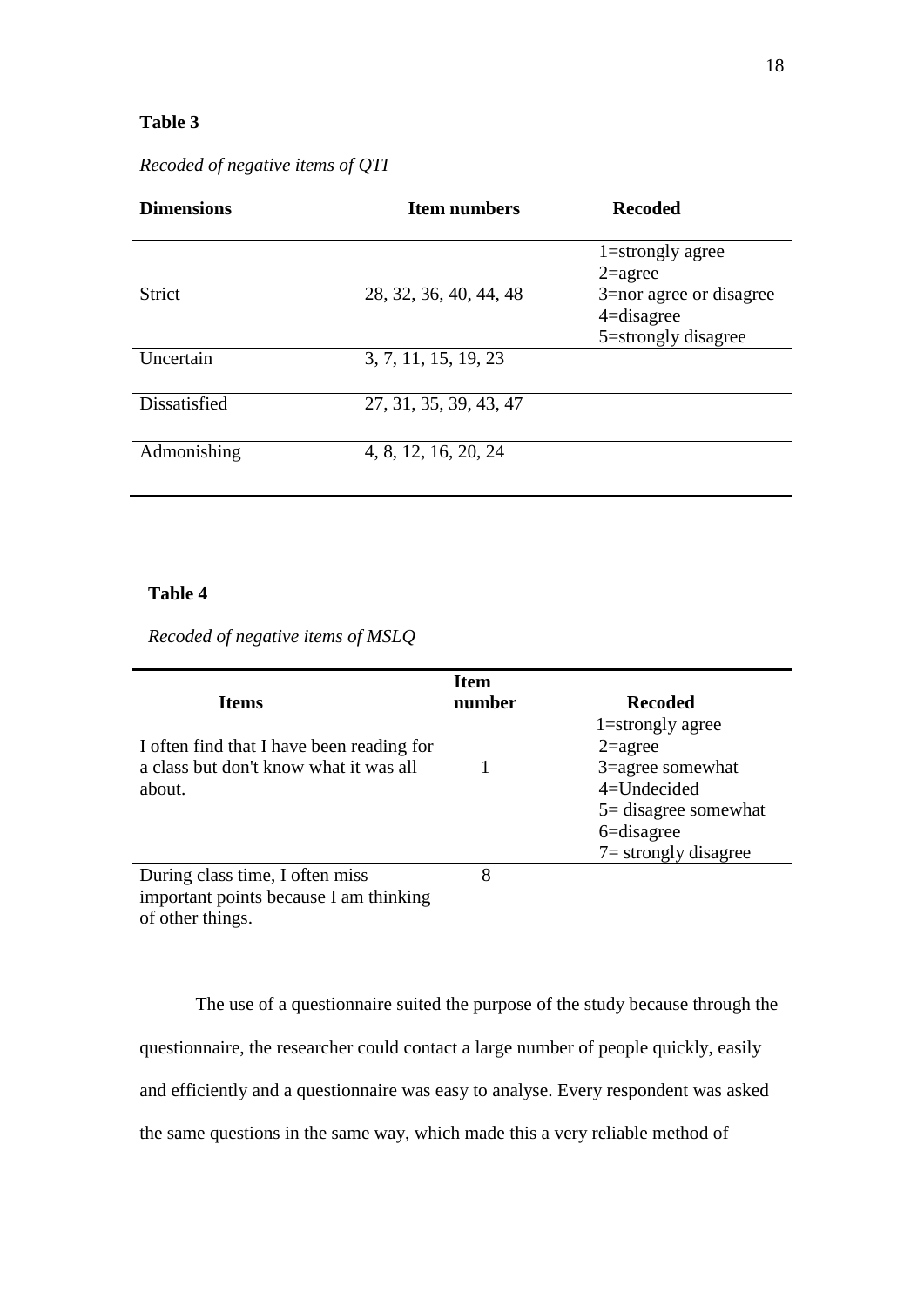research. After collecting all the data, it was then entered into the Statistical Package for Social Science (SPSS) Program for analysis and interpretation.

#### **Scoring**

All QTI items were scored 1 for "strongly disagree" and 5 for "strongly agree". The scores for each item within the same dimension were added to obtain a scale score. For example, the sum of scores for items 2, 6, 10, 14, 18 and 22 represents the scale score of "understanding" behaviour. The higher the scale score, the more a teacher would exhibit understanding behaviour relating to that scale. The maximum score was 30 and the minimum score was 6 (Lourdusamy & Swe Khine, 2001).

To know students" perceptions towards motivation in the classroom, the MSLQ data was computed by summing all the items and taking the average. A minimum score of the questionnaire was low, if respondents' answer was between 12 and 31.5. It means that their motivations were more negative. A maximum score of the MSLQ was high if respondents" answer was between 52.5 and 84. It means that their motivation was positive and their learning strategies for learning more used and when the score obtained was between these two ranges 31.5 and 52.5, the motivation was average. In general, the evaluation responses were based on the following range: Low Motivation was between 1 and 2.625 (or a score of 12 to 31.5); Average Motivation was between 2.625 and 4.375 (or a score of 31.5 to 52.5); High Motivation was between 4.375 and 7 (or a score of 52.5 to 84). ( Nugents, 2009).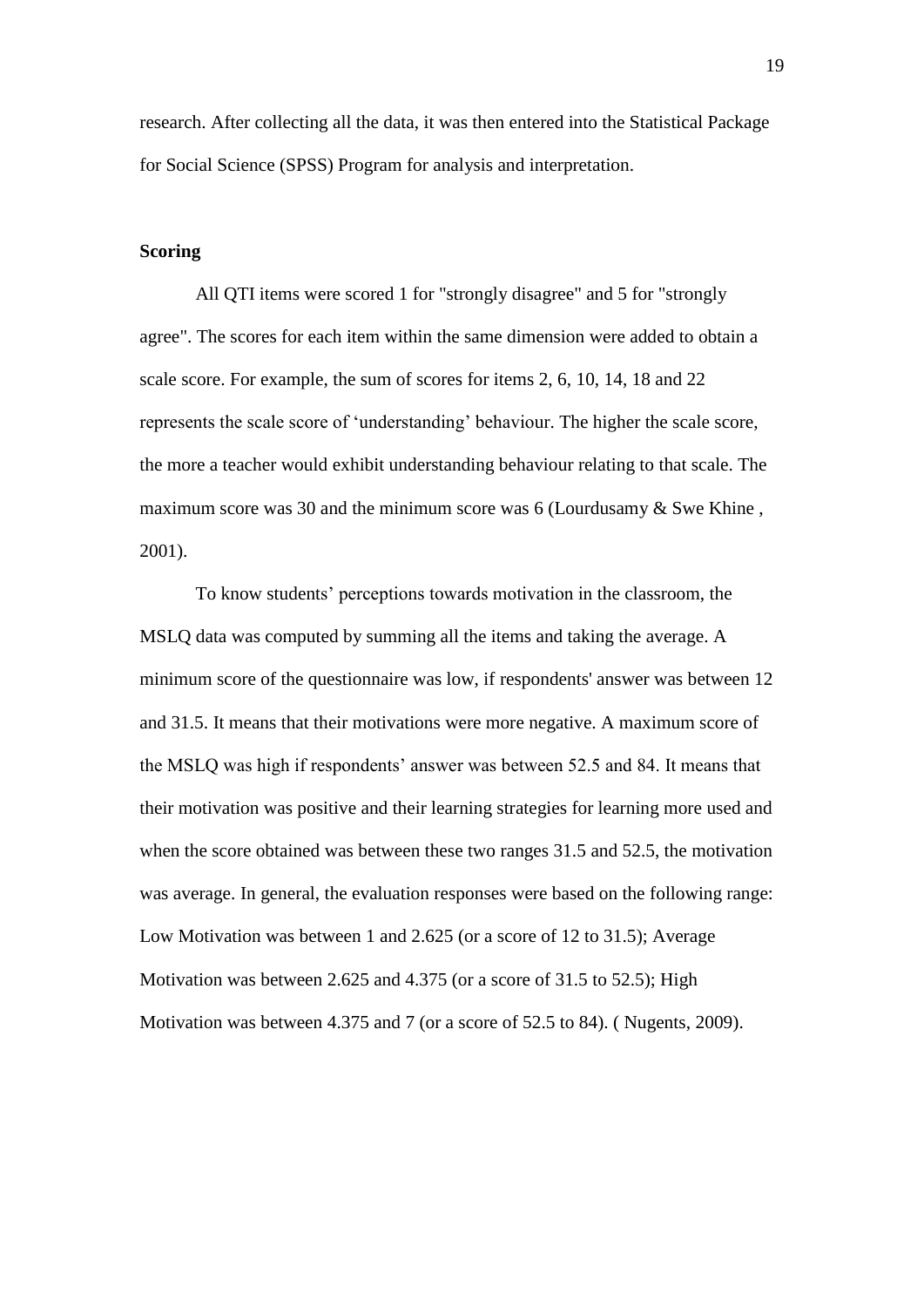#### **Reliability and Validity**

In the area of teacher-student interactions, there is a number of research that used the QTI. This instrument has been used in the United States, Australia, the Netherlands and some Asian countries and the measurement instrument has been cross validated in different contexts and cultures. All of them support the view that the data taken from the questionnaire provided reliable, valid and useful information for the instructors about their learning environment in general and teacher-student interaction in particular. (Fisher, & Khine, 2003, Fisher, Rickards, Goh, & Wong, 1997; Kim, Fisher, & Fraser, 2000; Nugent,T, 2009, Wubbels & Levy, 1993).

In order to measure the reliability and validity of the questionnaire in the Kurdish culture and environment some steps were taken. First, as to the validity, in order to find out and estimate the suitability of the questionnaires, they were given to two experts (Dr. Mohammed Karimi and Mr. Yunis Salih) who both are English language teachers. They stated that the items were useful and appropriate for the purpose of the study. As a second step in order to improve reliability and validity of the questionnaires the researcher opted for the piloting of it. The participants for this pilot study consisted of two groups; they were different from the research participants. The first group included 10 teachers and the second group 20 students from the University of Sulaimani in Sulaimani city in Iraqi Kurdistan. The respondents did not face any problem or ambiguity to understand the items during the completion of the questionnaire in the pilot study. So it can be said that the items were valid.

In order to evaluate the reliability of the questionnaires, the scale reliability (Cronbach Alpha) was used to measure the reliability of both student and teacher questionnaires. For the questionnaire on Teacher-Student Interaction (QTI), the Cronbach Alpha score was calculated and the result was .89. and for the other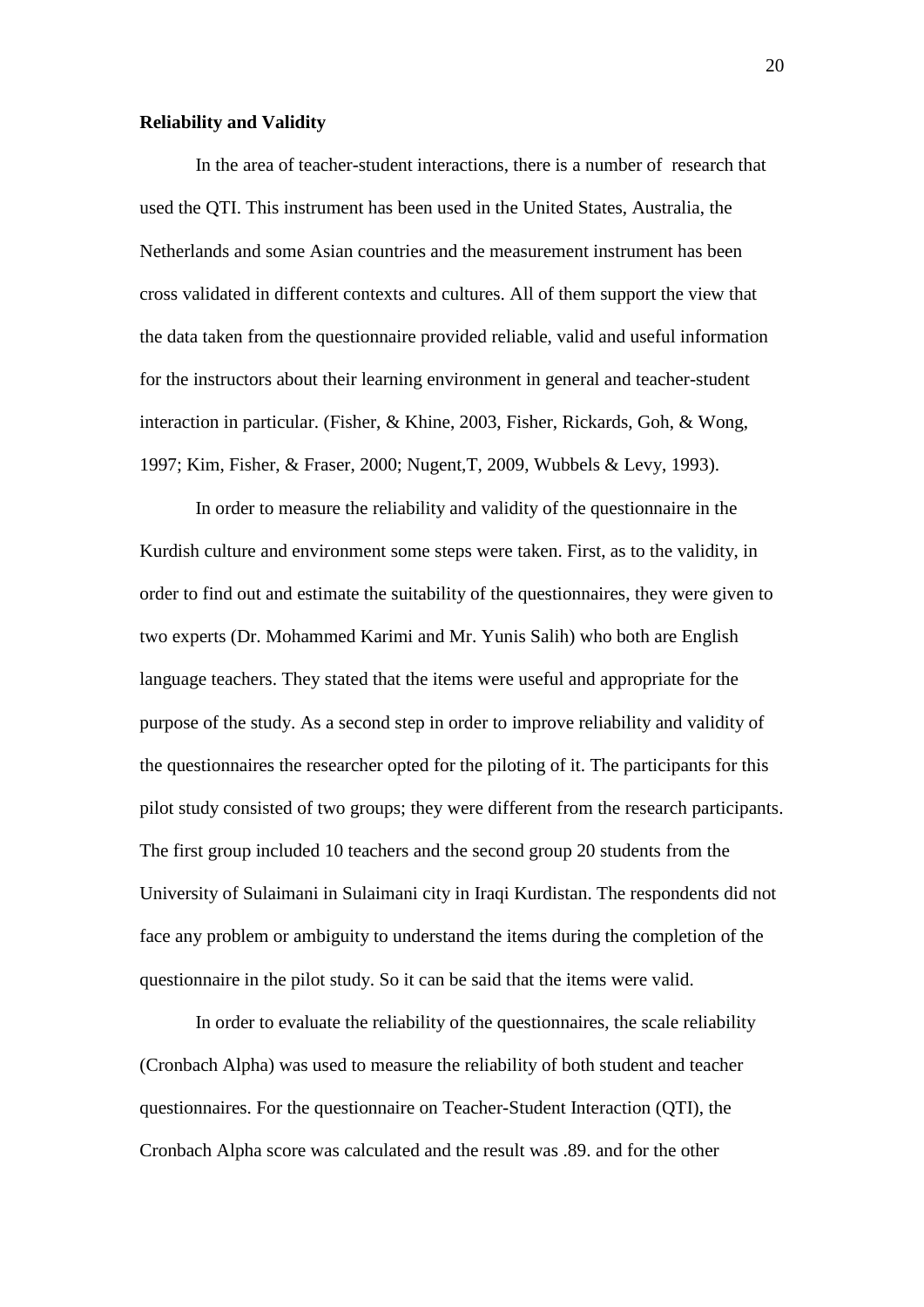questionnaire (MSLQ), the Cronbach Alpha was .85 (see table 5). Cohen, Manion, and Morrison (2007) stated "The Cronbach alpha provides a coefficient of inter-item correlations, that is, the correlation of each item with the sum of all the other relevant items, and is useful for multi-item scales" (p. 148).

# **Table 5**

|             | Cronbach's Alpha | Number of Items |
|-------------|------------------|-----------------|
| QTI         | .89              | 48              |
| <b>MSLQ</b> | .85              | $\overline{12}$ |

*Reliability of the questionnaires*

# **Procedures**

In order to collect data for the current study, first the researcher took permission from the Directorate of College of Language. Next, the questionnaires were distributed among English teachers and students in the English Department after receiving permission from the headmaster. This university was selected because it has about 400 students in English language in every stages and the teachers who taught the English lessons were about 30.

The student survey questionnaires were completed in the absence of their classroom teachers. At the same time, English class teachers completed their surveys outside of the classroom and returned them directly to the researcher. All teacher surveys were coded to correspond to their participating English class. After the questionnaires were filled out by the participants, the data were collected by the researcher. And finally, the questionnaires underwent statistical analysis.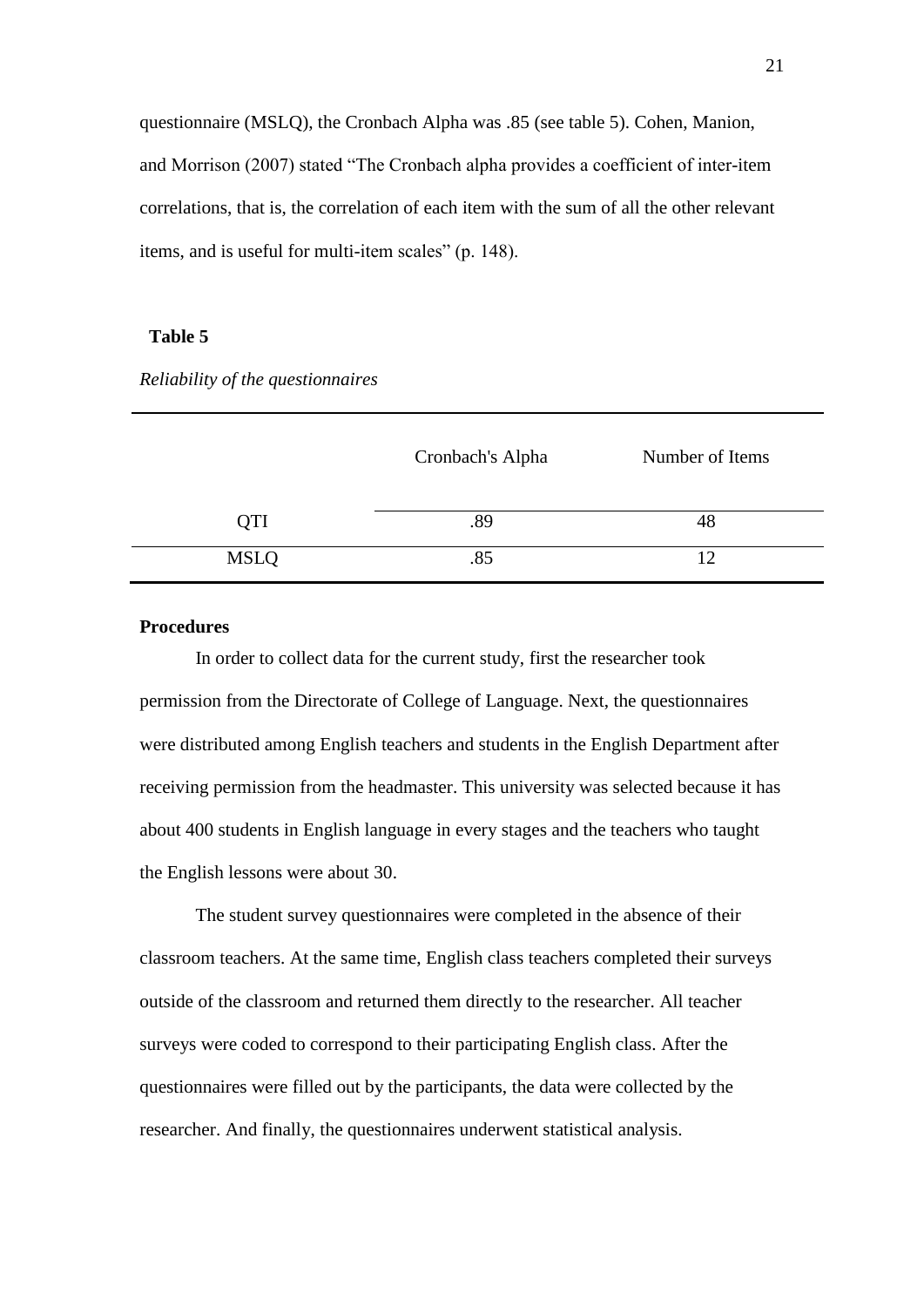#### **Data Analysis**

After the collection of the questionnaires, the data were analysed by using the Statistical Package for Social Sciences (SPSS), version 20.0 according to the research questions stated in chapter one. The responses of participants in each group were computed to find out the means, standard deviations, means differences, percentages, and frequencies of the variables. Independent Sample T-test was used for comparing two variables like gender, and two groups of participants (teachers and students). To find an answer for the Research question 1 a t-test was conducted to find out whether the difference was statistically significance or not. To find out students" perceptions of motivation Research question 2 descriptive statistics was used. To find out whether there was a relation between interaction and motivation or not Research question 3 a Pearson product moment *r* correlation was conducted on the variables measuring teacher-student interaction and motivation. And finally, to find out whether there w a s any significant difference between students' different genders perceptions toward teacher-student interaction Research question 4**,** Independent sample t-test was used.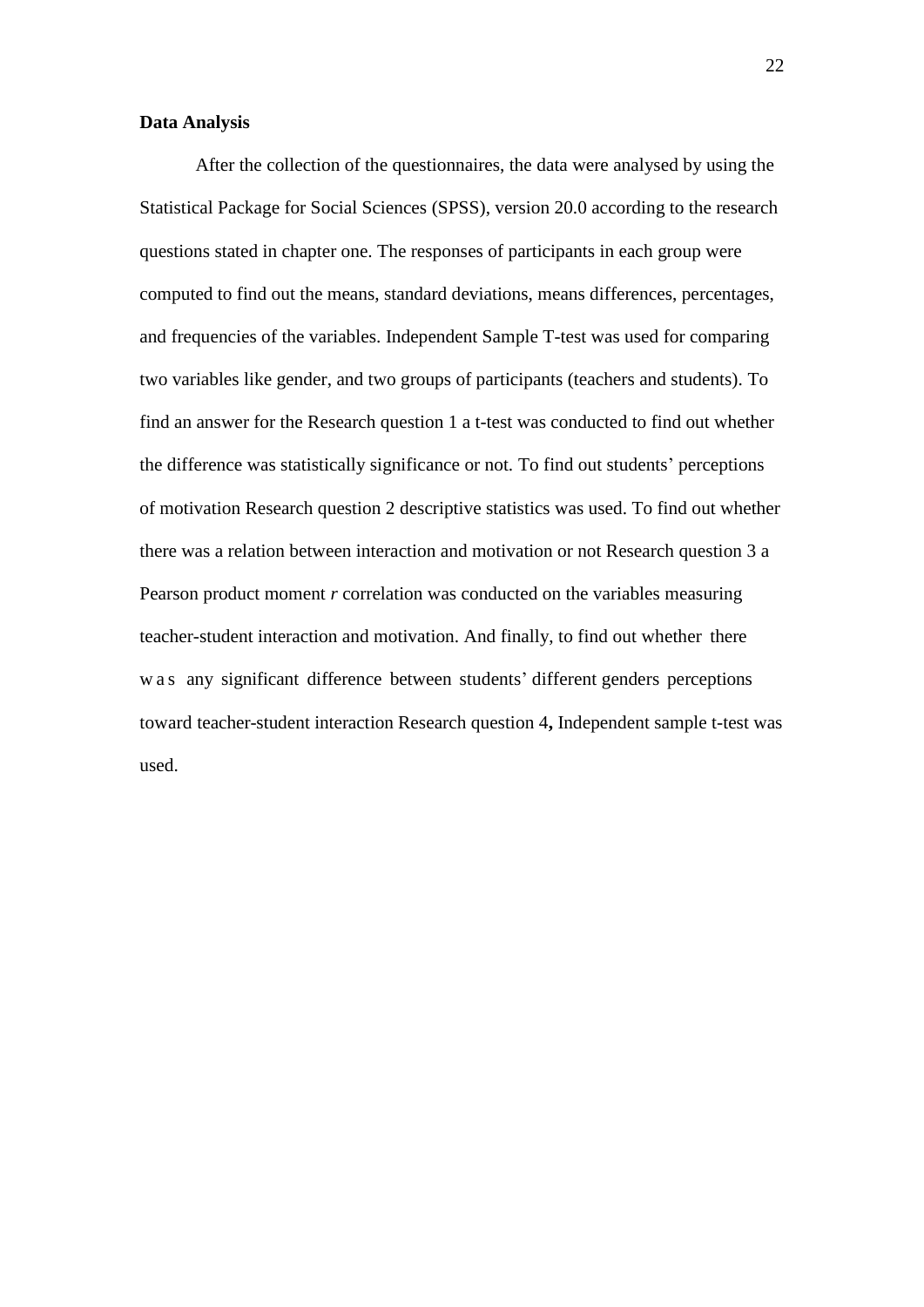#### **CHAPTER IV**

## **FINDINGS AND DISCUSSION**

## **Introduction**

The purpose behind this quantitative study was to examine the relation between students' and teachers' perceptions about teacher-student interactions and students' perceptions about motivation. This chapter discusses the results demonstrated in different tables. The presented findings were analysed in detail by the researcher. All the variables were coded according to their group (teachers and students) and gender (male and female) and then the data were entered into SPSS according to these codes.

## **Teachers' and Students' Perception of Teacher-Student Interaction**

**Students**" **perception of teacher-student interaction.** To find out the answer for the first research question and identify teachers' and students' perceptions towards teacher-student interaction, the researcher carried out the descriptive statistics concerning QTI from 200 students to show mean score and Standard deviation. And Independent sample t-test was used to compare the mean scores of two different groups (teachers and students) to determine if a statistically significant difference was present in their perceptions. The results are shown in Table 6 and 7.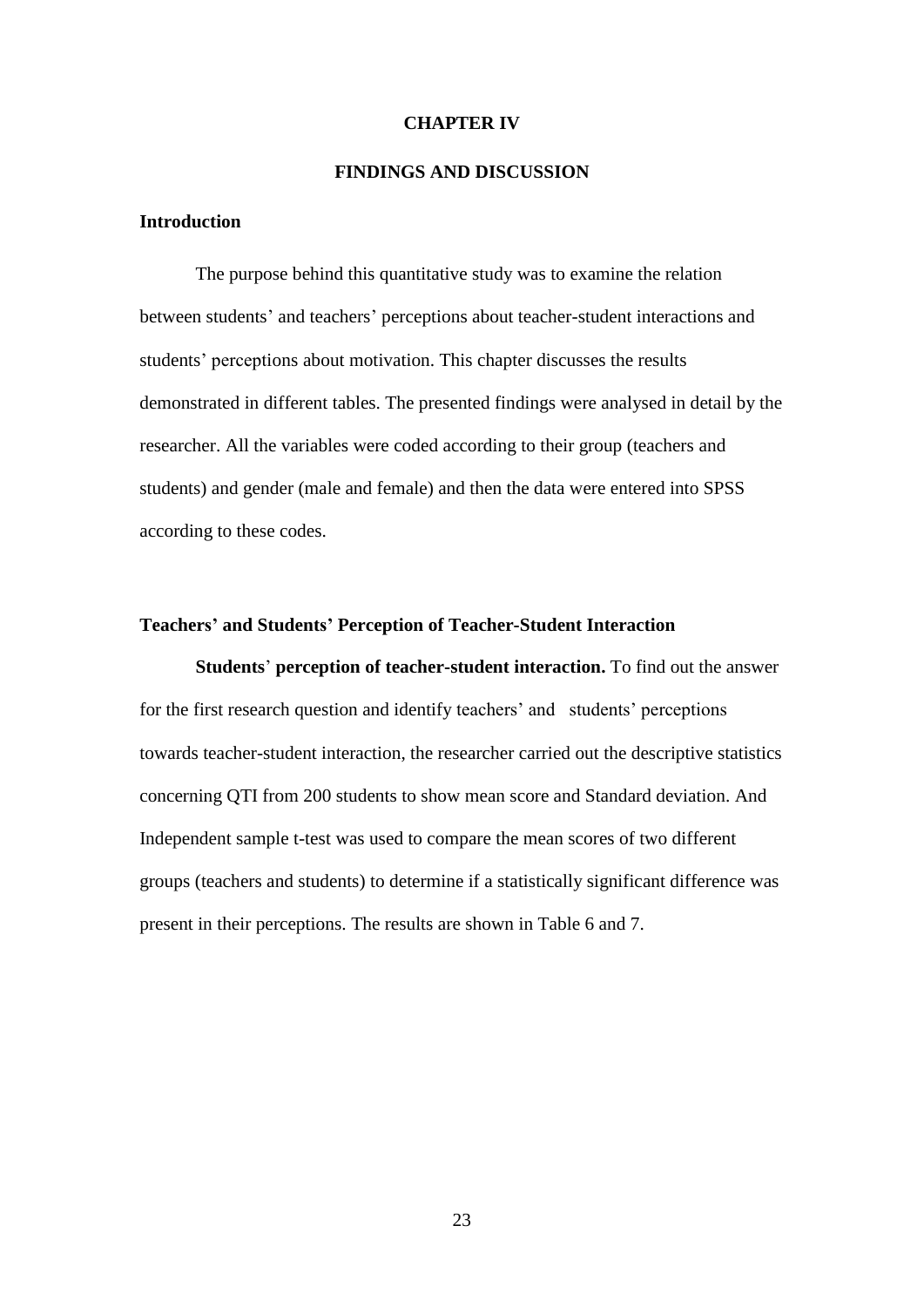|                            |                  | Student         | Teacher          |      |
|----------------------------|------------------|-----------------|------------------|------|
|                            | $\boldsymbol{M}$ | SD <sub>-</sub> | $\boldsymbol{M}$ | SD   |
| Leadership                 | 23.40            | 2.77            | 25.25            | 2.37 |
| Strict                     | 23.40            | 4.38            | 22.25            | 1.90 |
| Uncertain                  | 21.00            | 2.40            | 19.42            | 1.55 |
| Student freed.<br>/Respon. | 20.74            | 4.09            | 22.45            | 1.93 |
| Helping/friendly           | 23.21            | 5.10            | 24.35            | 2.47 |
| Understanding              | 21.55            | 4.15            | 22.60            | 2.01 |
| Dissatisfied               | 23.35            | 4.12            | 22.27            | 1.27 |
| Admonishing                | 19.66            | 3.71            | 21.75            | 2.02 |

*Mean and standard deviations for the QTI*

As indicated in Table 6, the highest mean value is 23.40 for the leadership dimension and the lowest value is 19.66 for the admonishing dimension. The result showed that the students see their teachers as good leaders and less admonishing. In positive dimensions such as helping and friendly (M=23.21), understanding (M=21.55) and giving students freedom and responsibility (M=20.74) they rated their teachers' exhibition in the classroom. In the dimension of admonishing  $(M=19.66)$ students thought that their teachers seldom exhibit this in the classroom. One interesting thing of the finding was that students" perceive their teachers to be strict in the classroom which is something possible in Iraqi Kurdistan region because teachers are in charge of a classroom and they should give directions to the students in various academic matters. In general the students seemed to think that their teachers had more positive behaviours than negative ones. This may be because the Kurdish teachers have positive relations with their students, are more open with them and give them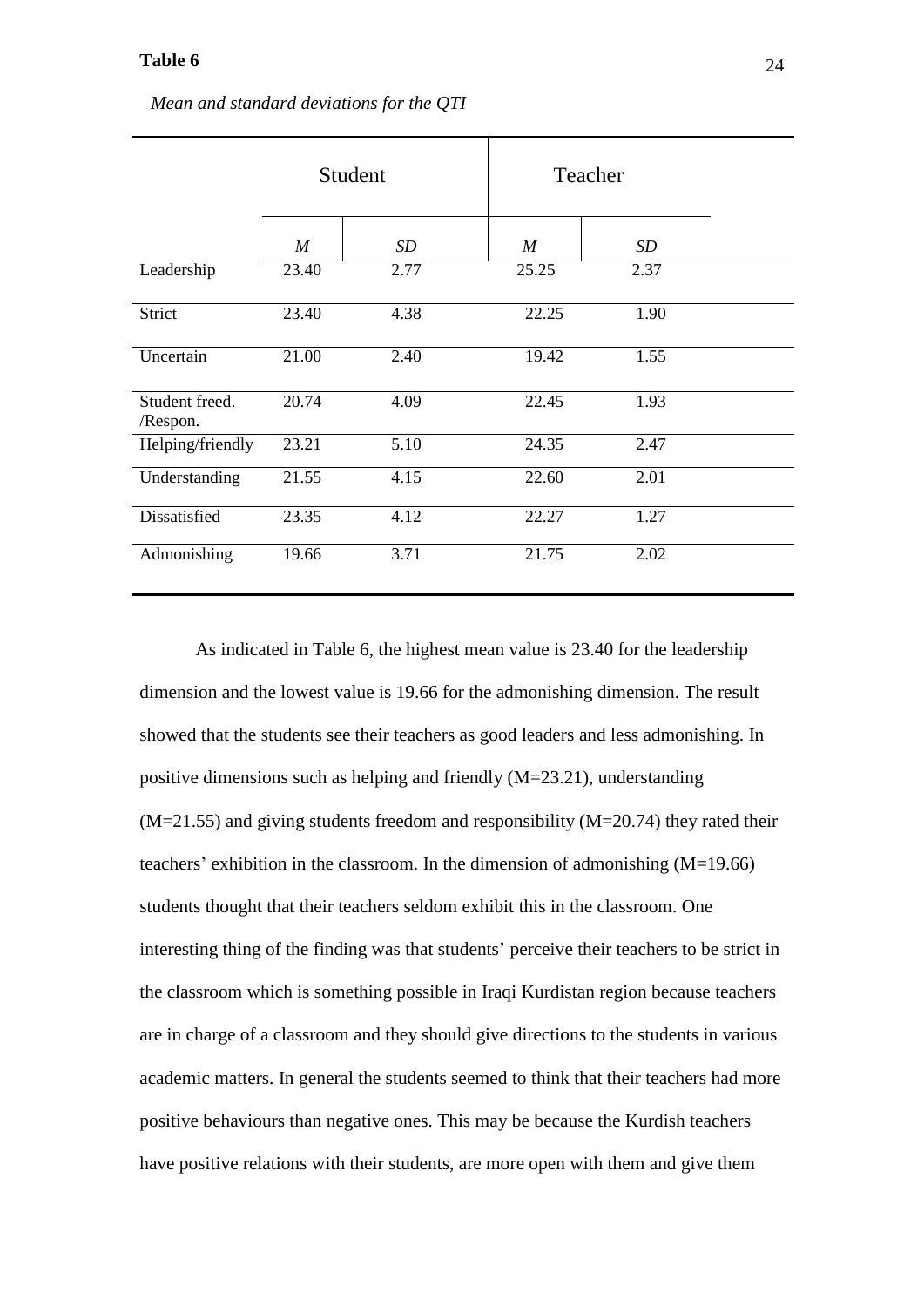freedom to express their needs and their opinions without creating any anxiety in the classroom. The findings of the present study are in line with Fisher and Gupta"s (2011) study which reported the findings on assessing the students" perceptions of their teachers behaviour in the classroom environment in an Indian school. According to their results, students perceived their teachers to exhibit leadership and understanding. They were helpful and friendly and gave their students' the freedom to express themselves in the classroom. They suggested that positive associations existed between students" perceptions of their teacher-student interaction and academic achievement in learning environment. The result of the other past studies with the QTI usually indicated the importance of students" perceptions of their teachers" behaviour for both cognitive and affective students" outcomes. Den Brok et al. (as cited in Den Brok et al, 2008, p.31) stated that higher students' perceptions on the influence dimension were associated with higher student outcome.

**Teachers' perceptions of teacher-student interaction.** The study also found teachers" perceptions of teacher-student interaction. As indicated in Table 6 the highest mean score is 25.25 for the leadership domain and the lowest mean score is 19.42 for the uncertain domain. As can be seen, results of the study indicated that teachers consider themselves to exhibit more leadership behavior, are more friendly, helpful, and understanding to their students and providing more freedom and responsibility and less admonishment, dissatisfaction, uncertainty and strictness in the classroom. In general teachers show that they exhibited more cooperative and less appositive behaviours in the classroom. According to Fisher, Waldrip and Den brok (2005), those teachers who notice what is happening in the classroom, have exact norms and set rules, behave in a friendly or considerate manner, show confidence and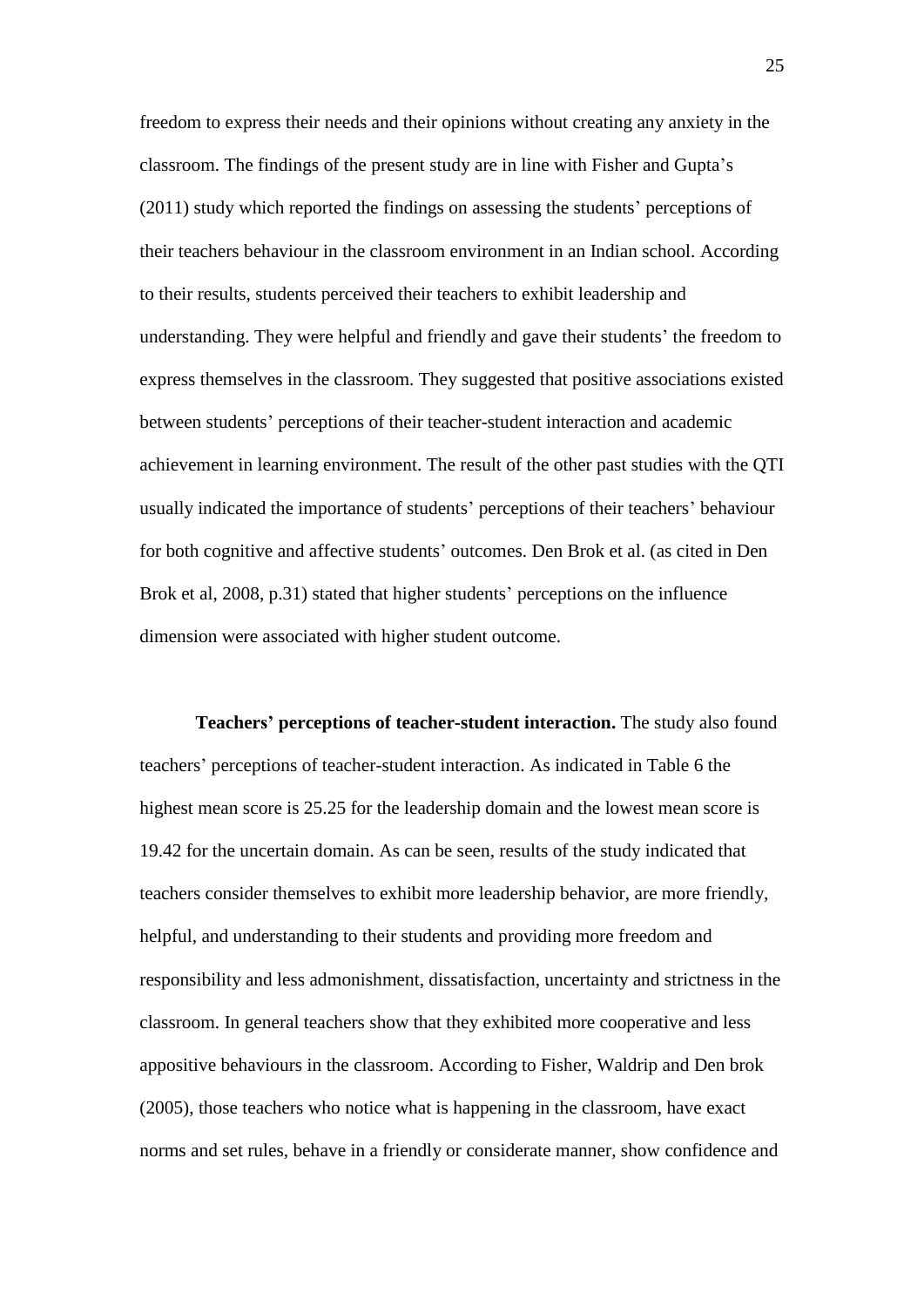understanding. This finding is in line with the study by Wubbels and Brekelman"s

(2005) who found that teachers perceived themselves as more helpful, leading,

understanding and less dissatisfied and admonishing in the classroom.

## **Table 7**

|                            | Student          |       |                  | Teacher |         |                  |
|----------------------------|------------------|-------|------------------|---------|---------|------------------|
|                            | $\boldsymbol{M}$ | SD    | $\boldsymbol{M}$ | SD      | T       | $\boldsymbol{P}$ |
| <b>Total QTI</b>           | 176.51           | 23.86 | 182.50           | 6.19    |         |                  |
| Leadership                 | 23.40            | 2.77  | 25.25            | 2.37    | 2.89    | .004             |
| Strict                     | 23.40            | 4.38  | 22.64            | 1.90    | 0.76    | .444             |
| Uncertain                  | 21.00            | 2.40  | 19.42            | 1.55    | 2.88    | .0 04            |
| Student freed.<br>/Respon. | 20.74            | 4.09  | 22.45            | 1.93    | $-1.84$ | .066             |
| Helping/friendl<br>y       | 23.21            | 5.10  | 24.35            | 2.47    | 0.99    | .323             |
| Understanding              | 21.55            | 4.15  | 22.60            | 2.01    | 1.11    | .266             |
| Dissatisfied               | 23.55            | 4.12  | 22.27            | 1.27    | 1.37    | .170             |
| Admonishing                | 19.66            | 3.71  | 21.75            | 2.02    | $-2.48$ | .014             |

*Teachers' and students' perceptions of teacher-student interaction*

## **Comparison of teachers**" **and students**" **perception on teacher-student interaction**

As indicated in Table 7, the total teacher mean was 182.50 and the total student mean was 176.51. This result shows that teachers as a group rated themselves as demonstrating more positive interactions than as perceived by their students. As can be seen in the Table 7 there are some significant differences in how the teachers see themselves and the way students view them. This is evident in the dimensions of leadership, uncertain and admonishing behaviour. This result shows that teachers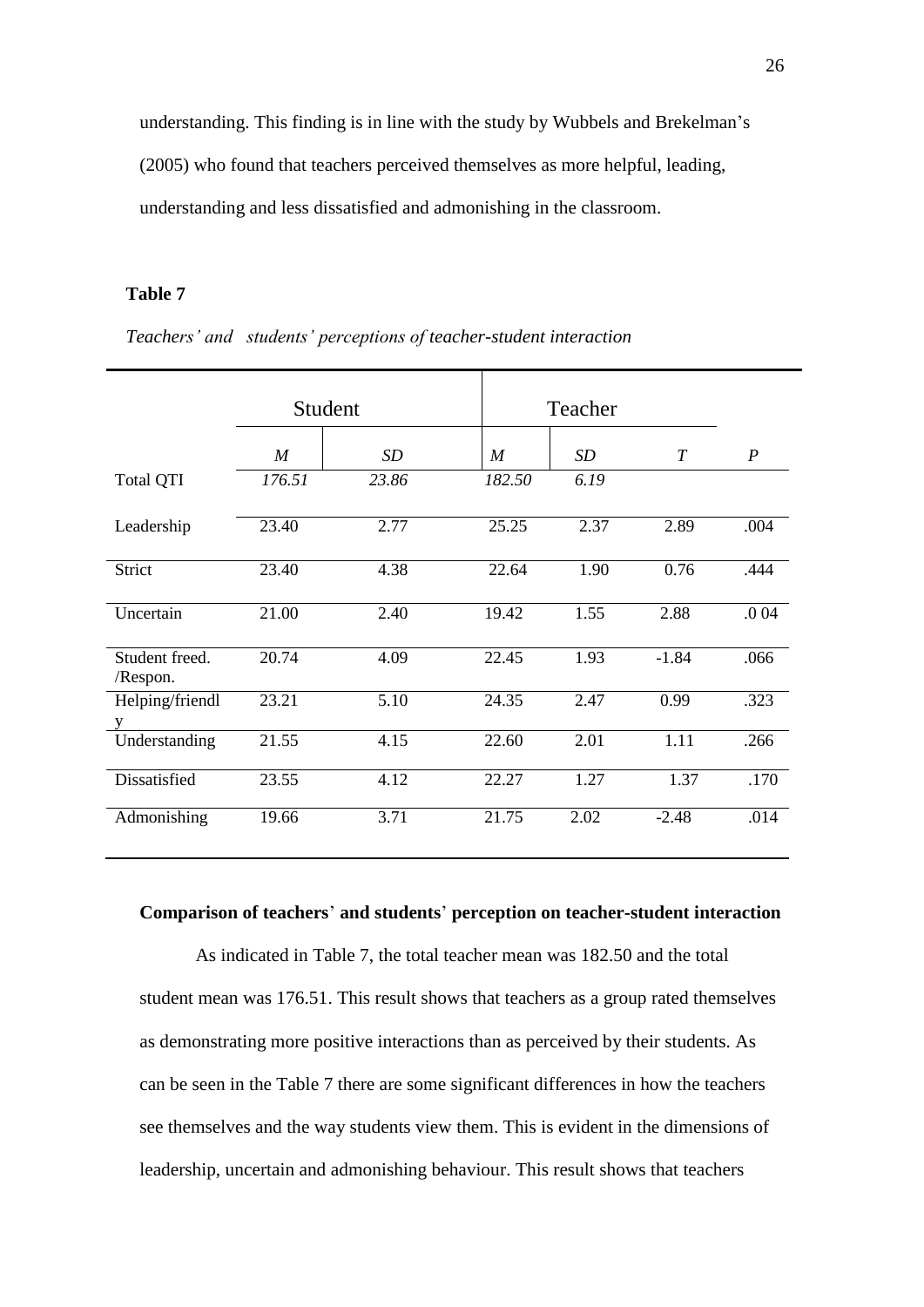considered themselves more favourable in leadership and admonishing dimension of their behaviour and less favourable in the uncertainty dimension than their students.

On average, in cooperative behaviour (leadership) teachers reported higher ratings than their students did. In opposition behaviour (uncertainty) the teachers reported lower ratings than their students reported. However, in the admonishing dimension (which is an opposition behaviour) teachers indicated that they displayed more admonishing behaviour than their students. In general, in most cases there was no great statistical significance in the perceptions of teachers and students toward interaction. This means that the way teachers think they act has little differences with the way it is perceived by the students. This may be because there is a positive relationship between Kurdish teachers and students. In addition teachers may attempt to create and maintain a favourable classroom climate. This attempt can lead students to have such perceptions toward interaction. According to Gradiner and Kosmitzki (as cited in Smart, 2014, p.3) if the teacher-student interaction is stable, respectful and consistent, it facilitates students" view of their teacher as a secure base. The findings of the present study are in line with Khine and Lourdusamy"s (2001) in which teachers reported higher ratings in the dimensions of leadership and admonishing behaviour than what they did, whereas their ratings on their uncertainty were lower than their students'.

#### **Students' perceptions of motivation**

In order to find the answer for the second research question, the researcher used MSLQ questionnaire which included 12 items. The MSLQ had 200 respondents, with a mean of 37.68 and a standard deviation of 3.19. The MSLQ questionnaire was very useful in helping the researcher to discover and understand to what extent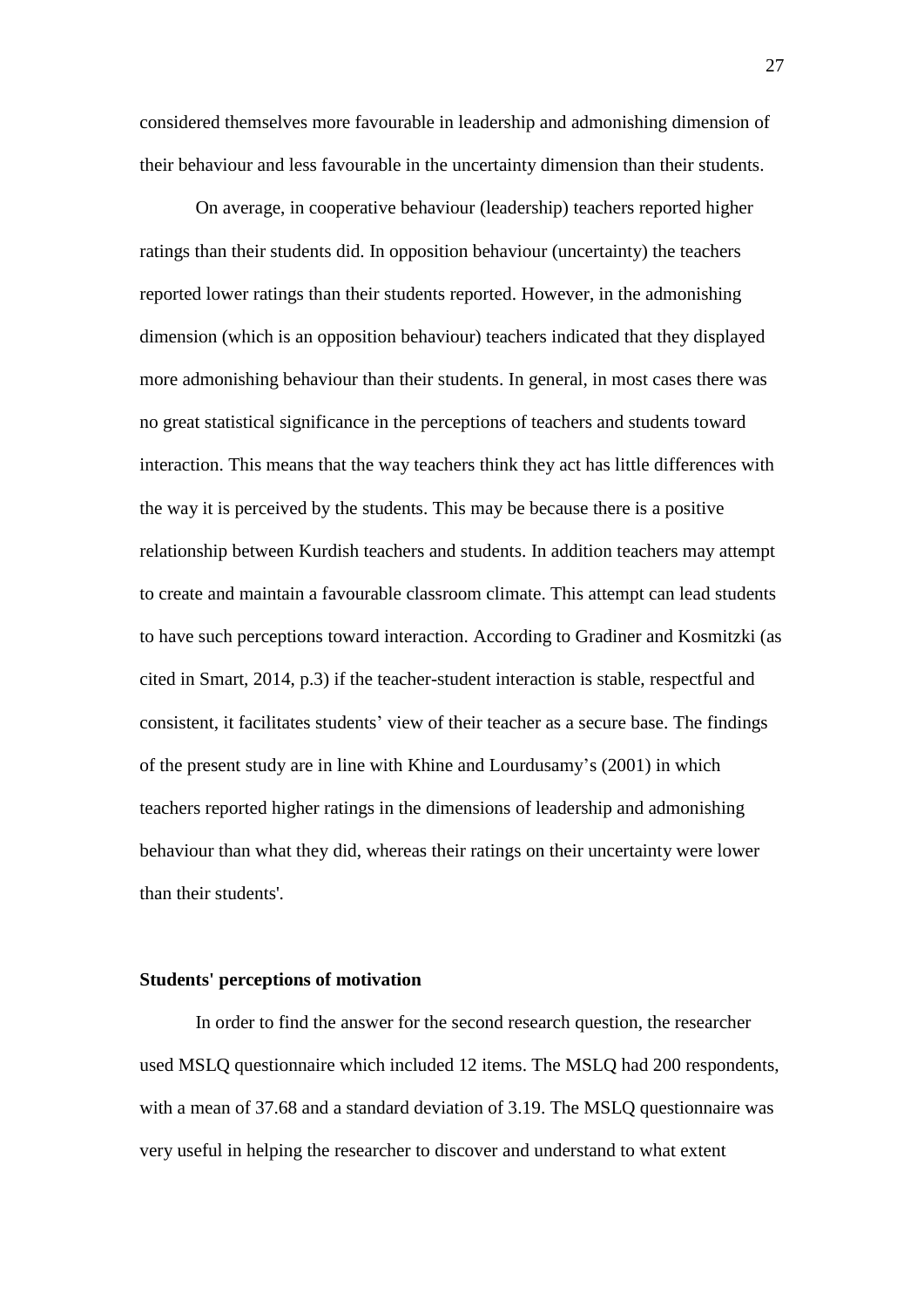students were motivated. Pintrich et al. (1991) said that all parts of the MSLQ can be used separately or together according to the researchers needs. Thus, in this study only the section of motivation was used to assess students" motivation.

To find out students" perceptions towards motivation in classroom, the MSLQ data were computed by summing all the items and taking the average. A minimum score of the questionnaire is considered low, if respondents' answer is between 12 and 31.5. It means that their motivation is more negative. A maximum score of the MSLQ is considered high if respondents' answer is between 52.5 and 84. It means that their motivation is positive and when the score obtained is between these two ranges 31.5 and 52.5, the motivation is average. In general, the evaluation of responses was based on the following range: Low Motivation was between 1 and 2.625 (or a score of 12 to 31.5); Average Motivation was between 2.625 and 4.375 (or a score of 31.5 to 52.5); High Motivation was between 4.375 and 7 (or a score of 52.5 to 84).

#### **Table 8**

*The frequency and percentages of participants' motivation level.*

|                    |     | ‰    |
|--------------------|-----|------|
| Low motivation     |     | 3.7  |
| Average motivation | 131 | 59.7 |
| High motivation    |     | 27.9 |

As indicated in the result in Table 8 eight respondents (3.7 %) rated themselves at low motivation level and 59.7% perceived themselves as having an average motivation level and 27.9% of them with the frequency of 61 out of 200 rated themselves at high level of motivation.

 As can be seen in the findings most of the students rated themselves at either average (f=131) with the percentage of %59.7 or high (f=61, %27.9) levels of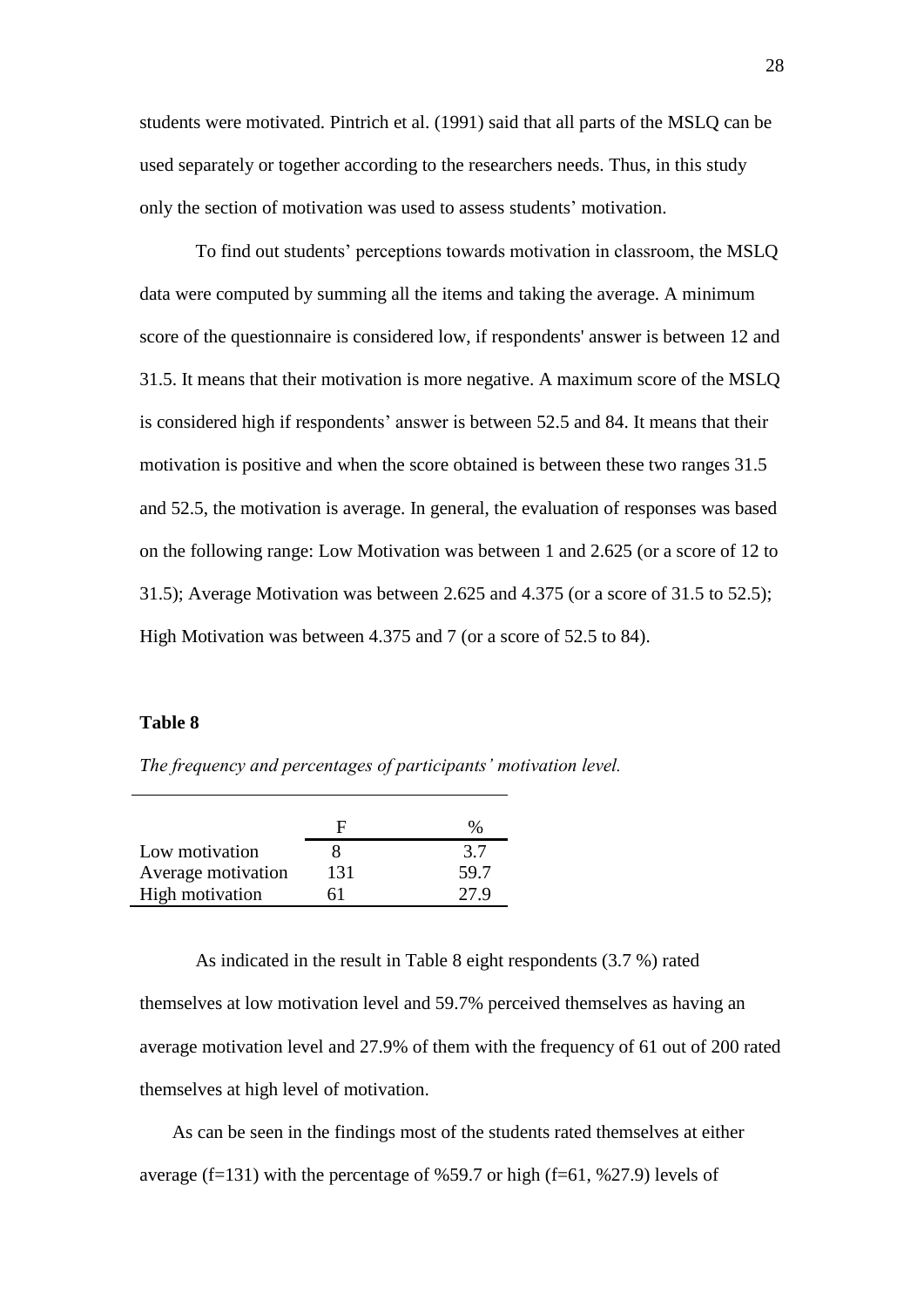motivation. Students with higher level of motivation may be caused by a positive relation with their teachers and their perceptions toward teacher-student interaction being positive. Students who have positive interactions with their teachers can affect their motivation in the classroom (Smart. J, 2014). According to Winne (1996) high level of motivation exists as a result of students' positive perceptions toward teacherstudent interaction in the classroom. The teachers" interaction with students has been positively related to student learning and motivation (Baker, 2010).

The finding of the study revealed that a small number ( $f=8$ ,  $%3.7$ ) of the students indicated low level of motivation. Only eight students out of two hundred indicated low level of motivation and this is something possible among 200 students. This may be related to those students who have a negative perception toward teacherstudent interaction and their relation with the teacher is not good. The findings are in line with Smart's (2014) who revealed that students who have low perceptions about motivation, are those who have negative perceptions on teacher-student interaction and students with high level of motivation have positive interaction with their teachers. Erb (1996) found out that students" lack of motivation in the classroom were caused by lack of positive interaction with their teachers. In the area of motivation there are studies which have been conducted by researchers to understand how students' motivation can be positively affected by internal and external factors. Cheng and Dornyei, (2007) and Çelik, (2004), highlighted that the quality of teachers" behaviour in the classroom and their relation with students were the most important factors that played a great significant role on students' motivation.

29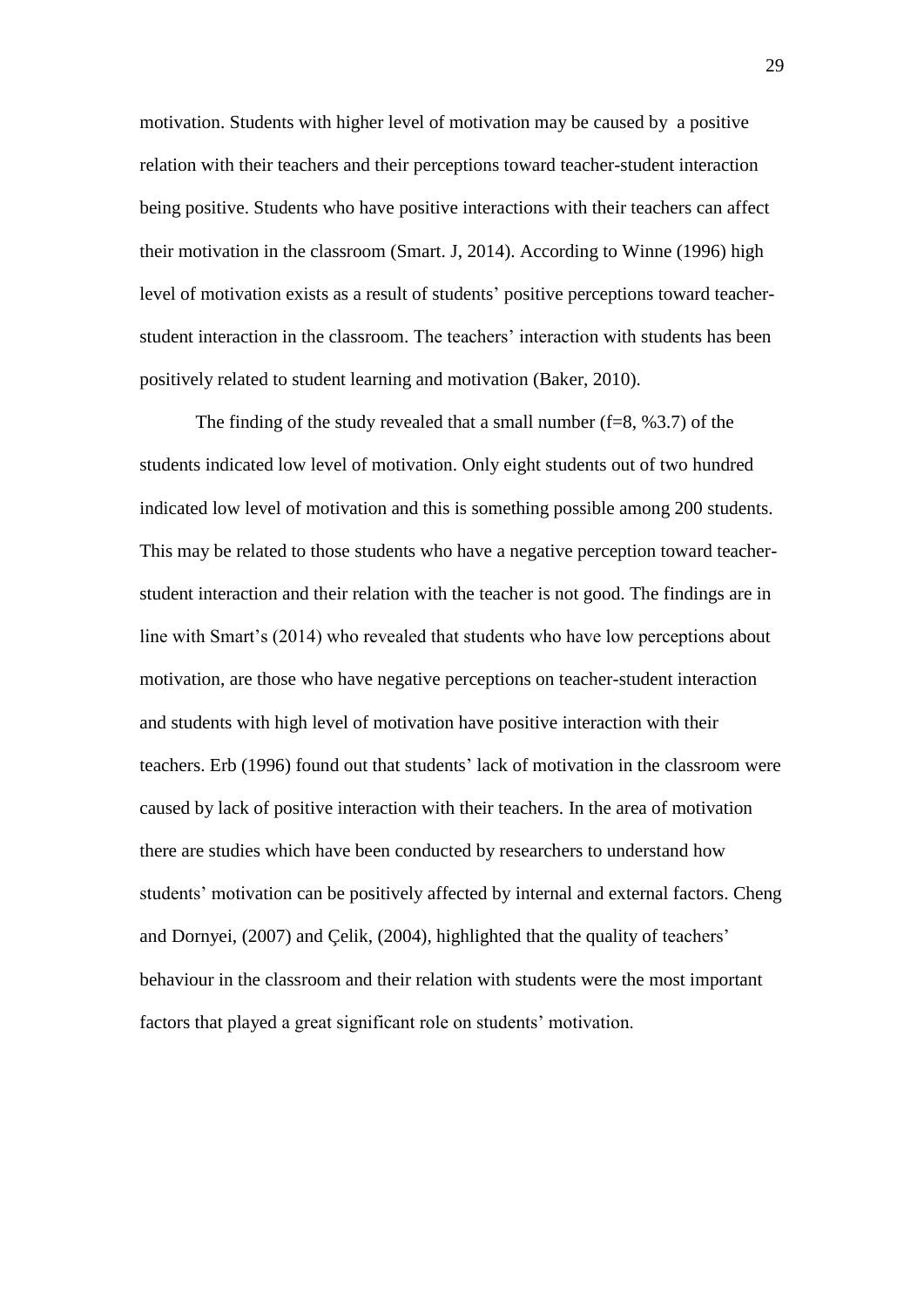#### **Teacher-student interaction and motivation**

For the analysis of the third research question about the correlation between teacher-student interaction and motivation, the researcher employed *Pearson product moment r correlation* to find out if there was any relationship between students' perceptions towards teacher-student interaction and motivation. Before using Pearson correlation the researcher summed all the students" QTI and MSLQ to get the total score of teacher-student interaction and students' motivation.

#### **Table 9**

| Variable             |     |        | <b>SD</b> | R       |
|----------------------|-----|--------|-----------|---------|
| QTI(students answer) | 200 | 174.72 | 23.86     | $33***$ |
| <b>MSLQ</b>          | 200 | 45.58  | 7.197     |         |

*Total Student QTI & MSLQ and the correlation*

\*\*. Correlation is significant at the 0.01 level (2-tailed).

Table 9 shows the result from the Pearson correlation which was used to measure the relationship between students" perceptions about teacher-student interaction and student motivation. The correlation ( $r = .33$ ,  $p < .01$ ) shows a weak but positive correlation. It indicates that while QTI scores increase representing what students perceive as positive interaction with their teachers, MSLQ scores also increase in a positive way. It means that if the students' perception toward interaction is positive, their motivation also moves in a positive way. Based on the result in Table 9, it is clear that teacher-student interaction influences students" level of motivation. The findings of the present study are in line with Nugent's (2009), whose results showed that teacher-student relationships are important to student success and found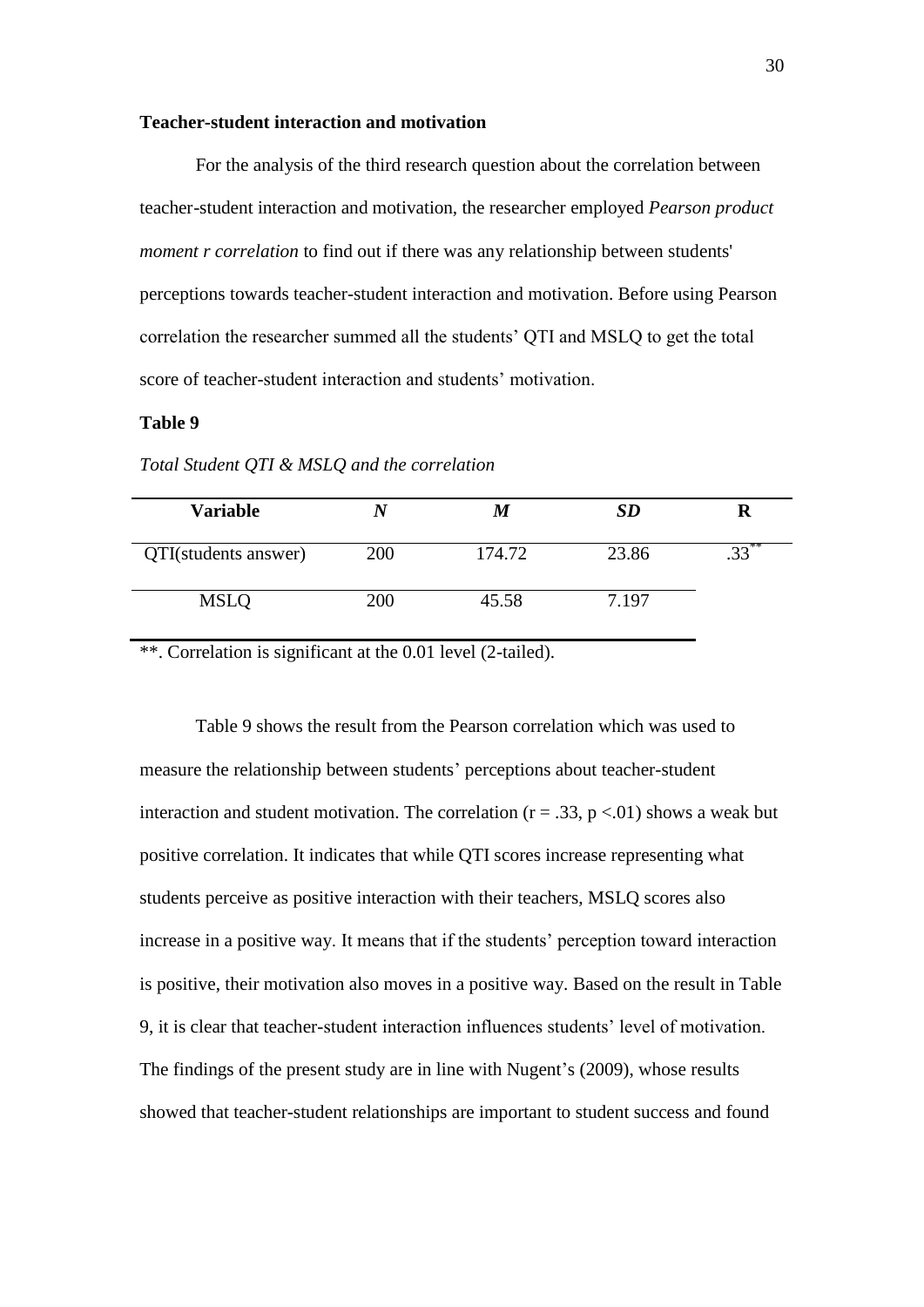that there was a positive correlation between teacher-student interaction and students" motivation.

## **Gender and Teacher-student Interaction**

To find out and examine whether there was any significant difference between genders" perceptions regarding teacher-student interaction (research question number four), the independent sample t-test analysis was used.

 **Students' gender and teacher-student interaction.** As indicated in Table 10

some significant gender differences were found in students" perception of their teachers' behaviour.

## **Table 10**

| Gender differences in students' perceptions of teacher-student interaction |  |  |  |  |  |
|----------------------------------------------------------------------------|--|--|--|--|--|
|                                                                            |  |  |  |  |  |

| <b>Scales</b>          | <b>Student</b><br>gender | $\boldsymbol{N}$ | $\boldsymbol{M}$ | SD   | $\boldsymbol{P}$ |
|------------------------|--------------------------|------------------|------------------|------|------------------|
| Leadership             | Male                     | 130              | 24.60            | 2.57 | .015             |
|                        | Female                   | 70               | 25.60            | 2.82 |                  |
| <b>Strict</b>          | Male                     | 130              | 24.62            | 4.44 | .914             |
|                        | Female                   | 70               | 24.69            | 4.29 |                  |
| <b>Uncertain</b>       | Male                     | 130              | 22.52            | 2.46 | .388             |
|                        | Female                   | 70               | 22.21            | 2.29 |                  |
| <b>Student</b>         | Male                     | 130              | 13.01            | 3.64 | .065             |
| Freedom/responsibility | Female                   | 70               | 14.13            | 4.27 |                  |
| helping/Friendly       | Male                     | 130              | 23.35            | 5.18 | .595             |
|                        | Female                   | 70               | 22.94            | 4.97 |                  |
| <b>Understanding</b>   | Male                     | 130              | 20.87            | 3.77 | .090             |
|                        | Female                   | 70               | 21.92            | 4.32 |                  |
| <b>Dissatisfied</b>    | Male                     | 130              | 24.45            | 4.15 | .412             |
|                        | Female                   | 70               | 23.94            | 4.07 |                  |
| <b>Admonishing</b>     | Male                     | 130              | 20.05            | 3.84 | .042             |
|                        | Female                   | 70               | 18.93            | 3.36 |                  |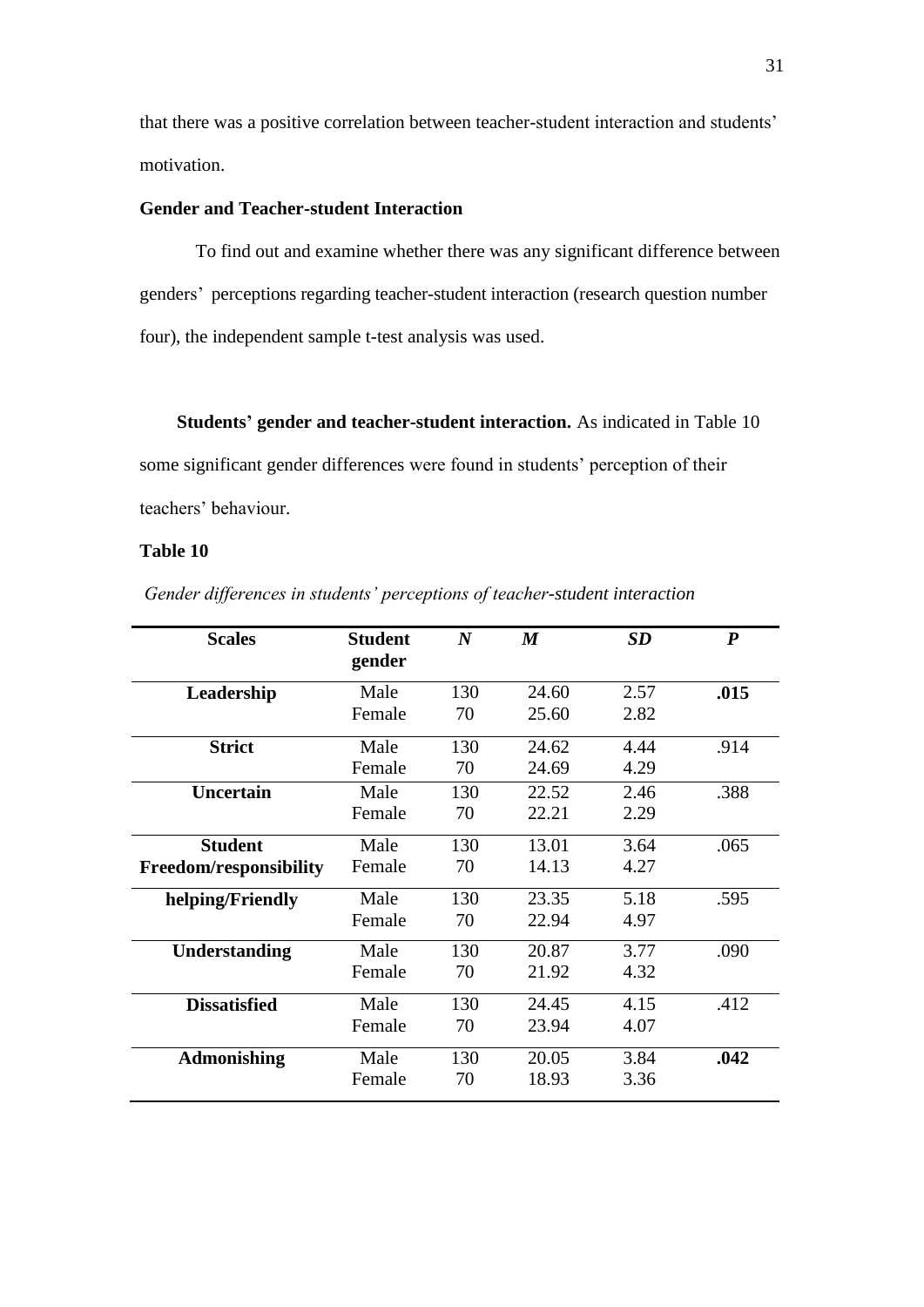According to Veroff, (1983) different genders affected students" perception toward the teacher-student relationship. Krieg (2002) supported Veroff"s idea and said that female students might have more interaction with male teachers and male students interact more with female teachers. On the same subject, there were some other previous studies that investigated and examined to what extent teacher-student interpersonal behaviour in the classroom differs with student gender. All of them indicated that students had different opinions according to their different genders (den Brok et al., 2002; Duffy J etal, 2001 and Wubbels & Levy, 1993).

 According to the results of the current study, only two dimensions, leadership and admonishing, out of eight were significantly different. In the dimension of admonishing behaviour, male students stated that their teachers displayed more admonishing (male: M=20.05 SD=3.84, female: M=18.93 SD=3.36). Male students thought that their teachers in classrooms showed anger, temper and they were impatient in the classroom. Students' different perceptions could have several causes, first, it may be because of the differences in treatment by the teacher depending on their students and their own gender. Second, it may be due to teachers" tendency not to give their male students too much freedom and responsibility and thus putting negative pressure on them in the classroom.

 In the Table 10, another significant difference can be seen. In the dimension of leadership behaviour female students stated that their teachers showed more leadership behaviours (male: M=24.60 SD=2.57, female: M=25.60 SD=2.82). One possible reason may be attributed to the teachers who tended to give more attention to female students than males and female students show less disrespectful and have docile behaviour in the classroom. So they saw their teachers as leaders of the class. Warrington and Younger (1996) stated that it is common for female students to be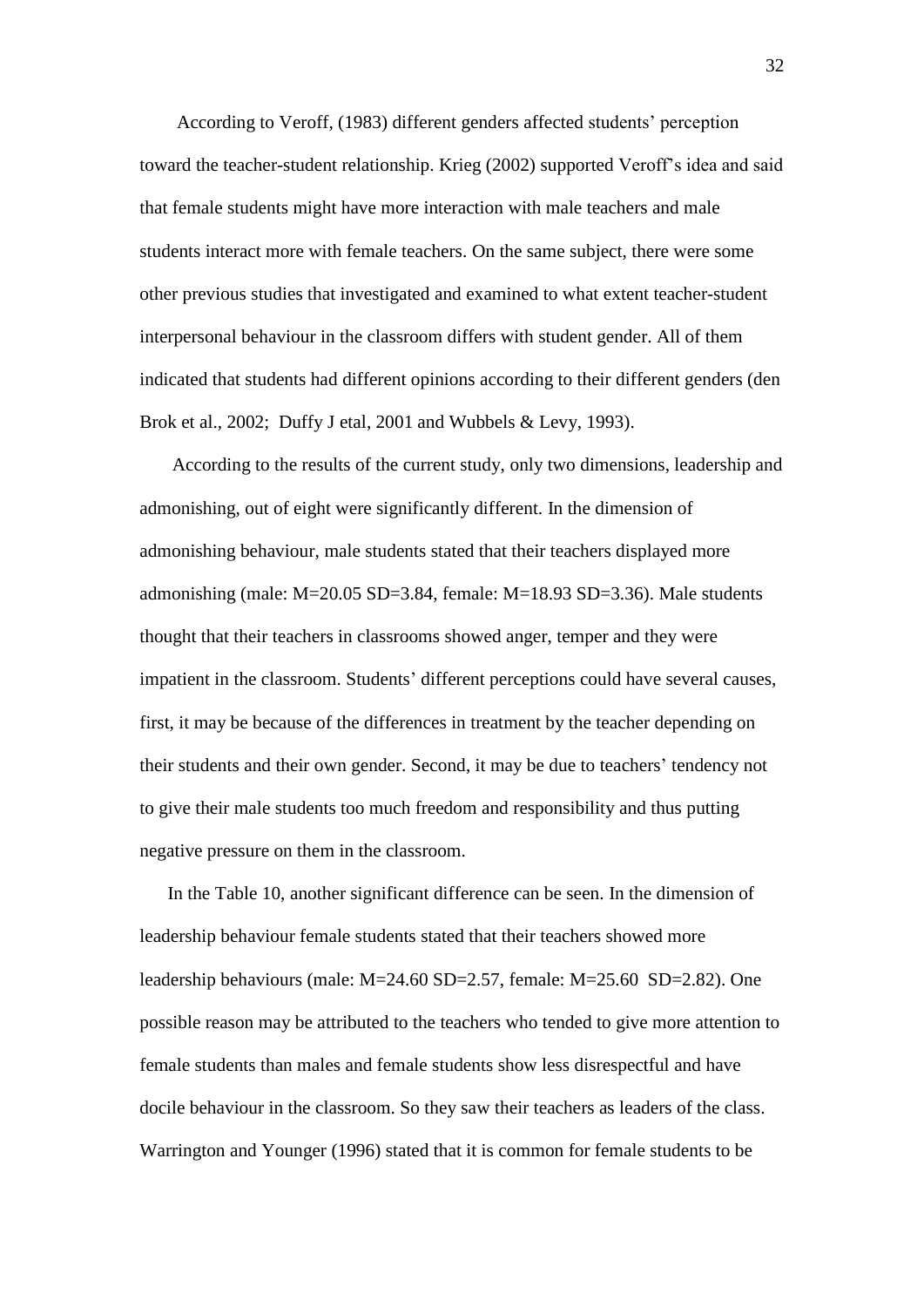more submissive than male students, they show respectful behavior more than male students who challenge teachers authority. This finding is in line with the result of Negovan et al.'s (2010).

In the dimensions of strictness, freedom and responsibility, uncertainty, helping/friendliness and dissatisfying behaviours males and females have similar opinions and there were no significant differences between them. The findings of this study are in line with the results of Fisher and Rickard"s (1998) and Khine and Fisher's (2003). Their results revealed that female students perceived greater leadership behaviours in their teachers and male students perceived their teachers to display more admonishing behaviour. In general, the result of the current study showed that female students perceived their teachers in more positive ways than the male students.

**Teachers' gender and teacher-student interaction.** For this study 20 teachers" responses were analysed to show their perceptions on the eight dimensions of teacher behaviour and relationship to gender. As indicated in Table 11 and according to the result there was no significant difference in male and female teachers" perception toward teacher-student interaction except the dimension of students' freedom/responsibility behaviour. In the dimension of freedom/responsibility, male teachers (M= 24.00, SD=1.206) perceived that they were willing to provide too much freedom and responsibility to their students than female teachers (M=22.88, SD=1.126).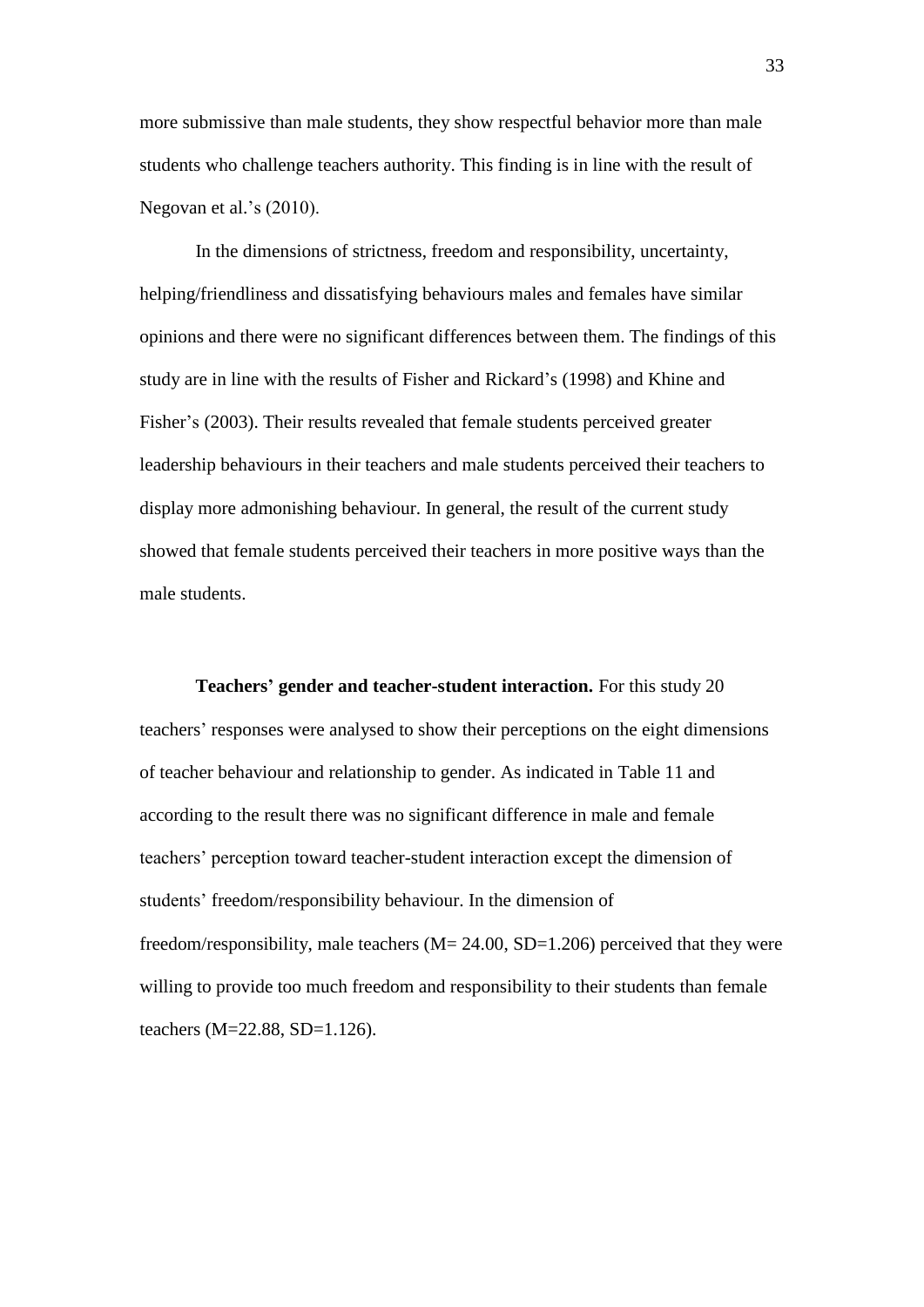## **Table 11**

| <b>Scales</b>          | teacher<br>gender | $\boldsymbol{N}$ | $\boldsymbol{M}$ | <b>SD</b> | $\boldsymbol{P}$ |
|------------------------|-------------------|------------------|------------------|-----------|------------------|
| Leadership             | Male              | 12               | 23.08            | 2.429     | .479             |
|                        | Female            | 8                | 23.88            | 2.357     |                  |
| <b>Strict</b>          | Male              | 12               | 23.75            | 1.815     | .327             |
|                        | Female            | 8                | 22.88            | 2.031     |                  |
| <b>Uncertain</b>       | Male              | 12               | 19.92            | 1.505     | .778             |
|                        | Female            | 8                | 20.13            | 1.727     |                  |
| <b>Student</b>         | <b>Male</b>       | 12               | 24.00            | 1.206     | .050             |
| Freedom/responsibility | <b>Female</b>     | 8                | 22.88            | 1.126     |                  |
| helping/Friendly       | Male              | 12               | 23.00            | 2.387     | .068             |
|                        | Female            | 8                | 25.46            | 2.517     |                  |
| <b>Understanding</b>   | Male              | 12               | 22.42            | 1.782     | .630             |
|                        | Female            | 8                | 22.88            | 2.416     |                  |
| <b>Dissatisfied</b>    | Male              | 12               | 23.33            | 1.723     | .751             |
|                        | Female            | 8                | 23.63            | 2.326     |                  |
| <b>Admonishing</b>     | Male              | 12               | 21.58            | 2.234     | .664             |
|                        | Female            | 8                | 22.00            | 1.773     |                  |

## *Gender differences in teachers' perceptions of their behaviours*

This may be due to the fact that different teachers have different own style to control the classroom, some of them think that giving too much freedom to their students prevents them from teaching and students from learning and others think that giving students too much freedom helps them to be motivated in the classroom. According to Khine et al (2001) "different teachers have different levels of control over their students. While some teachers think that they have to be strict and exhibit more admonishing behaviour in the class, others think that a greater amount of freedom should be given to develop students' responsibility toward their learning"(p.1).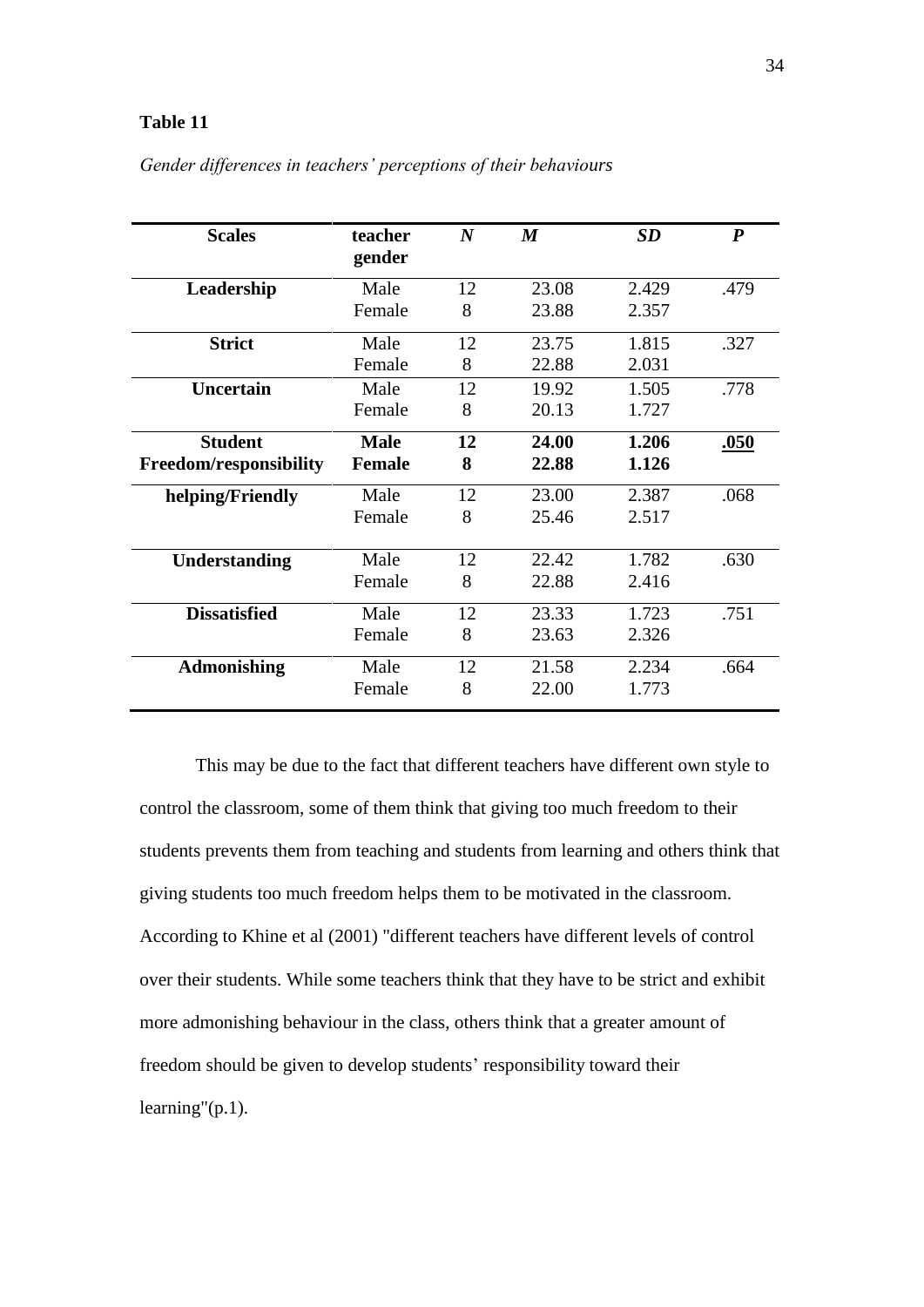#### **CHAPTER V**

## **CONCLUSIONS AND RECOMMENDATIONS**

## **Introduction**

 The main purpose of this study was to investigate the relationship between students' and teachers' perceptions about teacher-student interaction and students' perceptions about motivation in the English language classroom. Furthermore, the study attempted to find out whether there was a statistically significant relationship between teacher-student interaction and gender. The study posed the following research questions:

1. What are teachers" and students" perceptions of teacher-student interaction and how do these perceptions vary?

2. What are students" perceptions of motivation?

3. Is there a relation between students" perceptions of motivation and teacher-student interaction?

4. Do students" perceptions of teacher-student interaction vary according to gender?

## **Conclusions**

According to the results of the study the following conclusions were drawn.

#### **Teachers' and students' perceptions of teacher-student interaction.** As

illustrated in chapter IV, the results revealed that the students' highest mean score was 23.40 for the leadership dimension and the lowest was 19.66 for admonishing dimension. And the teachers' highest mean score was 25.25 for the leadership dimension and their lowest mean score was 19.42 for the uncertainty dimension. This result indicated that both EFL Kurdish teachers and students who participated in this study had more positive attitudes than negative towards teacher-student interaction.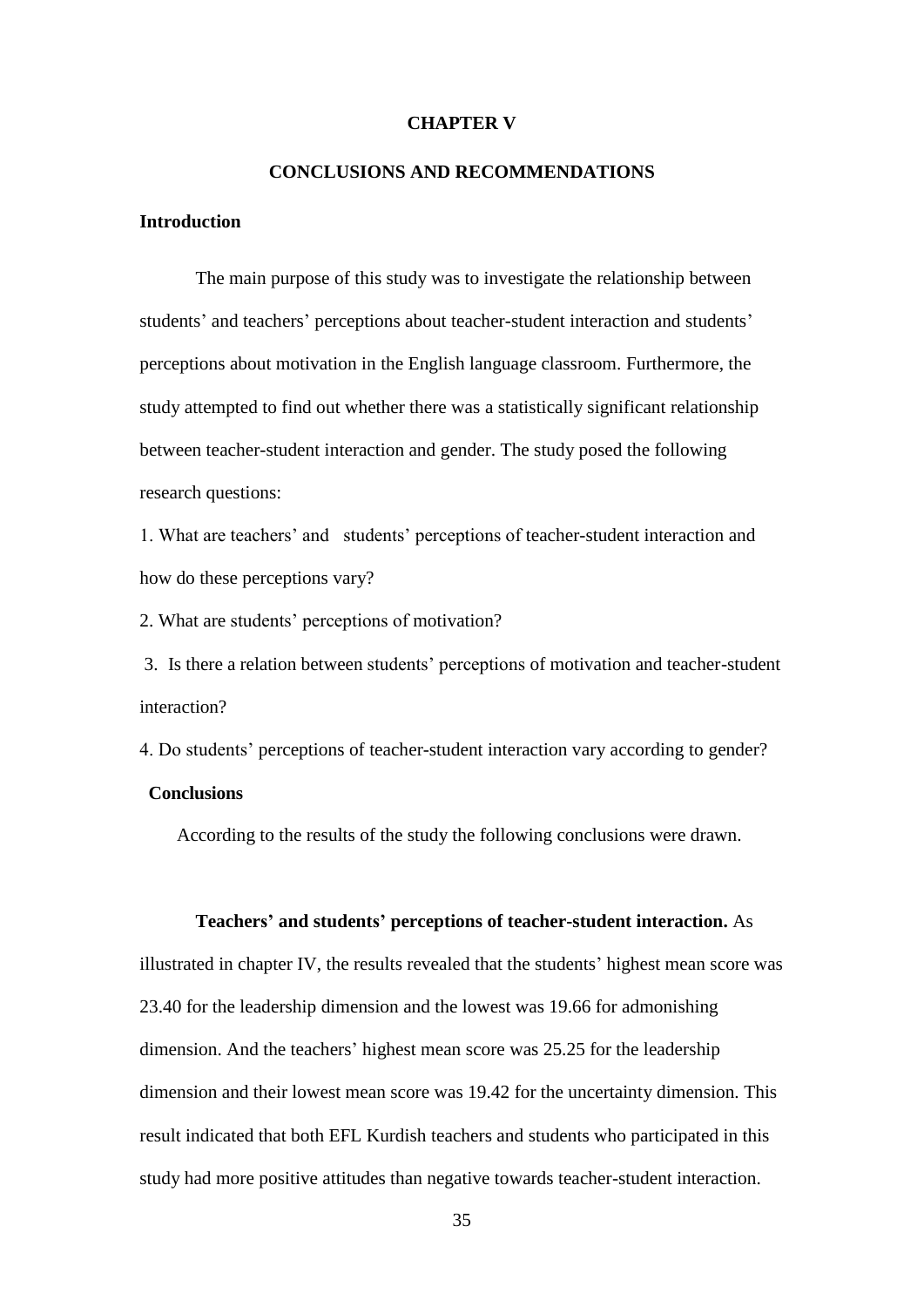This result is in line with the result of Crews"s (2007) study which found that teachers" highest mean score was for the leadership dimension and lowest mean score was for the uncertainty dimension. This indicated that their positive perceptions toward interaction may be related to the teachers who may have a strong knowledge of the instructional tools, understand students' needs, and can create an enriching community in the classroom. According to Choudhury (2005) teachers" positive behaviour in the classroom plays a greater role in students' perspective toward teacher-student interaction in a positive way. Sher (2009) said that teachers and the way they interact with students play an influential role on classroom interaction. If their interactions are positive then the classroom interactions go in a positive way and vice versa.

 **Comparison of teachers**" **and students**" **perception on teacher-student interaction.** As indicated in Table 7, the total teacher mean was 182.50 and the total student mean was 176.51. The finding of the study showed that the overall QTI did not show any statistically significant difference between teachers' and students' perceptions. However, in the dimensions of leadership, uncertainty and admonishing behavior, there were significant differences in how the teachers saw themselves and the way students viewed them. Teachers" higher rating on leadership dimension indicated that teachers accepted themselves as good leaders who can control and organize the class. According to Fisher and Khine (2003) these teachers" behaviour shows that teachers are in control, patient, and give structure to the classroom situation and their classrooms are pleasant, their rules and procedures are clear.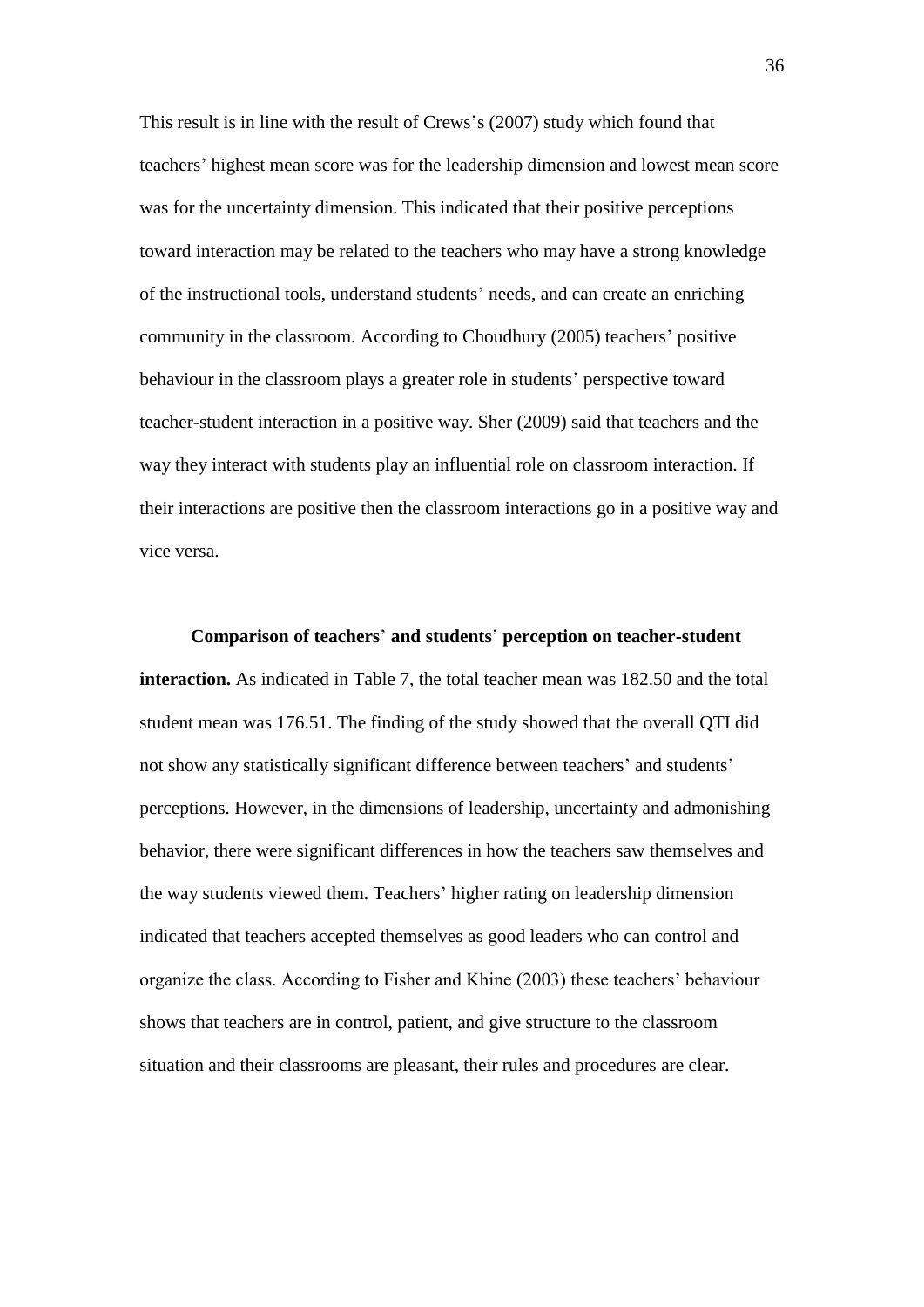With the dimensions of uncertain and admonishing behaviour there were significant difference between teachers' and students' perceptions. In the dimension of uncertainty, the teachers reported lower ratings than their students and with the admonishing dimension teachers believed that they displayed more admonishing behaviour than their students perceived. The difference between teachers' and students" perceptions on these dimensions may be understandable as students and teachers may have defined these concepts differently and their knowledge on these concepts may be different as well.

 **Students' perceptions of motivation.** Based on the data a summative score which was calculated for student motivation showed most of the students' perceptions toward motivation was either average  $(f=131)$  with the percentage of %59.7 or high  $(\frac{627.9}{,} f=61)$ . Only 3.7% of them have low level of motivation. Students' high motivation may be related to students' positive perception about teacher-student interaction. Perhaps these students cooperate with their teachers. Conversely, students who reported low motivation may have done so because they were not confident in their abilities to learn or complete difficult tasks. In addition, the students with low motivation and low ratings may have negative feelings towards teachers who are angry when they are asked questions and who give a lot of homework. This finding is in line with Dislen (2013) who revealed that the reason behind lack of motivation in students is low self-confidence and high anxiety that destroy their level of motivation and doing too many exercises and overloading the students affect their motivation negatively. Wentzel (2010) and Opdenakker and Maulana (2010) stated that classroom environment and teachers" characteristics play a significant role in students' motivation and more engagement in the classroom lesson. Factors of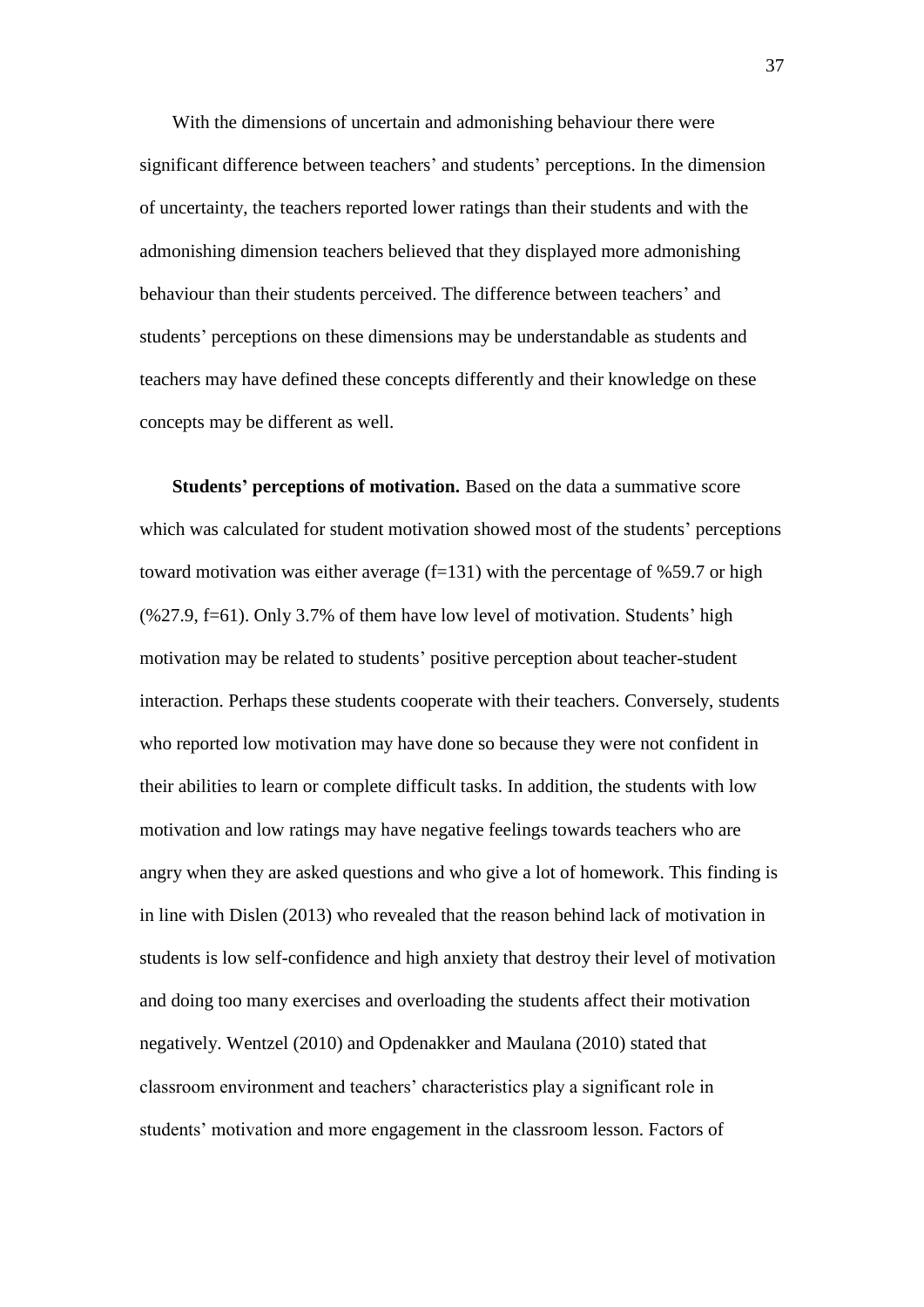classroom environment such as teachers" behaviour change student"s motivation (Corpus et al. 2009).

 **Teacher-student interaction and motivation.** The study investigated whether or not a statistically significant relationship existed between teacher-student interaction and motivation. According to the result, the correlation ( $r=33$ ,  $p < 01$ ) was considered significant. The finding of the study revealed that there was a weak relationship between teacher-student interaction and motivation. The low correlation between teacher-student interaction and motivation could be because students" perceptions toward motivation may be instinctive. In addition, it could be related to possessing more of intrinsic motivations than extrinsic; they have more internal desires to perform a certain task and particular activities. The finding of the current research is in line with some earlier studies which proved the significant influence of teacher-student interaction on student motivation (Doyran, 2000; Wubbels & Brekelmans, 2005).

 **Gender and teacher-student interaction.** To find out and examine whether there was any significant difference between genders" perceptions regarding teacherstudent interaction (research question number four), the independent sample t-test analysis was used.

 **Students' gender and teacher-student interaction.** The findings of the study showed that out of the eight dimensions only admonishing and leadership behaviours were significantly different. Female students had more positive attitudes toward their teachers in terms of leadership. Conversely, male students had more negative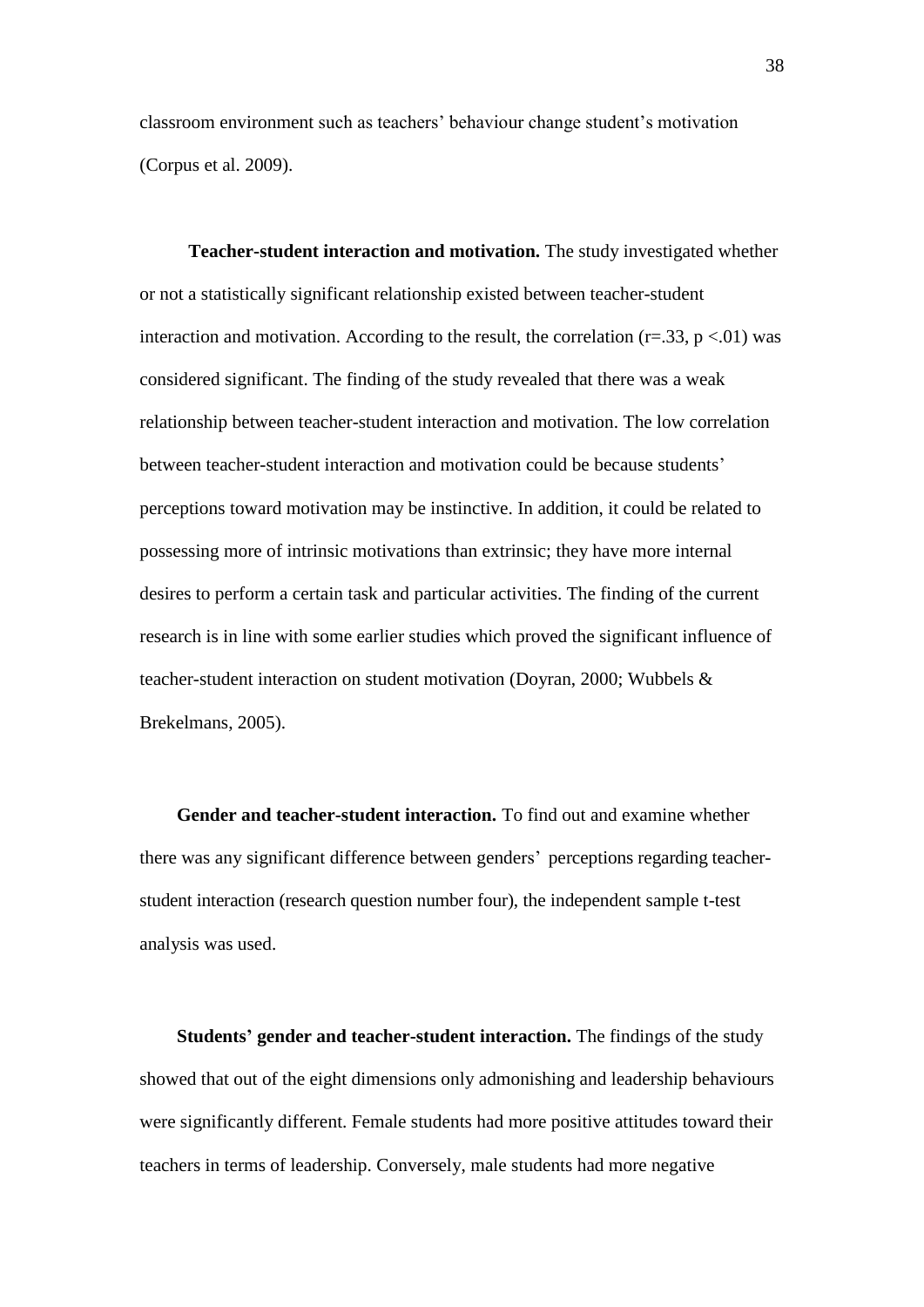perceptions toward the teachers" admonishing behaviour. This finding corresponds with previous research in the Netherlands (den Brok, 2001; den Brok, et al., 2004). Female students perceived teachers as having cooperative behaviours rather than opposite behaviours. They showed that their teachers displayed more leadership and male students perceived their teachers displayed more admonishing.

 **Teachers**" **gender and teacher-student interaction.** As illustrated in chapter four both male and female teachers had similar perceptions toward teacher-student interaction. However, in the dimension of students' freedom and responsibility, there was a significant difference in their perceptions. Male teachers stated that they gave more freedom and responsibility to their students than the female teachers. Den Brok et al. (as cited in Brekelmans et al. 2005, p.26) revealed that some of the differences in perceptions, may be related to teachers' different treatment, however, this may be attributed to cultural and individual standard related to teaching and learning. This different perception may be related to teachers' different strategies to create an active classroom environment. Giving students too much freedom and responsibility by male teachers could be because male teachers think that a great amount of freedom and responsibility should be given to develop students" motivation and reduce their anxiety. Opdenakkar and Van Damme (2007) found that teacher gender is an important predictor of classroom management. They revealed that male teachers can control classroom better than female teachers, male teachers do not fear any misbehaviour by students if they give them freedom in classroom.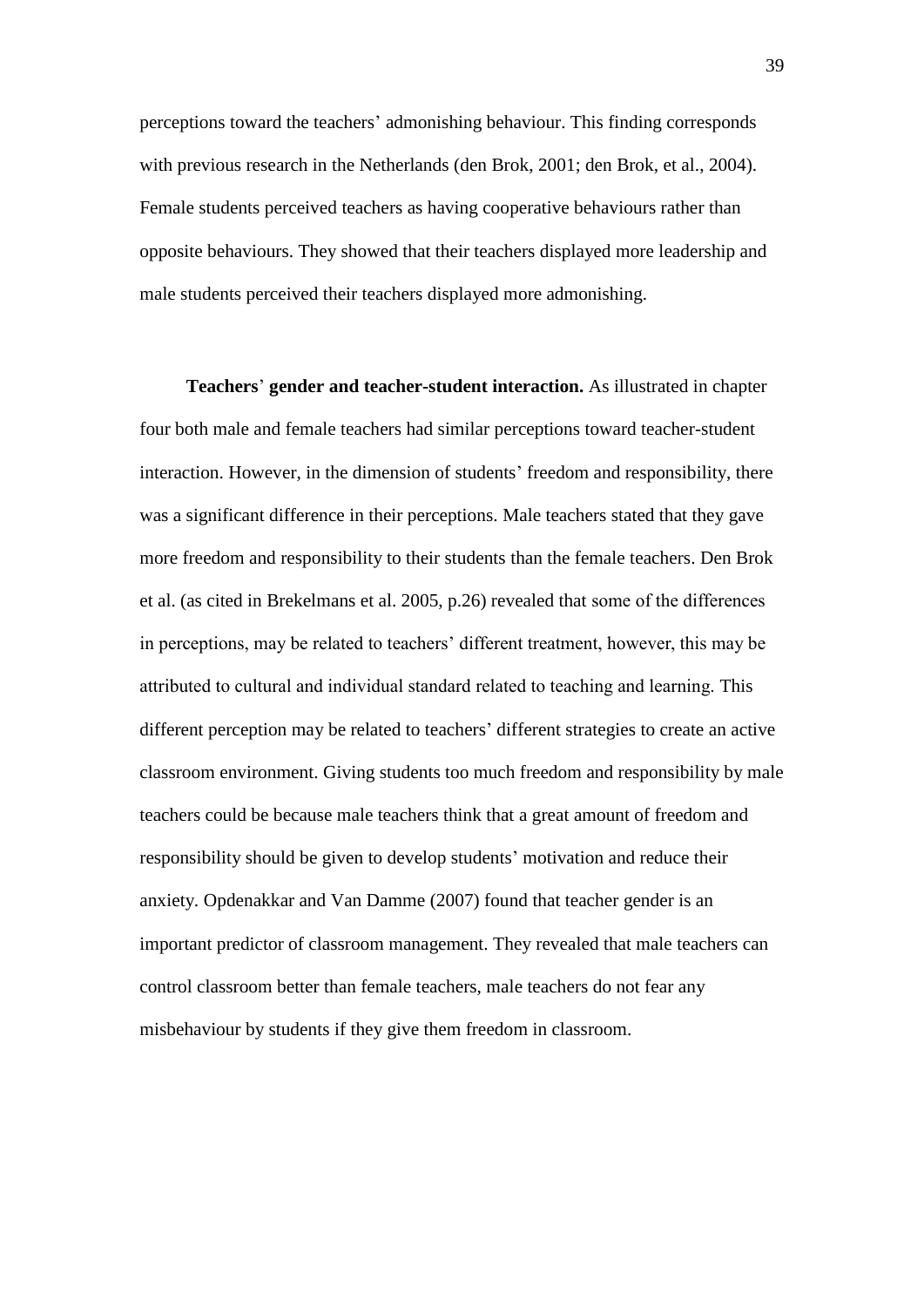#### **Recommendations**

Based on the conclusions of the study, the following recommendations can be made.

- 1. Based on the results of the study teachers should have good leadership and be able to behave more friendly. They shouldn"t be admonishing and strict with the students who have ridiculous attitudes during the teaching and learning process. According to Hamre and Pianta (2006) teachers who display positive and healthy behaviour towards their students can provide them with the feeling of security, reduce their anxiety to better express themselves and become autonomous learners. But if they ignore students' needs, it may increase their anxiety and produce a large amount of stress.
- 2. Despite the fact that the correlation between teacher-student interaction and student's motivation was low, there was a relationship between them. So, teachers should have a positive interaction with their students in the classroom in order to increase students' motivation. They should talk enthusiastically about the subject, explain things clearly, holding students" attention and knowing everything that goes on in the classroom. Dornyei and Csizer (1998) shed light on some strategies to motivate students. They said that teachers should work on promoting learners' self-confidence, explain things clearly, make the class atmosphere to be relaxed and pleasant, present tasks properly to the learners, have a positive relation with their students, use language classes that are interesting to the students, increase as much as possible learners' autonomy, increase learners' goals and holding students' attention.
- 3. According to the findings of the study, male and female students have different perceptions of teachers' behaviour. Some teachers' behaviours may lead students to have negative perceptions of teacher-student interaction, so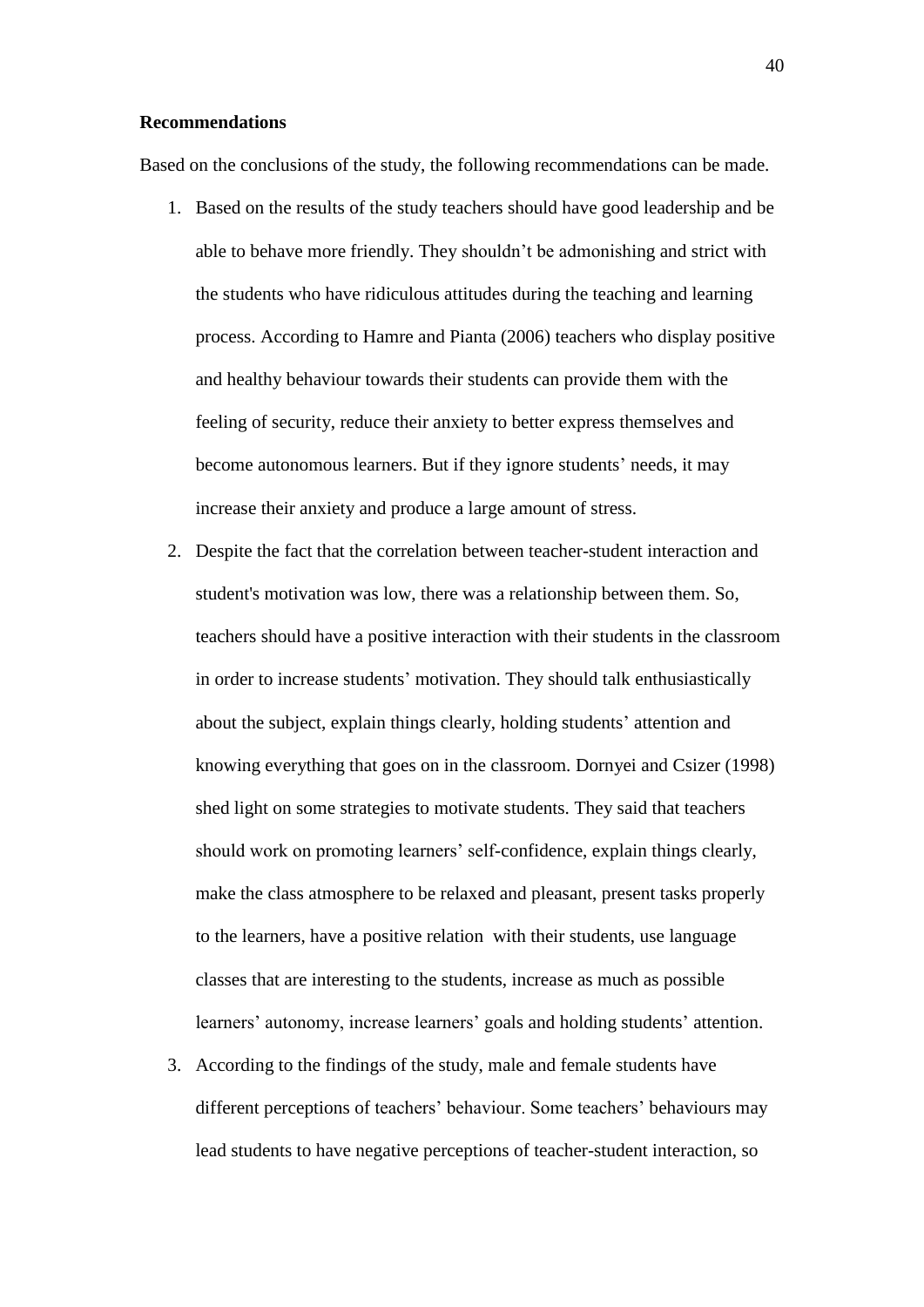teachers should pay attention to students" gender and they should try to treat students according to their gender. According to Casteel and Simson (as cited in Levy et al, 2003. p.6) some teachers do treat students differently depending on their gender, they tend to give more attention to female students than male students especially in terms of educational assistance.

4. The Ministry of Higher Education and Scientific Research should hold conferences, seminars and workshops for EFL teachers about teacher-student interaction in relation with motivation. Teachers should be given advice about how to improve their interaction with the students in the classroom.

#### **Suggestions for further research**

In the light of the findings and limitations of the study, some recommendations can be given for further research. This study was conducted in Sulaimani Province in Iraqi Kurdistan region with a small number of participants (200 students and 20 teachers) so further research can be done in other cities with a larger number of participants in order to strengthen the findings and improve the validity.

As the present study was limited to the teachers and students in a university, further research can be replicated in more universities with more studies in order to generalize the research findings to a larger population. In the further research, grade levels of students may need to be considered. In the present study, only grades 2 and 3 had been investigated which may be considered too homogeneous and its reliability only moderate. In addition, this study is quantitative. Further studies can use qualitative methods. According to Tewksbury (2009) qualitative methods provide a depth of understanding of issues that is not possible through the use of quantitative and provide valuable insights and advances to knowledge.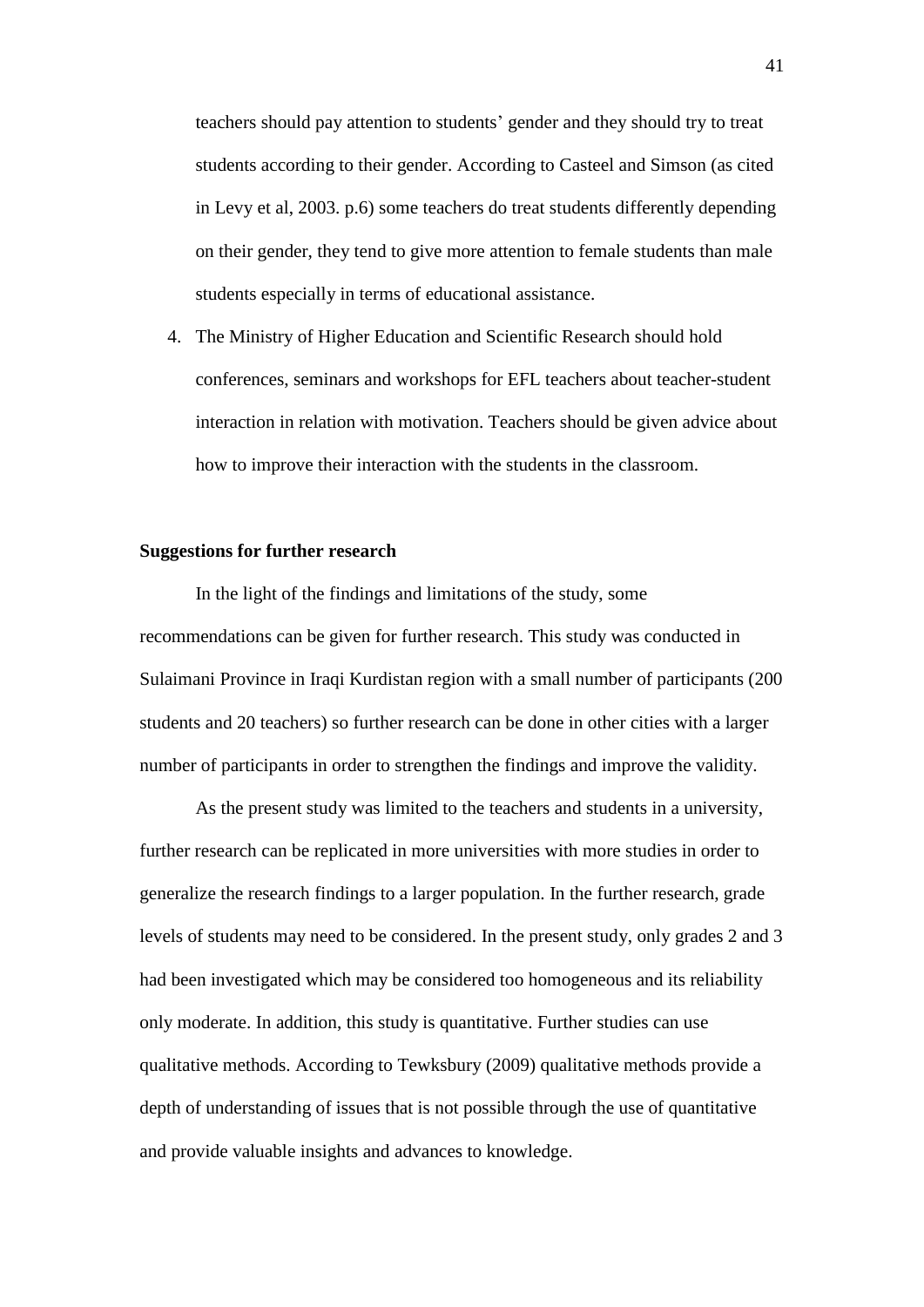- Abdolrahimi,S . Babelan, A, & Namvar,Y .(2013). A Study on the State of Teacher-Student Verbal Interactions during Teaching Process and Its Relationship with Academic Achievement of Middle School Students in Ardabil. *International Research Journal of Applied and Basic Sciences.* 4 (7), 1909-1913
- Bolman, L., & Deal, T., (2002). *Reframing the Path to School Leadership: A guide for Teachers and Principals*. Thousand Oaks, California: Corwin Press, Inc
- Brackenbury, T. (2012). A qualitative examination of connections between learnercentered teaching and past significant learning experiences. *Journal of the Scholarship of Teaching and Learning, 12*, 12-28.
- Brawn, D.H. (2001). *Teaching by principle: An interactive Approach to language pedagogy*. White plains, NY: Pearson Education –Longman.
- Brawn, S., & Attardo, S. (2005). *Understanding language structure, interaction, and variation*: An introduction to applied linguistics and sociolinguistics for nonspecialists (2nd ed.). Ann Arbor: University of Michigan Press.
- Brekelmans, M., Brok, P. den, Tartwijk, J. van, & Wubbels, T. (2005). Aninterpersonal perspective on teacher behaviour in the classroom. In L.V. Barnes (Ed) *Contemporary Teaching and Teacher Issues* (197-226). New York: Nova Science Publishers.
- Brekelmans, M., & Wubbels, T. (1991). Student and teacher perceptions of interpersonal teacher behavior: A Dutch perspective. *The Study of Learning Environments*, 5,  $19-30.$
- Brok, P. den, Brekelmans, M., & Wubbels, T. (2004). Interpersonal teacher behavior and student outcomes. *School Effectiveness and School Improvement*, 15, 407–442.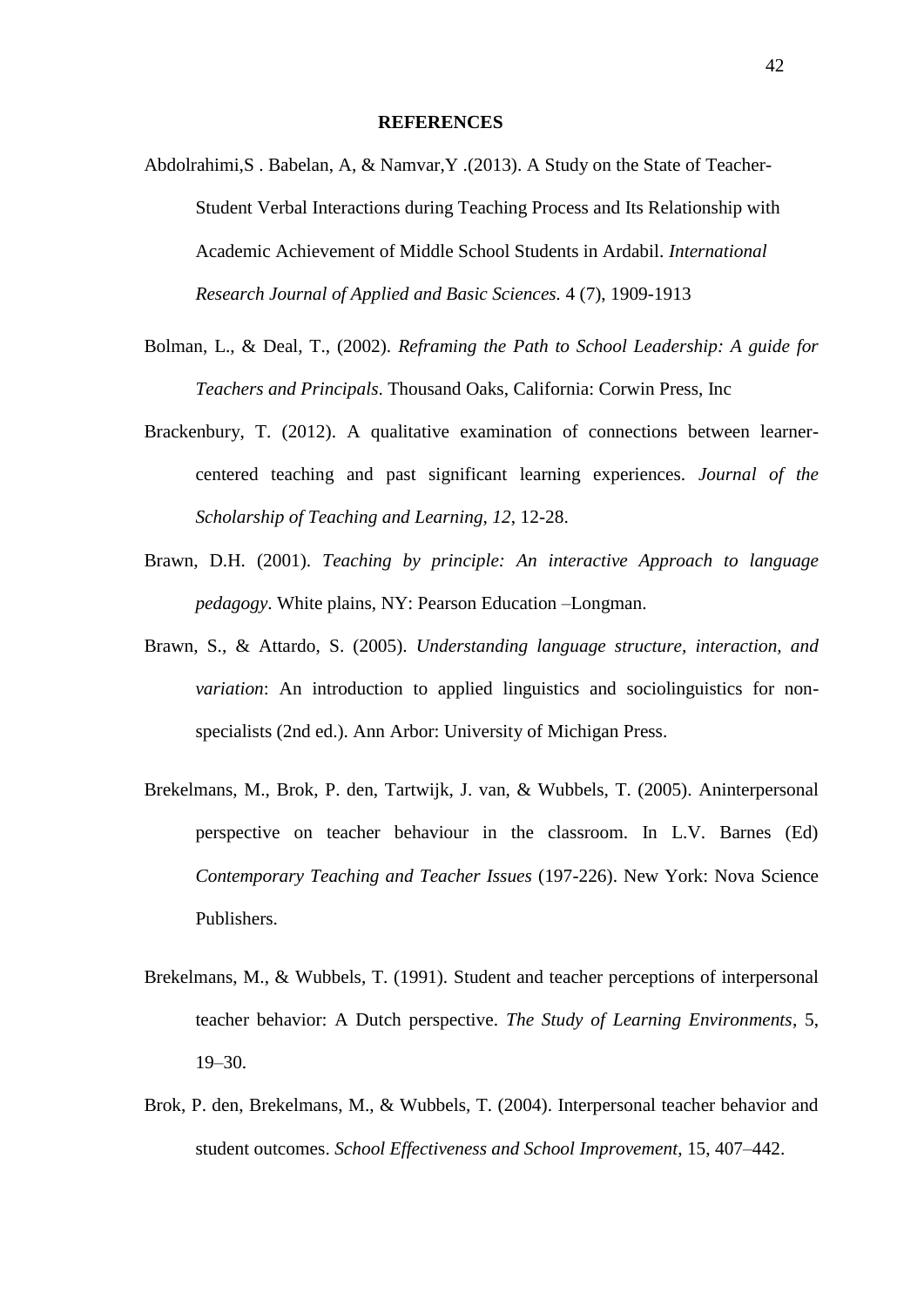- Brok, P. J. den, Levy, J., Rodriguez, R., & Wubbels, Th. (2002). Perceptions of Asian American and Hispanic–American teachers and their students on interpersonal communication style. *Teaching and Teacher Education*, 18, 447–467.
- Brok, P. den (2001). *Teaching and student outcomes: a study on teachers thoughts and actions from an interpersonal and a learning activities perspective*. Utrecht: W. C. C.
- Brophy, J (2004). *Students motivating to learn*. Second edition. Mahwah, NJ: Lawrence Erlbaum.
- Cain, J. (2008). *An analysis of motivation orientations and social interaction on successful and poor learners in an e-learning environ- ment*. Doctoral Dissertation, Tui University, College of Education, Available Online at ProQuest.
- Cam,M. (2011) .*The power of teacher-student relationship in determining student success*. Kansas: University of Missouri.
- Carter, S.C. (2000). *No Excuses: Lessons from 21 High-Performing, High-Poverty Schools*. Washington, D.C., The Heritage Foundation.
- Certo, S. (2006).*modern management*(10<sup>th ed</sup>). New Jersy: Pearson Prentice Hall.
- Cheng, H.F. & Dornyei, Z. (2007). The use of motivational strategies in language instruction: The case of EFL teaching in Taiwan. *Innovation in Language Learning and Teaching,* 1(1), 153 – 174.
- Choudhury C. (2005), interaction in second language classroom, *University Journal*, 2(1), 77-82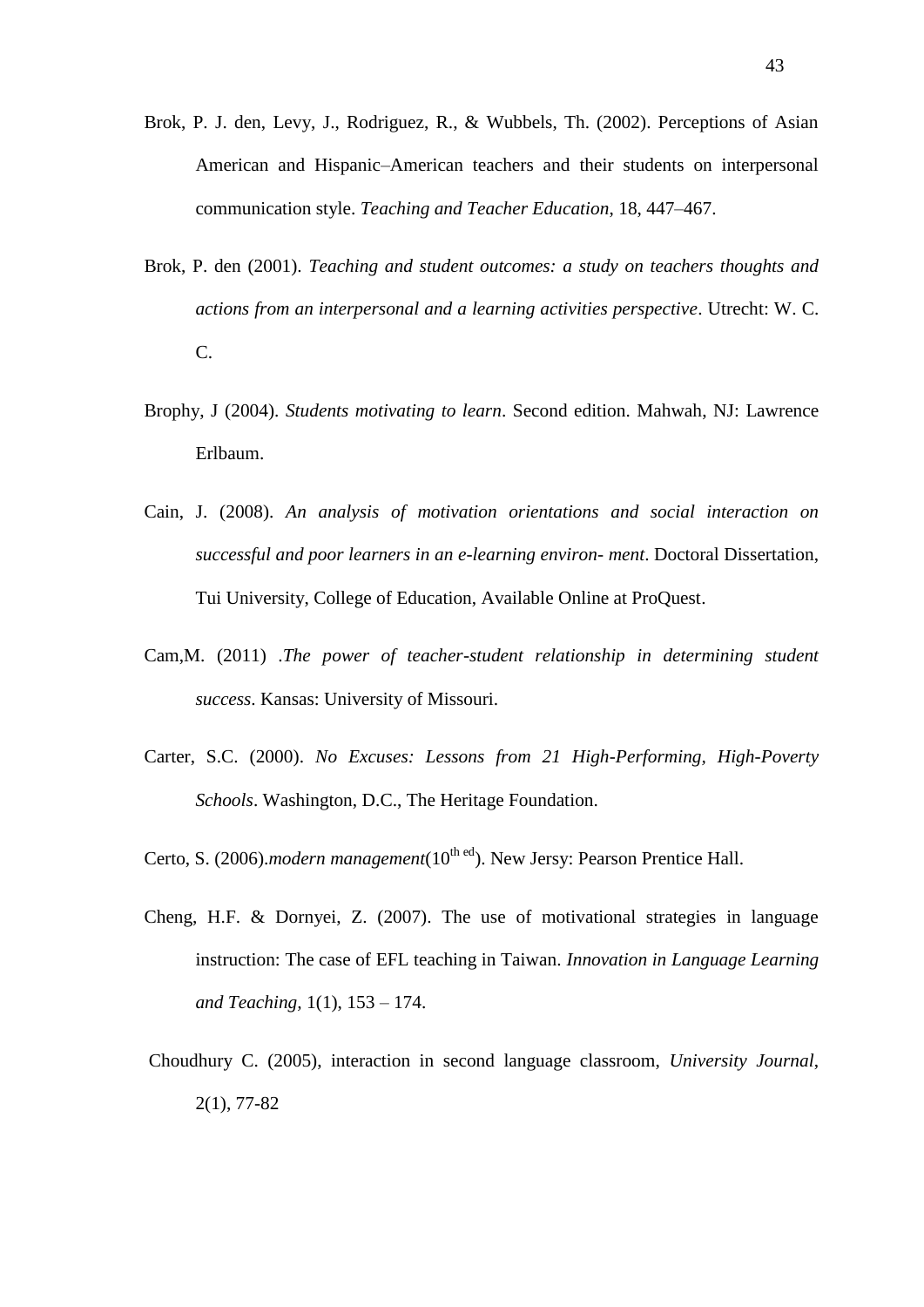- Cohen, A. D. and Dörneyi, Z. 2002. "Focus on the language learner: Motivation, styles, and Strategies" in N. Schmitt (ed.). *An introduction to applied linguistics*. London: Arnold.
- Cohen, L., Manion, L., & Morrison, K. (2007). *Resaerch methods in education.* New York: Routledge.
- Crews, T, I. (2007). Identification of teacher Interpersonal behaviors related to high school. Hispanic student success.Georgia Southern University. <http://digitalcommons.georgiasouthern.edu/cgi/viewcontent.cgi?article>
- Cross, K. P. (2001). *Motivation: Er…Will that be on the test? The Cross papers Number 5.* League for Innovation in the Community College.
- Corpus, J.H., McClintic-Gilbert, M.S., & Hayenga, A.O. (2009). Within-year changes in children"s intrinsic and extrinsic motivational orientations: Contextual predictors and academic outcomes. *Contemporary Educational Psychology*, 34, 154–166.
- Dagarin, M. (2004)Classroom interaction and communication strategies in learning English as a foreign language.1, 127-139.
- Diedrich, J.(2010). Motivating Students Using Positive Reinforcement. *Education and Human Development Master's Theses.*
- Dislen, G. (2013). The reason of lack of motivation from the students and teachers voice. *The Journal of Academic Social Science*. 1(1), 35-45
- Dornyei, Z. (2005). *The psychology of the language learner: Individual differences in second language acquisition*. New Jersey: Lawrence Erlbaum Associates.
- Dornyei, Z. & Csizer, K. (1998). Ten commandments for motivating language learners: Results of an empirical study.*Language Teaching Research,* 2(3), 203 – 229.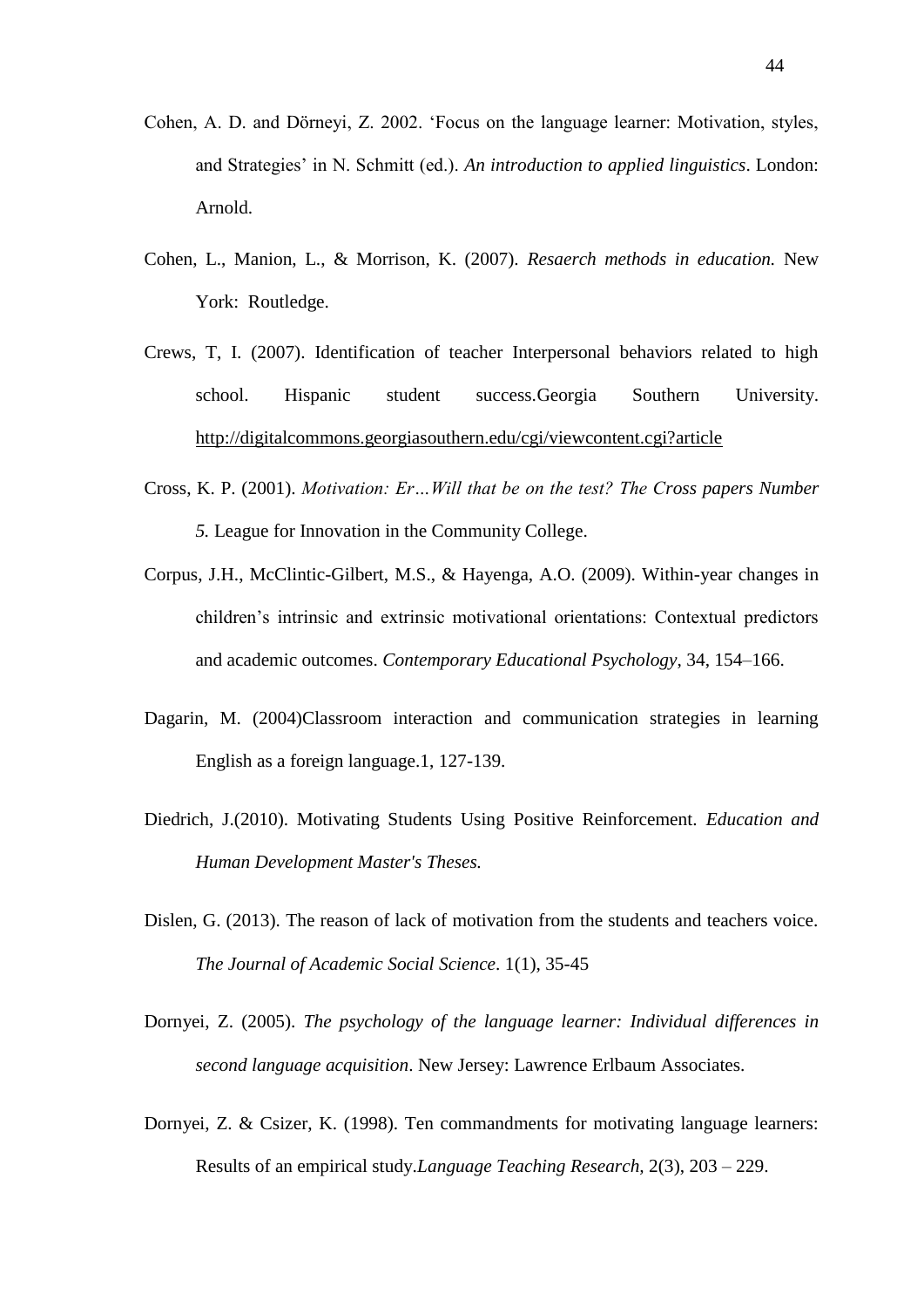- Dornyei,Z. (1998). Motivation in second and foreign language learning .*Language teaching, 31,117-135 doi:10.1017/S026144480001315X*
- Doyran, F. (2000). *The Effects of Perceived Teacher Non–Verbal Behaviours, Teacher Behaviours and Preferred Learning Styles on English Proficiency Level.* Unpublished doctorral dissertation Ankara: Middle East Technical University. Ankara, Turkey. Duffy J., Warren K., Warren K., Walsh M. (2001). Classical students: General *Roless, 45, 579-593.*  $\alpha$
- Fisher, D & Khine, M (2003). Teacher-Student Interactions in Science Classrooms in Brunei.38(2)
- Fisher, D. L., Fraser, B. J., Wubbels, T., & Brekelmans, M. (1993). Associations between school learning environment and teacher interpersonal behavior in the classroom. *The Study of Learning Environments*, 7, 32–41.
- Freiberg, H.J., & Stein, T.A. (1999), "*Measuring, improving and sustaining healthy learning environments*", in Freiberg, H.J. (Eds*), School Climate: Measuring,Improving and Sustaining Healthy Learning Environments*, Falmer Press,London.
- Garton, S. (2002). Learner initiative in the language classroom*. ELT Journal*, 56 (1), 56 NewYork: HarperCollins Publishers, Inc.
- Goh, S.C., & Fraser, B. J. (2000). Teacher interpersonal behavior and elementary students" outcomes. *Journal of Research in Childhood Education, 14,* 216-231.
- Hamre, B.K., & Pianta, R.C.(2006). *Student-teacher relationships*. In George Bear &Kathleen Minke (Eds). Children's needs III: Development, prevention, and intervention . Washington, DC: National Association of School Psychologists.
- Hennessey, B., & Amabile, T. (2005). *Extrinsic and intrinsic motivation*. Blackwell, Encyclopedic Dictionary of Organizational Behavior, 1-1.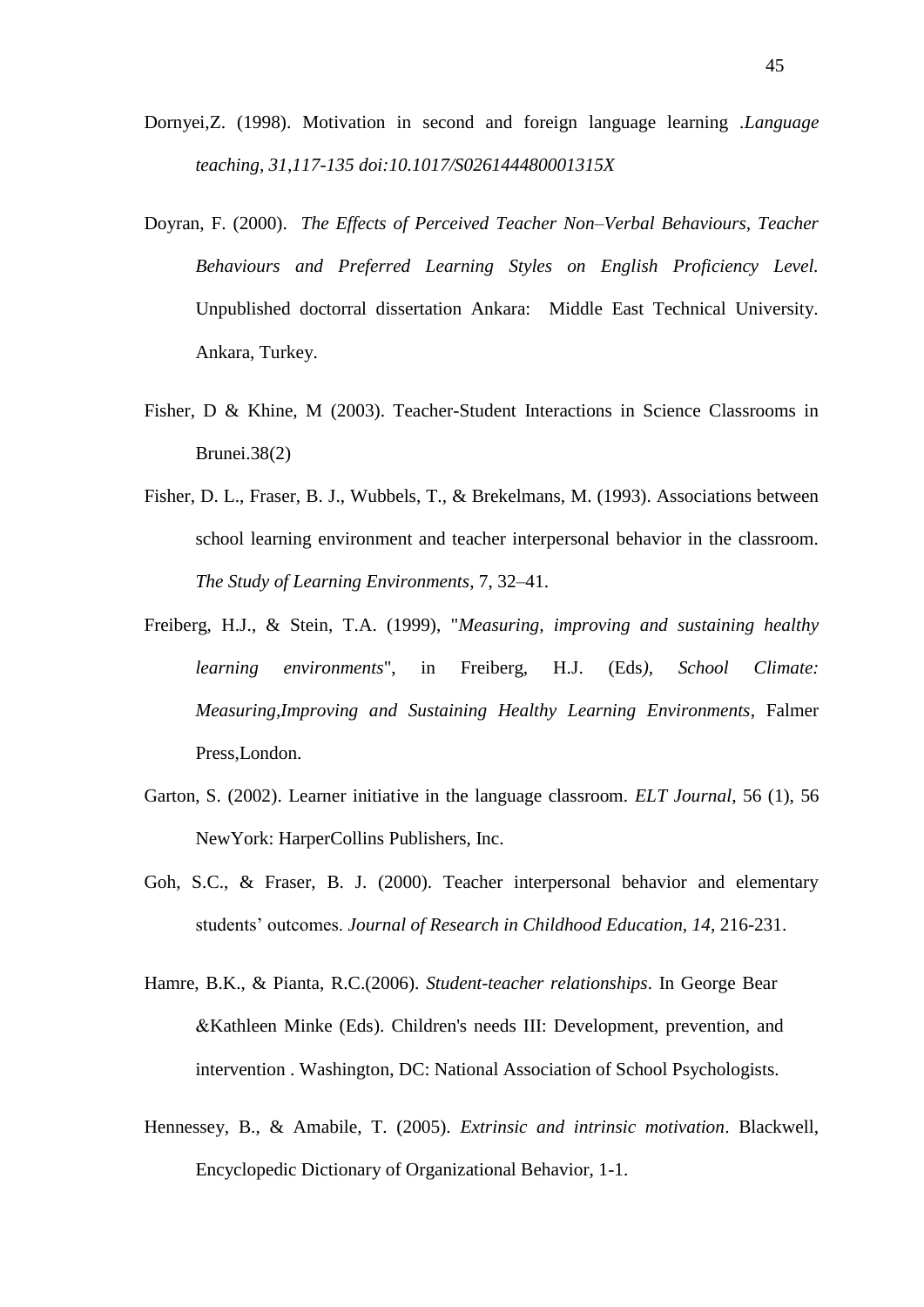- Hunus, R., Fraser, B.J & Rickards, T. (1997). Interpersonal teacher bahaviour in chemistry classes in Brunei Darussalam"s secondary schools. In M. Quigley, & P.K.Vell (Eds.), *Innovations in science and mathematics curricula. Proceedings of theconference*. Brunei: Universiti Brunei Darussalam.
- Jennings, Patricia A. and Mark T. Greenberg. (2009). "The Prosocial Classroom: Teacher Social and Emotional Competence in Relation to Student and Classroom Outcomes." Review of Educational Research:79, 1, 491-525
- Keller, J. (2010). Motivational design for learning and *performance: The ARCS model approach. New York: springer*.
- Kelly A. (1988). Gender differences in teacher-pupil interactions: *A meta -analytic review Research in Education*, 39, 1-23.
- Khine, M, S. & Fisher, D. (2003). Teacher-Student Interactions in Science Classrooms in Brunei. *Journal of Classroom Interaction* 38(2)
- Kim, H, B., Fisher, D.L. & Fraser, B.J. (2000). Classroom environment and teacher interpersonal behaviour in secondary science classes in Korea*. Evaluation and Research in Education*, *14,* 3-22.
- Klem, A. M. & Connell, J. P. (2004). Relationships matter: Linking teacher support to student engagement. *Journal of School Health, 74* (7), 262-273.
- Komarraju., Musulkin., & Bhattacharya. (2010). Role of student-faculty interactions indeveloping college students academic self-concept, motivation, and achievement*. Journal of College Student Development*, 51(3), 332-342.
- Krieg, D. J. (2002). *Student gender and teacher gender: what is the impact on high stakes testing?* Bellingham, WA: Western Washington University.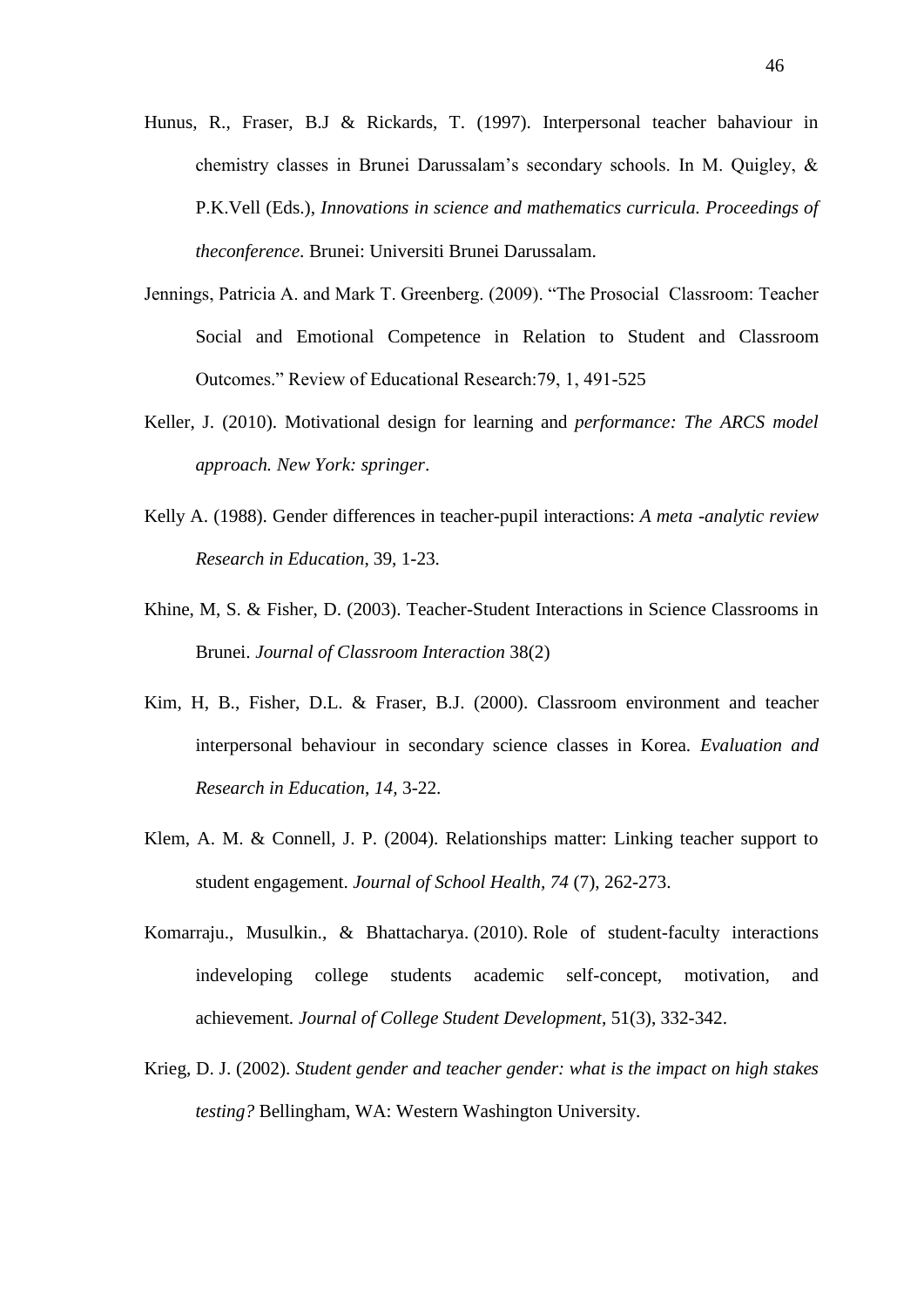- Kumpulainen,K. & Wray, D.(EDs).(2002). *Classroom interaction and social learning*: *From theory to practice*. New York: Reoutledge-Flamer.
- Lourdusamy, A. & Khine, M. S.(2001). Self-evaluation of interpersonal behavior and Classroom interaction by teacher trainees. *International Educational research conference*, university of Notre Dam.

http://www.aare.edu.au/data/publications/2001/atp01465.pdf

- Lepper, M. R., Corpus, J. H., & Iyengar, S. S. (2005). Intrinsic and extrinsic Motivational orientations in the classroon-t: Age differences and academic correlates. *Journal of Educational Psychology,* 97, 184-196.
- Lepper, M and Henderlong, J( 2002). The Effects of Praise on Children"s Intrinsic Motivation: *A Review and Synthesis*. (128) 5, 774–795
- Levy, J., Wubbels, Th., & Brekelmans, M. (1992). Student and teacher characteristics and perceptions of teacher communication style. *Journal of Classroom Interaction*, 27, 23–29.
- Levy, J., den Brok, P., Wubbels, T., & Brekelmans, M. (2003). Students" perceptions of interpersonal aspects of the learning environment. *Learning Environments Research*, 6, 5 36.
- Lindenberg, S. (2001). Intrinsic Motivation in a New Light. Kyklos, 54,317-342.
- Lumpkin, A. (2008). Teachers as role models teaching character and moral vertues. *Journal of Physical Education, 79*(2), 45-49.
- Mehmet Çelik (2004). Motivation through interaction: A questionnaire study of Turkish pre-service EFL teachers. *Language Journal,* 125, 33-43.
- McGinnis, A. L. (1985). *Bringing out the best in people: how to enjoy helping othersexcel.* Minneapolis: Augsburg Books.

Merriam-Webster (1997). Merriam-Webster"s Dictionary, Houghton-Mifflin.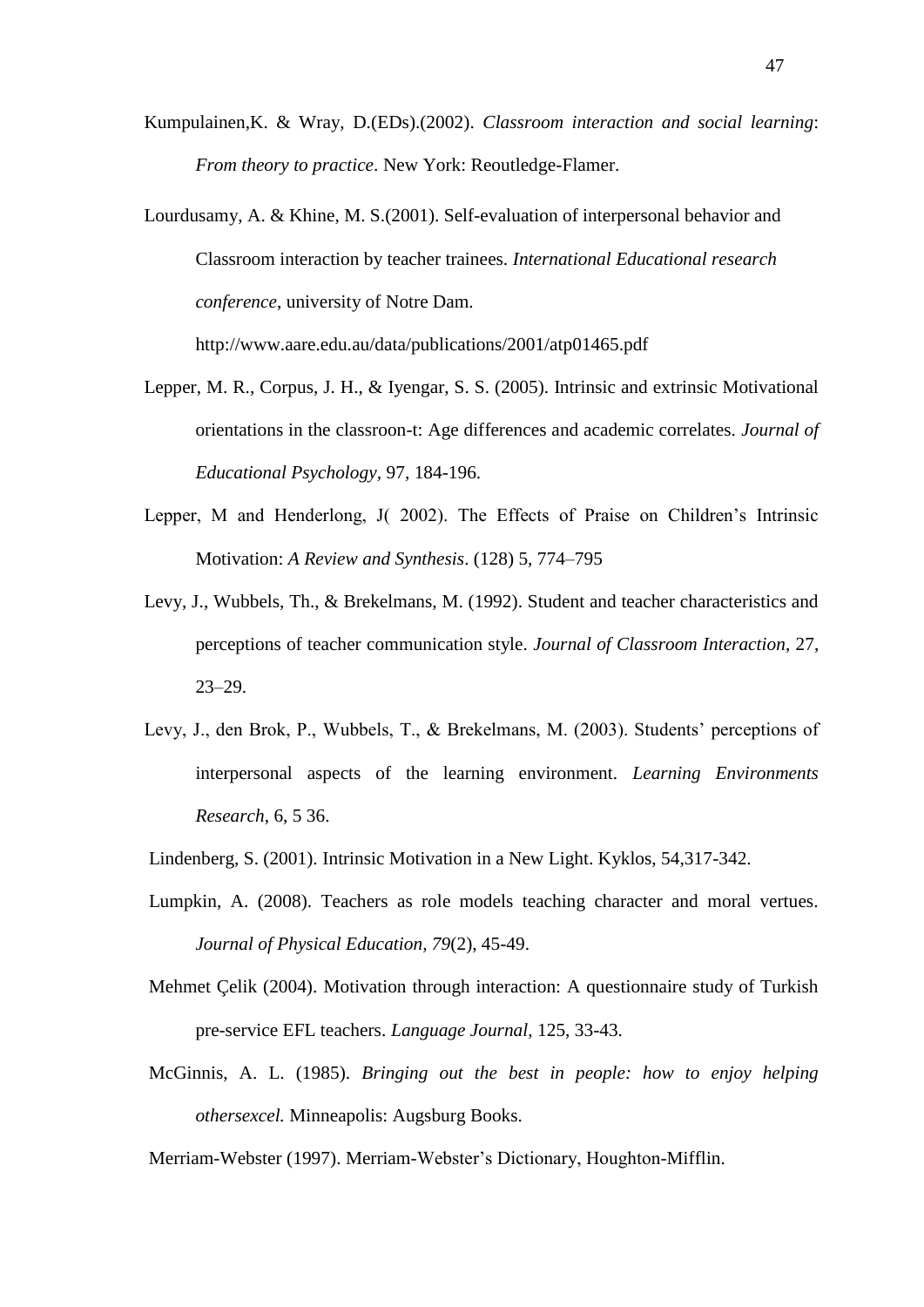- Mori,j. (2002). Task design, plan and development of talk in interaction: *An analysis of a small group activity in Japanese language classroom*. Applied linguistic.
- Negovan, V., Raciu, A., Vlad, M. (2010). Gender and school related experience differences in students' perception of teacher interpersonal behavior in the classroom. *Procedia Social and Behavioral Sciences* 5, 1731–1740. DOI: 10.1016/j.sbspro.2010.07.356
- Nikolov, M. (1999). "Why do you learn English?""Because the teacher is short."A study of Hungarian children"s foreign language learning motivation. *Language Teaching Research, 3*(1), 33.
- Nugent, T. T. (2009). *The impact of teacher-student interaction on student motivation and achievement* (Doctoral dissertation, University of Central Florida Orlando, Florida).
- Opdenakker, M. C. Maulana, R & Brok, P.(2011). Teacher–student interpersonal relationships and academic motivation within one school year: developmental changes and linkage. *Groningen Institute for Educational Research*.1, 1-25.
- Opdenakker, M.-C., & Maulana, R. (2010). *Teacher-student relationships and academic engagement*: How do they develop and link? Paper presented at the International Conference on Interpersonal Relationships in Education, Boulder, CO.
- Opdenakker, M.-C., & Van Damme, J. (2007). Do school context, students composition and school leadership affect school practice and outcomes in secondary education? *British Education Research Journal*. 35, 179206
- Pianta, R. C. (1999). *Enhancing relationships between children and teachers*. Washington, DC: American Psychological Association.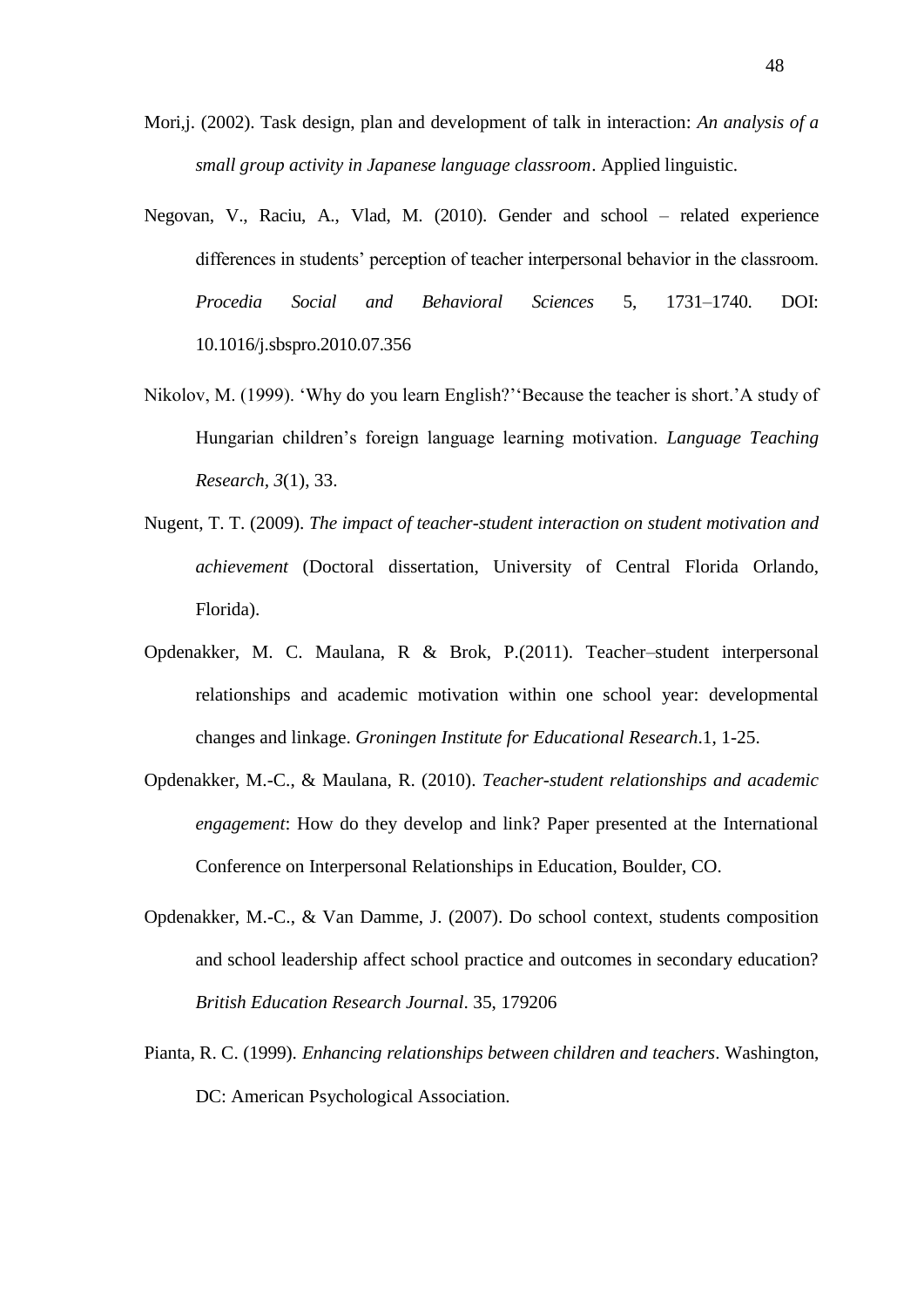- Pintrich, P. R., Smith, D. A., Garcia, T., & McKeachie, W. J. (1991). *A Manual for the Use of the Motivated Strategies for Learning Questionnaire (MSLQ).* Ann Arbor, Michigan: The Regents of the University of Michigan*.*
- Palmer, D. (2007). What Is the Best Way to Motivate Students in Science? Teaching Science-*The Journal of the Australian Science Teachers Association*, 53(1), 38-42.
- Radford, L. (2011). Classroom interaction: Why is it good? *Educational Studies Mathematics*, *76*, 101-115. [http://dx.doi.org/10.1007/s10649-010-9271-4.](http://dx.doi.org/10.1007/s10649-010-9271-4)
- Rashidi, N. Naderi, S. (2012). The Effect of Gender on the Patterns of Classroom Interaction. *Educational research*.2(3): 30-36
- Rivers, Wilgs M. (1987). *Interaction as the key to teaching language for communication.* In a Wilga M. Rivers (ed). Interactive Language Teaching, Cambridge University Press. NY.
- Ryan, R. M., & Deci, E. L. (2000). Intrinsic and extrinsic motivations: Classic definitions and new directions. *Contemporary Educational Psychology*, 54-67.
- Richards, J. C. (1998). *Beyond Training*. Cambridge: Cambridge University Press.
- Sztejnberg, A., Brok, P. den, & Hurek, J. (2004). Preferred teacher-student interpersonal behaviour: differences between Polish primary and higher education students"perceptions. *Journal of Classroom Interaction*, 39 , 32-40.
- Sher, A. (2009). Assessing the relationship of student-instructor and student-student interaction to student learning and satisfaction in web-based online learning environment. *Journal of Interactive On- line Learning, 8,* 102-120.
- Smart, J. B. (2014). A mixed methods study of the relationship between student perceptions of teacher-Student interactions and motivation in middle level Science. *RMLE Online*, 38(4), 36-42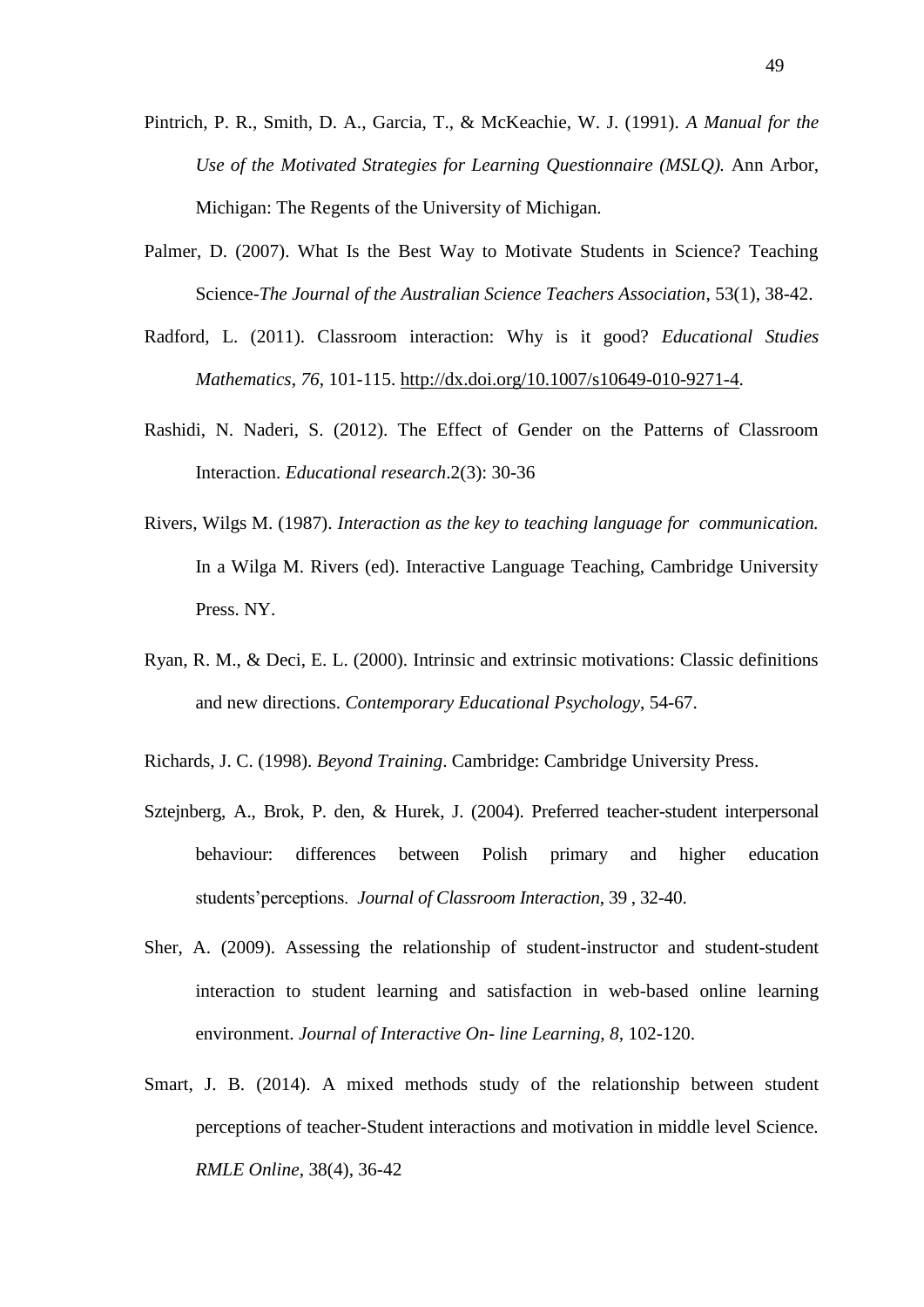- Terry, A. (2008). "More Life Through Management." Michigan Department of Education. Tending to the Spirit/Culture.
- Telli, S., den Brok, P., Cakiroglu, J. (2008). Teacher student interpersonal behavior in secondary science c;asses in Turkey. *The Journal ofclassrooms interaction;* 42.2.
- Telli, S., den Brok, P., & Cakiroglu, J. (2007). Students' perceptions of science teachers' interpersonal behaviour in secondary schools: Development of a Turkish version of the Questionnaire on Teacher Interaction. *Learning Environments Research*, 10(2), 115-129.
- Tewksbury, R. (2009). Qualitative versus Quantitative Methods: Understanding Why Qualitative Methods are Superior for Criminology and Criminal Justice. *Journal of Theoretical and Philosophical Criminology*, 1 (1). 38-58
- Ur,P. (1991). *A course in language teaching*. Cambridge: Cambridge University press.
- Velez, J & Cano, J(2008). The relationship between teacher immediacy and student motivation. *journal of education*.(49)3.76-86.
- Vedder, P., Kouwehoven, C., & Burk, W. J. (2009). Classroom climate and students goal preferences: A cross-cultural comparison. *Scandinavian Journal of Psychology, 50*(2), 143-150.
- Veroff, J. (1983). Contextual determinants of personality. *Personality and Social Psychology Bulletin* , 331-343.
- *Wubbels, T. (1993). Teacher-student relationships in science and mathematics classes.*  Curtin University of Technology, National Key Centre for School Science and Mathematics.
- Wubbels, T., & Brekelmans, M. (2005). Two decades of research on teacher–student relationships in class. *International Journal of Educational Research*, 43, 6–24.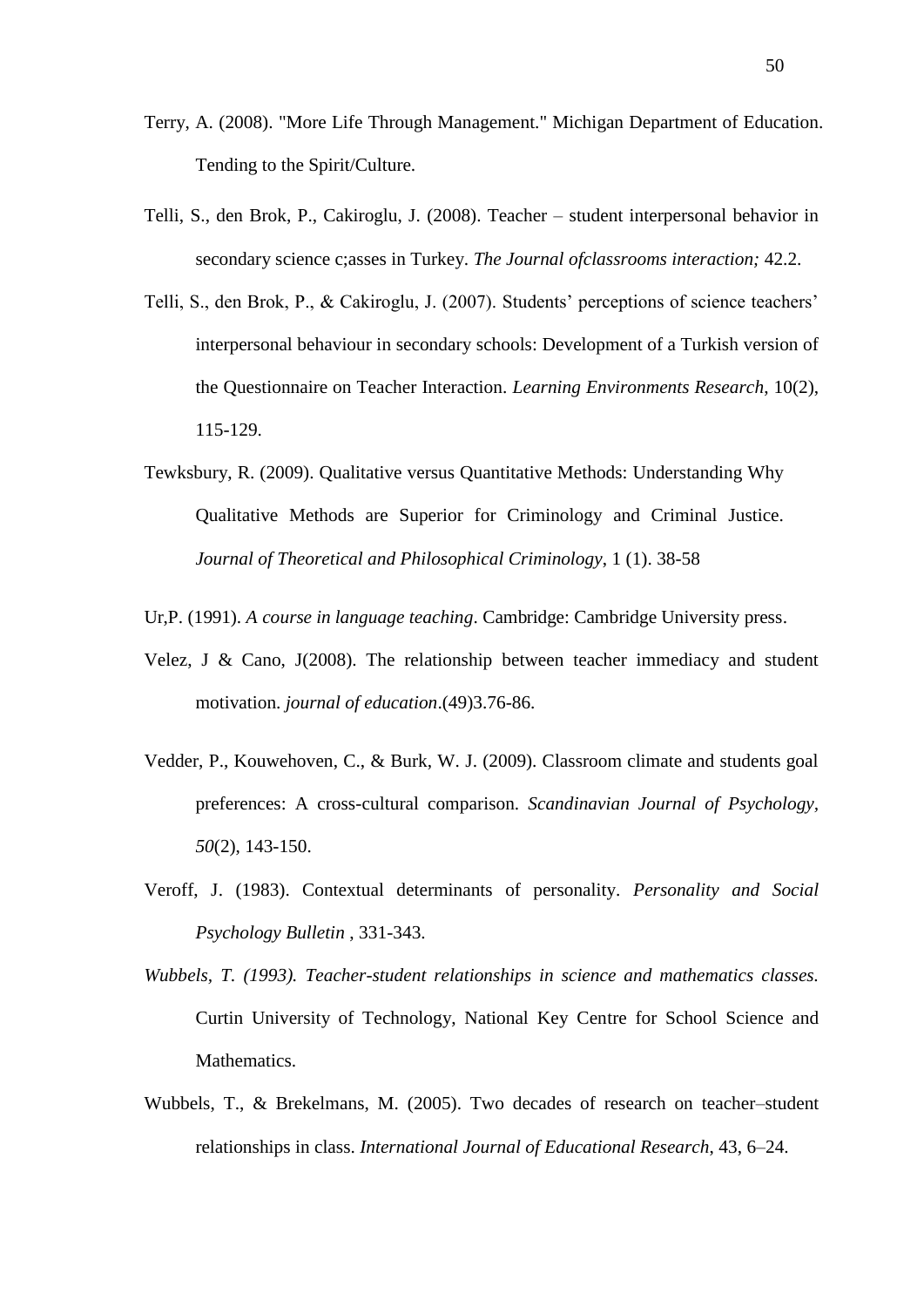- Wubbels, T., & Brekelmans, M. (1997). A comparison of student perceptions of Dutch Physics teachers" interpersonal behavior and their educational opinions in 1984 and 1993. *Journal of Research in Science Teaching*, 34(5), 447–466.
- Wubbels, T. (2006). An interpersonal perspective on classroom management in secondary classrooms in the Netherlands. London: Falmer Press.
- Whitaker, Todd. (2004). What Great PrincipalsDo Differently. Larchmont, NY: Eye On Education, Inc.
- Wiseman, D. G., PhD, & Hunt, G. H., PhD. (2001). *Best practice in motivation and management in the classroom*.Springfield, Illinois. Charles C. Thomas Publisher Ltd.
- Wentzel, K. (2010). Teacher-student relationships and classroom supports: Understanding motivation and engagement in young adolescents. *In International Conference on Interpersonal Relationships in Education, Boulder, CO*.
- Wu, K. h. (2010). The relationship between language learners' anxiety and learning strategy in the CLT classrooms. *International Education Studies, 3*(1), 174-191.
- Certo, S. & Certo, S. (2006). *Modern management* (10th Ed.). New Jersy: Pearson Prentice Hall.
- Yu,R.(2008). Interaction in EFL Classes. Research journal of *Asian Social Science.4 (4), 48-51*
- Young, M. (2005). The motivational effects of the classroom environment in facilitating self-regulated learning. *Journal of Marketing Education, 27,* 25-40.
- Zhu,M.(2003). Constructing EFL Classroom Interactional Knowledge in Teacher Education. *International Journal of English Linguistics* 3(6) 119-127.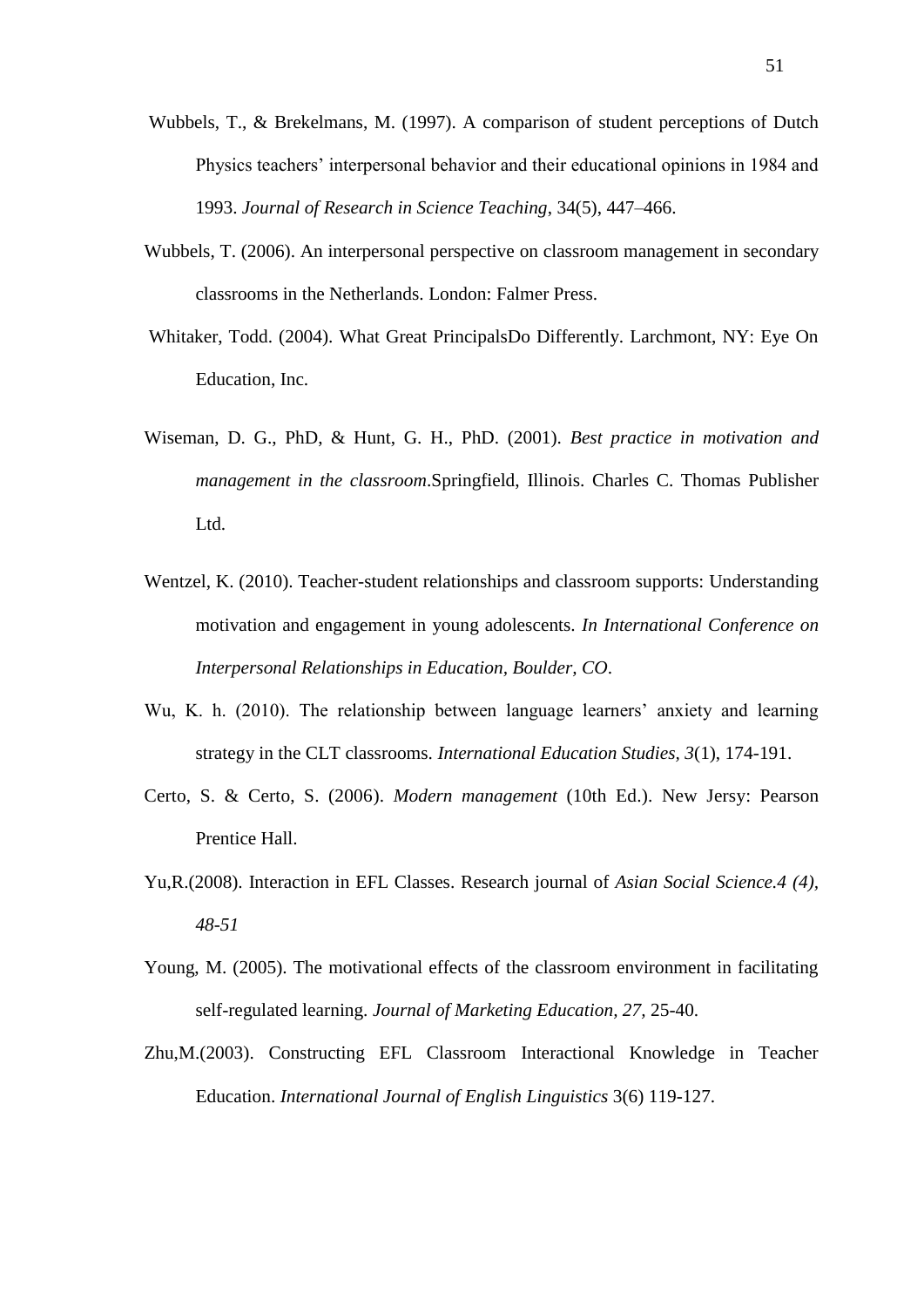#### **APPENDIX A:**

## **WRITTEN PERMISSION FOR USING QTI QUESTIONNAIRE**

To: t.wubbels@uu.nl

Nov 25 at 10:22 PM

My name is Hiwa Arif and I am MA student in Near East University.I am writing for permission to use The Questionnaire on Teacher Interaction, which according to my research was adapted from the Leary Model by yourself (Wubbels), Creton, Levy, and Hooymayers and published in 1993.

I am currently researching the correlation between teacher-student interactions and student motivation, with the goal of increasing the student's scholastic experience. I would like to use your instrument because it concisely assesses the interpersonal behavior of the teachers and their interaction with the students in their classroom. Thank you for considering my request. I appreciate your facilitation of the development of research in this area.

Yours Sincerely, Hiwa Arif

#### **Wubbels, T. (Theo)**

To: me Nov 25 at 11:11 PM Dear Hiwa Arif,

I"m happy to grant you permission to use the QTI. I would be happy if you could inform me of the results of your study.

Best Regards Theo

Theo Wubbels | **Professor of Education, Acting Chair Department of Education, Faculty of Social and Behavioural Sciences | Utrecht University | PO Box 80.140, 3508 TC Utrecht, The Netherlands |phone +31 30 2533910 |** President European Educational Research Association **| [t.wubbels@uu.nl](mailto:t.wubbels@uu.nl) | |**[www.uu.nl/staff/twubbels](http://www.uu.nl/staff/twubbels)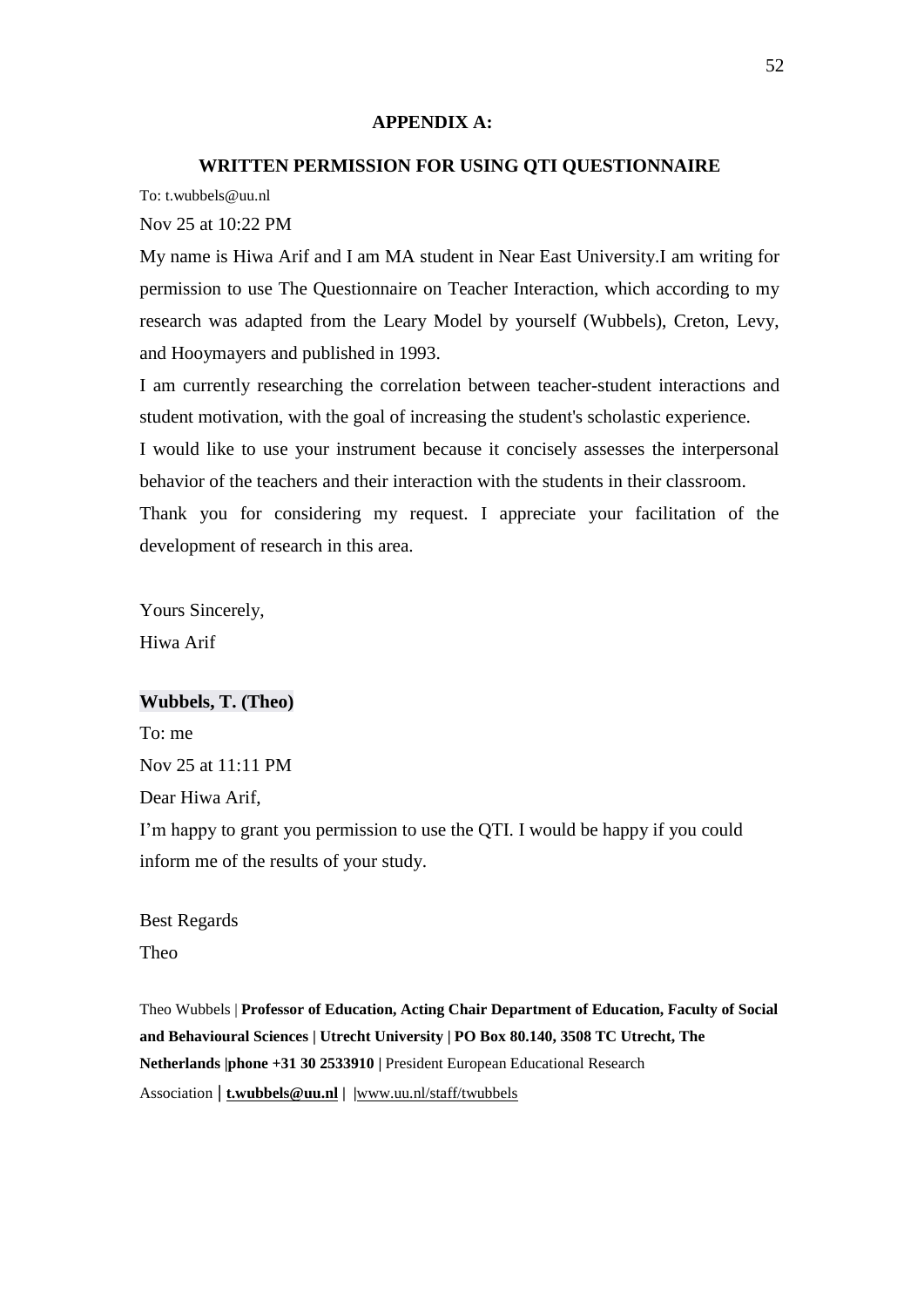#### **APPENDIX B:**

#### **WRITTEN PERMISSION FOR USING MSLQ QUESTIONNAIRE**

| <b>Sharon Clark</b> |
|---------------------|
| To: me              |
| cpep@umich.edu      |
| Today at 3:50 PM    |
| Dear Hiwa,          |

The MSLQ now exists in the public domain. You have permission to use the MSLQ in your work, we only ask that it be cited properly.

Best,

Sharon Clark Administrative Assistant Combined Program in Education and Psychology University of Michigan 734 647-0626 Phone 734 615-2164 Fax

---------- Forwarded message ----------

From: Marie-Anne Bien [<mabien@umich.edu>](mailto:mabien@umich.edu)

Date: Tue, Nov 25, 2014 at 7:32 PM

Subject: Fwd: Permission to use Motivated Strategies for Learning Questionnaire

(MSLQ) instrument

To: CPEP [<CPEP@umich.edu>](mailto:CPEP@umich.edu)

---------- Forwarded message ----------

From: **HiwaFirst Name Muhammed** [<hiwaenglish84@yahoo.com>](mailto:hiwaenglish84@yahoo.com) Date: Tue, Nov 25, 2014 at 2:40 PM Subject: Permission to use Motivated Strategies for Learning Questionnaire (MSLQ) instrument To: ["mabien@umich.edu"](mailto:mabien@umich.edu) [<mabien@umich.edu>](mailto:mabien@umich.edu)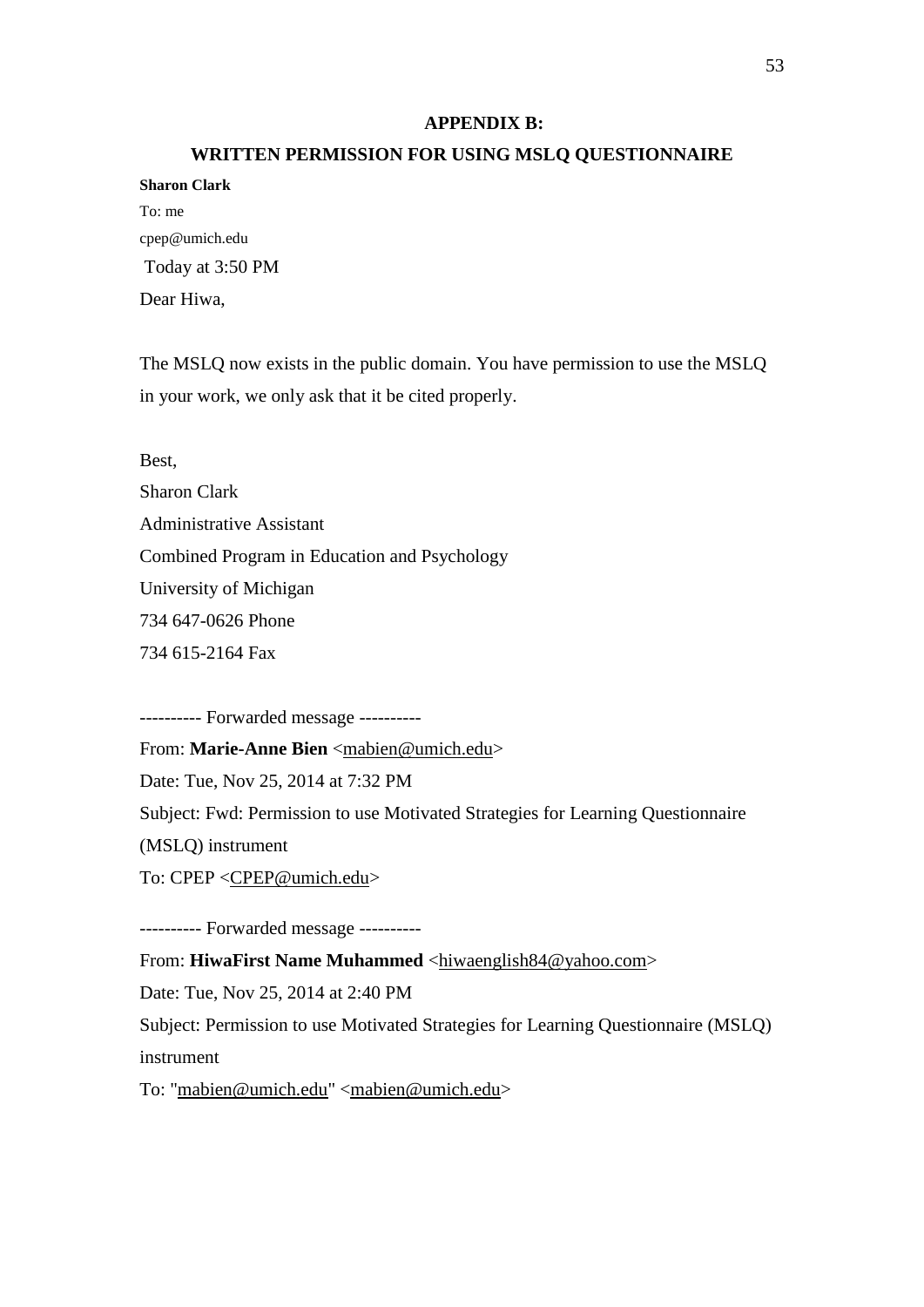My name is Hiwa Arif and I am MA student in Near East University in Cyprus, English department.I am writing for permission to use The Motivated Strategies for Learning Questionnaire.

I am currently researching the correlation between teacher-student interactions and student motivation, with the goal of increasing the student's scholastic experience.

Thank you for considering my request. I appreciate your facilitation of the development of research in this area.

Yours Sincerely, Hiwa Arif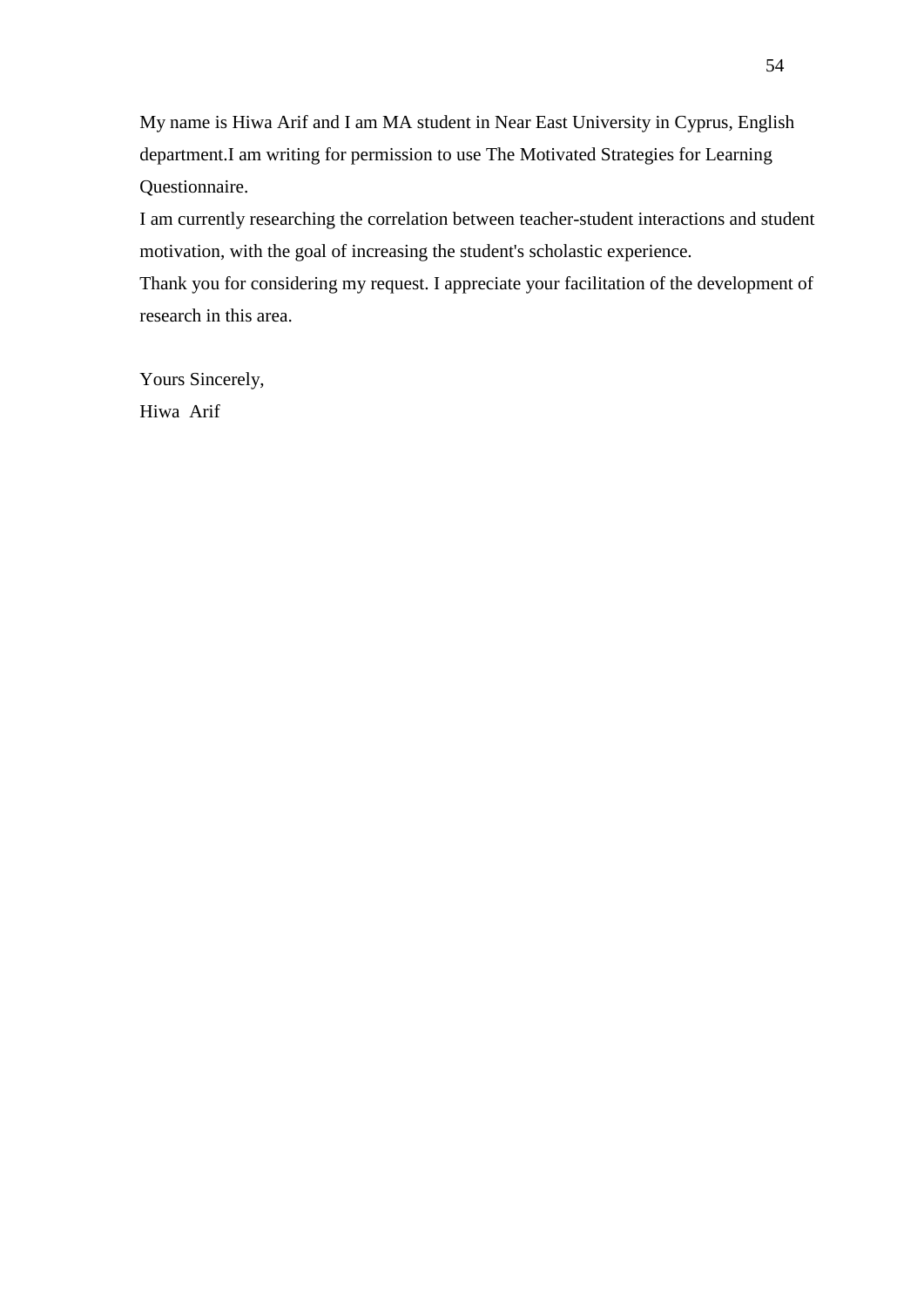#### **APPENDIX C**

# **Teachers' perceptions about teacher-student interaction and motivation in EFL classroom**

## **Dear teacher**

 This questionnaire has 48 sentences about your behaviour in the classroom. The aim of this questionnaire is to collect data about your opinion concerning the relationship between teacher-student interaction and students" motivation in your classroom. Your contribution is important for this research and will help improve the process of teaching and learning of EFL in Kurdistan, Iraq. There is no right or wrong answer. Your opinion is what is wanted.

Thank you for your kind cooperation.

Hiwa M. Arif

MA student, Department of English language teaching

Near East university, Nicosia

Email Address: [hiwaenglish84@yahoo.com](mailto:hiwaenglish84@yahoo.com) 

Telephone number: 009647701572741

## **Part I: Background Information**

Gender: male ( ) female ( )

## **Part II: General Statements**

Instructions: In this part, we would like you to tell us how much you agree or disagree with the following statements by simply marking the appropriate boxes. Please do not leave out any of the items.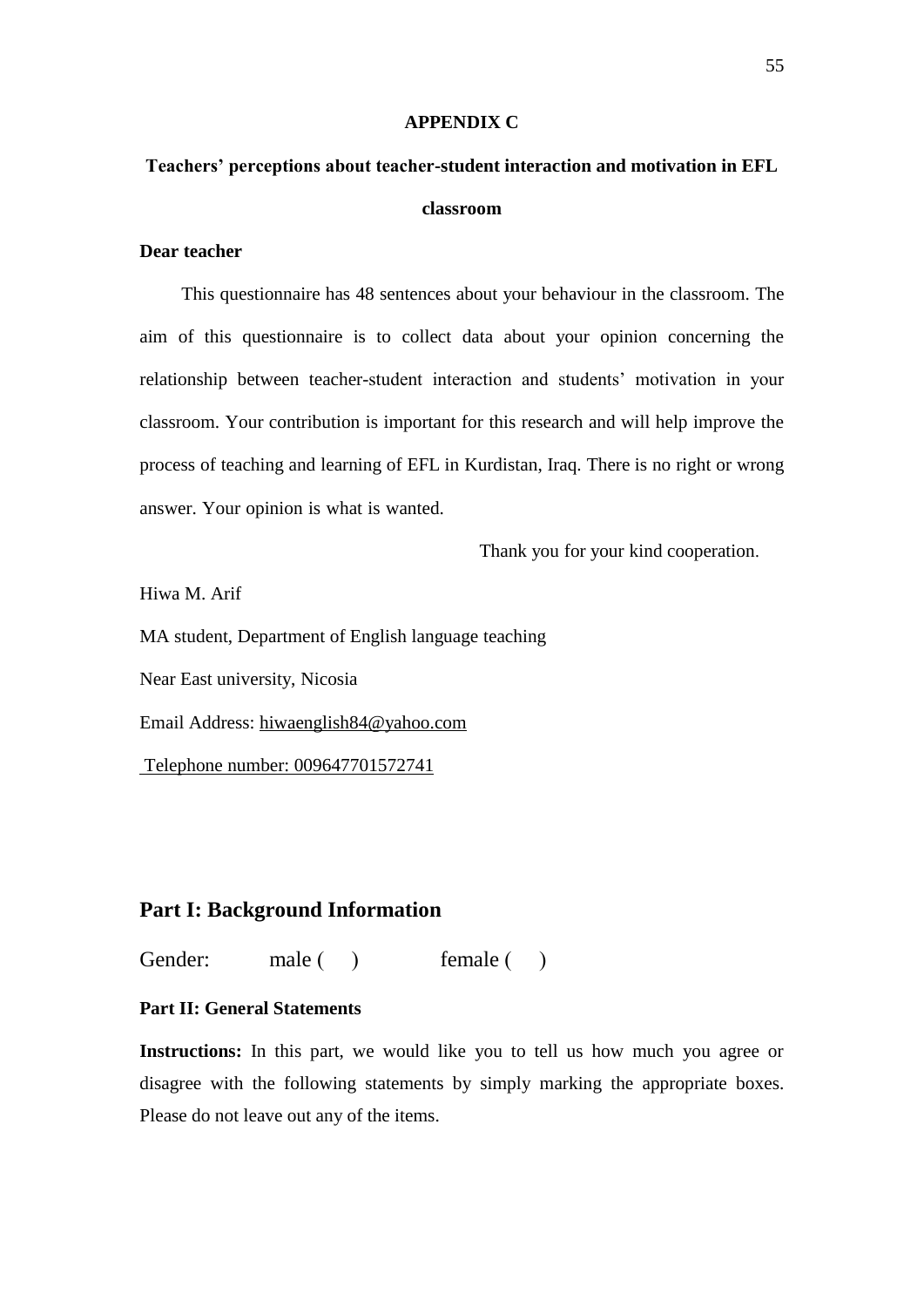Frequency ranks: (1=strongly disagree), (2=disagree), (3= neither agree nor disagree), (4=agree), (5=strongly agree)

| <b>Items</b>                                          | 1 | 2 | 3 | 4 | 5 |
|-------------------------------------------------------|---|---|---|---|---|
| 1. I talk enthusiastically about my subject.          |   |   |   |   |   |
| 2. I trust the students.                              |   |   |   |   |   |
| 3. I seem uncertain                                   |   |   |   |   |   |
| 4. I get angry Unexpectedly                           |   |   |   |   |   |
| 5. I explain things clearly.                          |   |   |   |   |   |
| 6. If students don't agree with me, they could talk   |   |   |   |   |   |
| about it.                                             |   |   |   |   |   |
| 7. I am hesitant.                                     |   |   |   |   |   |
| 8. I get angry quickly.                               |   |   |   |   |   |
| 9. I hold the students' attention.                    |   |   |   |   |   |
| 10. I am willing to explain things again.             |   |   |   |   |   |
| 11. I act as if I don't know what to do.              |   |   |   |   |   |
| 12. I am too quick to correct students when they      |   |   |   |   |   |
| break a rule.                                         |   |   |   |   |   |
| 13.I know everything that goes on<br>in<br>the        |   |   |   |   |   |
| classroom.                                            |   |   |   |   |   |
| 14. If students have something to say, I will listen. |   |   |   |   |   |
| 15. I let students boss me around.                    |   |   |   |   |   |
| 16. I am impatient.                                   |   |   |   |   |   |
| 17. I am a good leader.                               |   |   |   |   |   |
| 18. I realize when students don't understand.         |   |   |   |   |   |
| 19. I am not sure what to do when students fooled     |   |   |   |   |   |
| around.                                               |   |   |   |   |   |
| 20. It is easy for students to pick a fight with the  |   |   |   |   |   |
| teacher.                                              |   |   |   |   |   |
| 21. I act confidently.                                |   |   |   |   |   |
| 22. I am patient.                                     |   |   |   |   |   |
| 23. It's easy to make a fool out of me.               |   |   |   |   |   |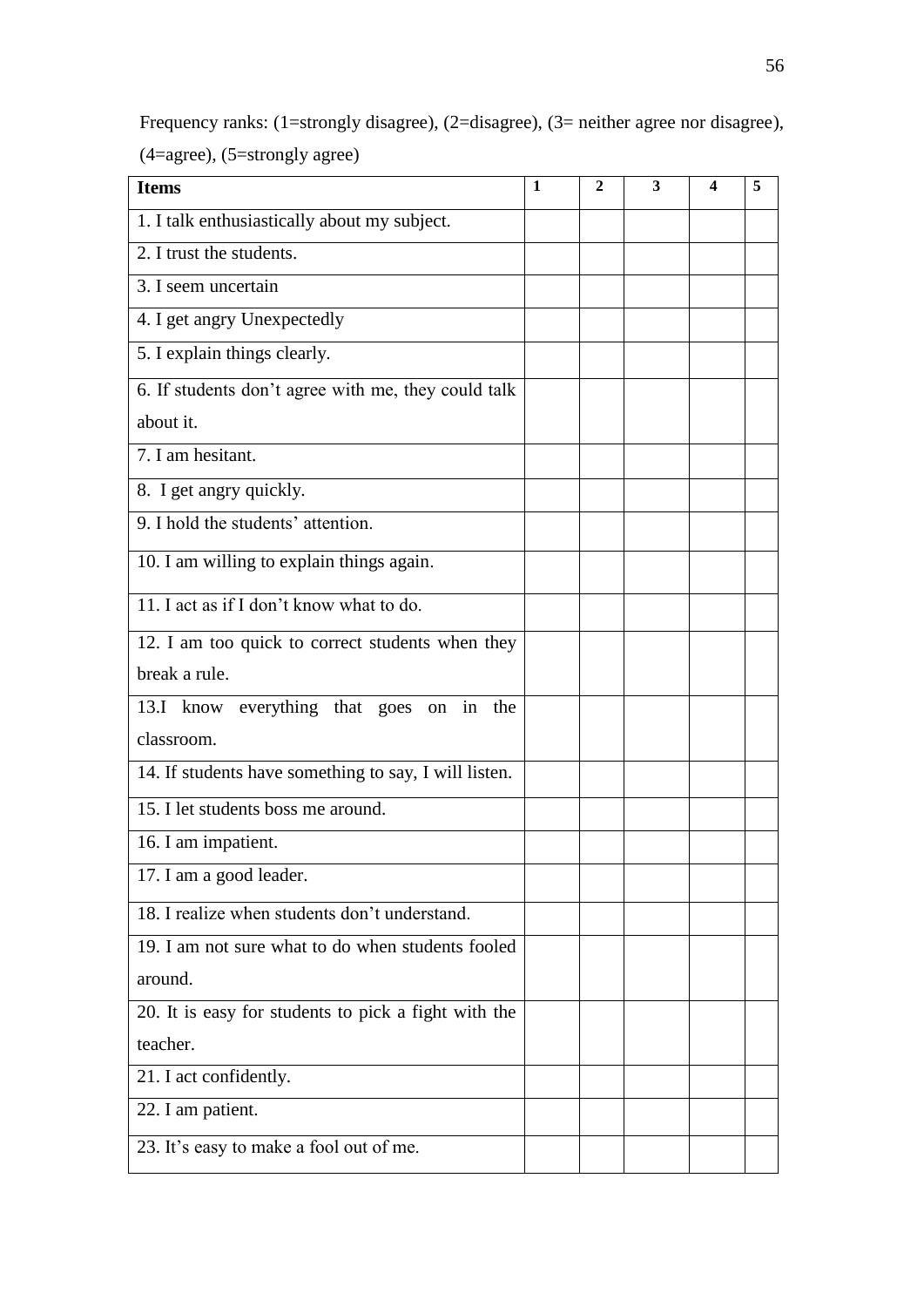| 24. I am sarcastic.                              |  |  |  |
|--------------------------------------------------|--|--|--|
| 25. I help students with their work.             |  |  |  |
| 26. Students can decide some things in my class. |  |  |  |
| 27. I think that students cheat.                 |  |  |  |
| 28. I am strict.                                 |  |  |  |
| 29. I am friendly.                               |  |  |  |
| 30. Students can influence me.                   |  |  |  |
| 31. I think that students don't know anything.   |  |  |  |
| 32. Students have to be silent in my class.      |  |  |  |
| 33. I am someone students can depend on.         |  |  |  |
| 34. I let students fool around in class.         |  |  |  |
| 35. I put students down                          |  |  |  |
| 36. My tests are hard.                           |  |  |  |
| 37. I have a sense on humor                      |  |  |  |
| 38. I let students get away with a lot in class. |  |  |  |
| 39. I think that students can't do things well   |  |  |  |
| 40. My standards are very high.                  |  |  |  |
| 41. I can take a joke.                           |  |  |  |
| 42. I give students a lot of free time in class. |  |  |  |
| 43. I seem dissatisfied.                         |  |  |  |
| 44. I am severe when marking papers.             |  |  |  |
| <i>i</i> $\circ$ . My class is pleasant.         |  |  |  |
| 46. I am lenient.                                |  |  |  |
| 47.I am suspicious                               |  |  |  |
| 48. Students are afraid of me.                   |  |  |  |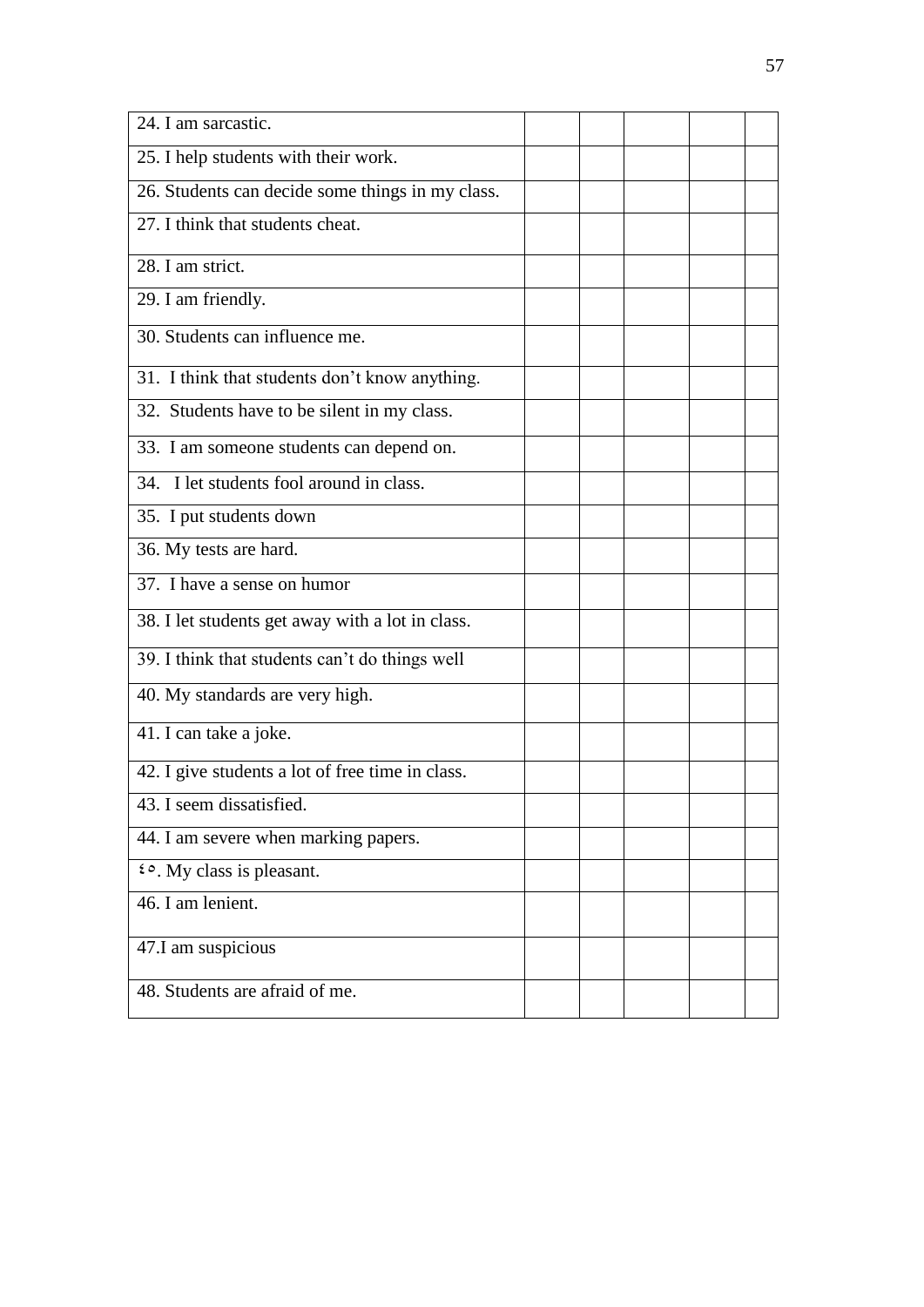#### **APPENDIX D**

## **Students' perceptions about teacher-student interaction in EFL classroom.** Dear student

 This questionnaire asks you to describe your teacher"s behaviour (**The teacher whose class you are currently in**). Please note that this is not a test and your responses will not affect your grades in any course. There is no right or wrong answer. Your opinion is what is wanted. The aim of this questionnaire is just to collect data about your opinion concerning teacher-student interaction in your classroom.

Thank you for your kind cooperation.

Hiwa M. Arif

MA student, Department of English language teaching Near East university, Nicosia Email Address: [hiwaenglish84@yahoo.com](mailto:hiwaenglish84@yahoo.com)

Telephone number: 009647701572741

## **Part I :Background Information**

Gender: male [ ] female [ ]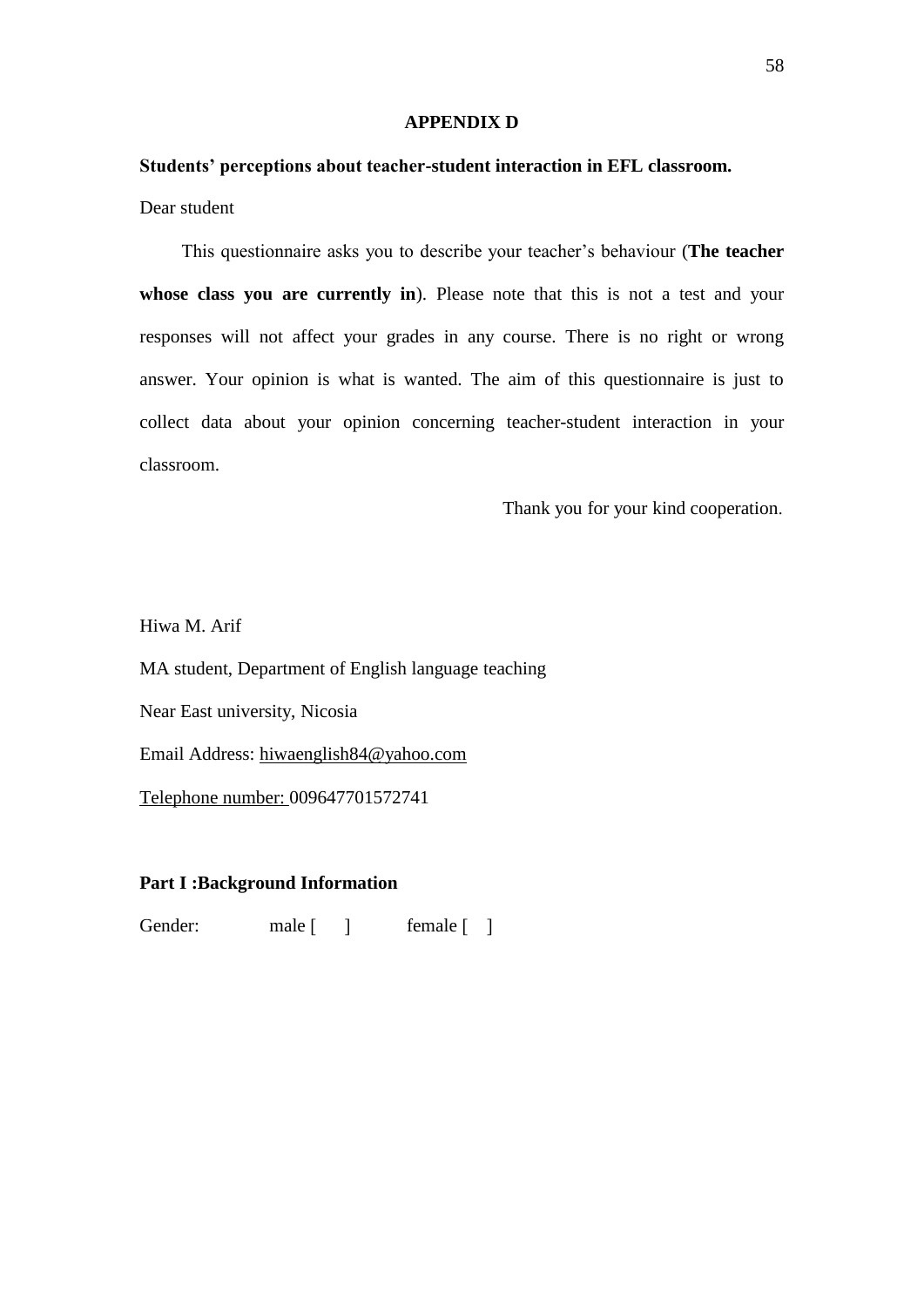## **Part II: General Statements**

**Instructions:** In this part, we would like you to tell us how much you agree or disagree with the following statements by simply marking the appropriate boxes. Please do not leave out any of the items.

Frequency ranks: (1=strongly disagree), (2=disagree), (3= neither agree nor disagree), (4=agree), (5=strongly agree)

| <b>Items</b>                                               | 1 | 2 | 3 | 4 | 5 |
|------------------------------------------------------------|---|---|---|---|---|
| 1. This teacher talks enthusiastically about her/his       |   |   |   |   |   |
| subject.                                                   |   |   |   |   |   |
| 2. This teacher trusts us.                                 |   |   |   |   |   |
| 3. This teacher seems uncertain.                           |   |   |   |   |   |
| 4. This teacher gets angry unexpectedly.                   |   |   |   |   |   |
| 5. This teacher explains things clearly                    |   |   |   |   |   |
| 6. If we don't agree with this teacher, we can talk about  |   |   |   |   |   |
| it frankly.                                                |   |   |   |   |   |
| 7. This teacher is hesitant when he/she teaches.           |   |   |   |   |   |
| 8. This teacher gets angry quickly.                        |   |   |   |   |   |
| 9. This teacher holds our attention.                       |   |   |   |   |   |
| 10. This teacher is willing to explain things again        |   |   |   |   |   |
| 11. This teacher acts as if she/he doesn't know what to    |   |   |   |   |   |
| do.                                                        |   |   |   |   |   |
| 12. This teacher is too quick to correct us when we        |   |   |   |   |   |
| break a rule                                               |   |   |   |   |   |
| 13. This teacher knows everything that goes on in the      |   |   |   |   |   |
| classroom                                                  |   |   |   |   |   |
| 14. If we have something to say, this teacher will listen. |   |   |   |   |   |
| 15. This teacher lets us boss her/him around.              |   |   |   |   |   |
| 16. This teacher is impatient.                             |   |   |   |   |   |
| 17. This teacher is a good leader.                         |   |   |   |   |   |
| 18. This teacher realizes when we don't understand.        |   |   |   |   |   |
| 19. This teacher is not sure what to do when we fool       |   |   |   |   |   |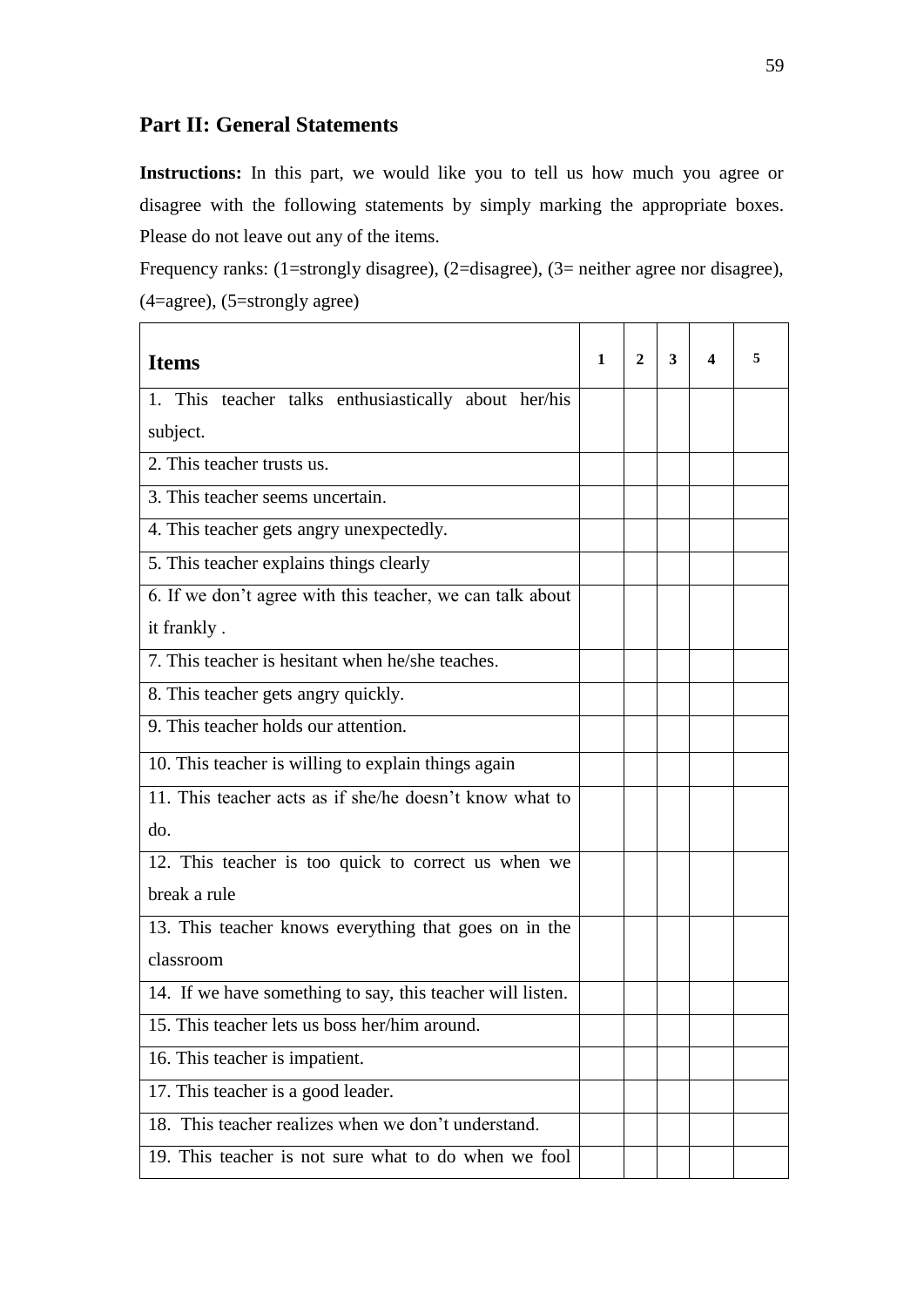| around.                                                |  |  |  |
|--------------------------------------------------------|--|--|--|
| 20. It is easy to pick a fight with this teacher.      |  |  |  |
| 21. This teacher acts confidently.                     |  |  |  |
| 22. This teacher is patient.                           |  |  |  |
| 23. It is easy to make a fool out of this teacher.     |  |  |  |
| 24. This teacher is sarcastic.                         |  |  |  |
| 25. This teacher helps us with our work.               |  |  |  |
| 26. We can decide some things in this teacher's class. |  |  |  |
| 27. This teacher thinks that we cheat.                 |  |  |  |
| 28. This teacher is strict.                            |  |  |  |
| 29. This teacher is friendly.                          |  |  |  |
| 30. We can influence this teacher.                     |  |  |  |
| 31. This teacher thinks that we don't know anything.   |  |  |  |
| 32. We have to be silent in this teacher's class.      |  |  |  |
| 33. This teacher is someone we can depend on.          |  |  |  |
| 34. This teacher lets us fool around in class.         |  |  |  |
| 35. This teacher puts us down                          |  |  |  |
| 36. This teacher's tests are hard.                     |  |  |  |
| 37. This teacher has a sense of humor.                 |  |  |  |
| 38. This teacher lets us get away with a lot in class  |  |  |  |
| 39. This teacher thinks that we can't do things well.  |  |  |  |
| 40. This teacher's standards are very high.            |  |  |  |
| 41. This teacher can take a joke.                      |  |  |  |
| 42. This teacher gives us a lot of free time in class. |  |  |  |
| 43. This teacher seems dissatisfied.                   |  |  |  |
| 44. This teacher is severe when marking papers.        |  |  |  |
| 45. This teacher's class is pleasant                   |  |  |  |
| 46. This teacher is lenient.                           |  |  |  |
| 47. This teacher is suspicious                         |  |  |  |
| 48. We are afraid of this teacher.                     |  |  |  |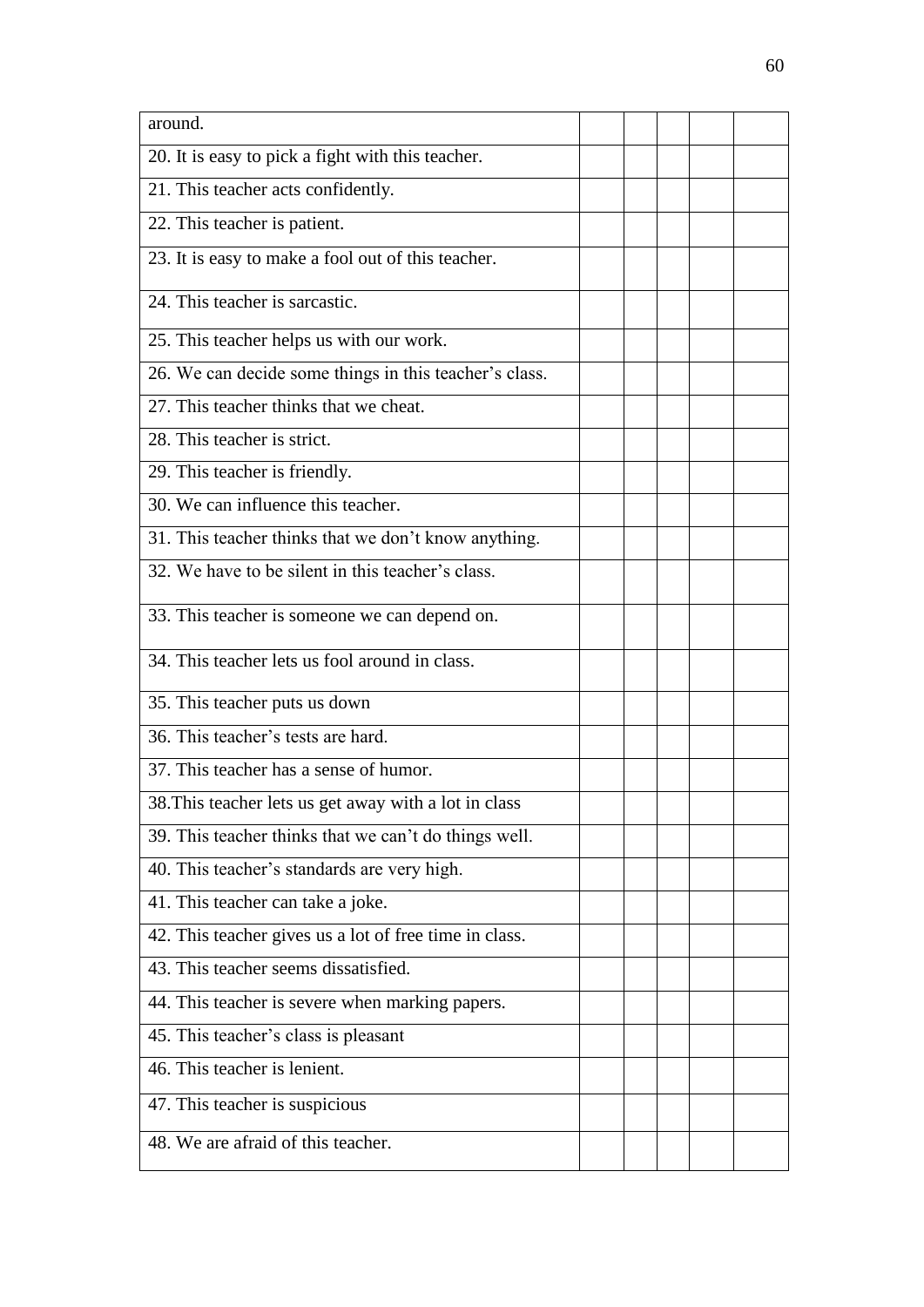#### **APPENDIX E**

# **Students' questionnaires**

### **Motivated Strategies for Learning Questionnaire**

### **Instructions:**

Dear student, in this part, we would like you to tell us how much you agree or disagree with the following statements by simply marking the appropriate boxes. Please do not leave out any of the items.

Thank you for your kind cooperation.

Hiwa M. Arif

MA student, Department of English language teaching

Near East university, Nicosia

Email Address: [hiwaenglish84@yahoo.com](mailto:hiwaenglish84@yahoo.com)

Telephone number: 009647701572741

# **Part I :Background Information**

Gender: male [ ] female [ ]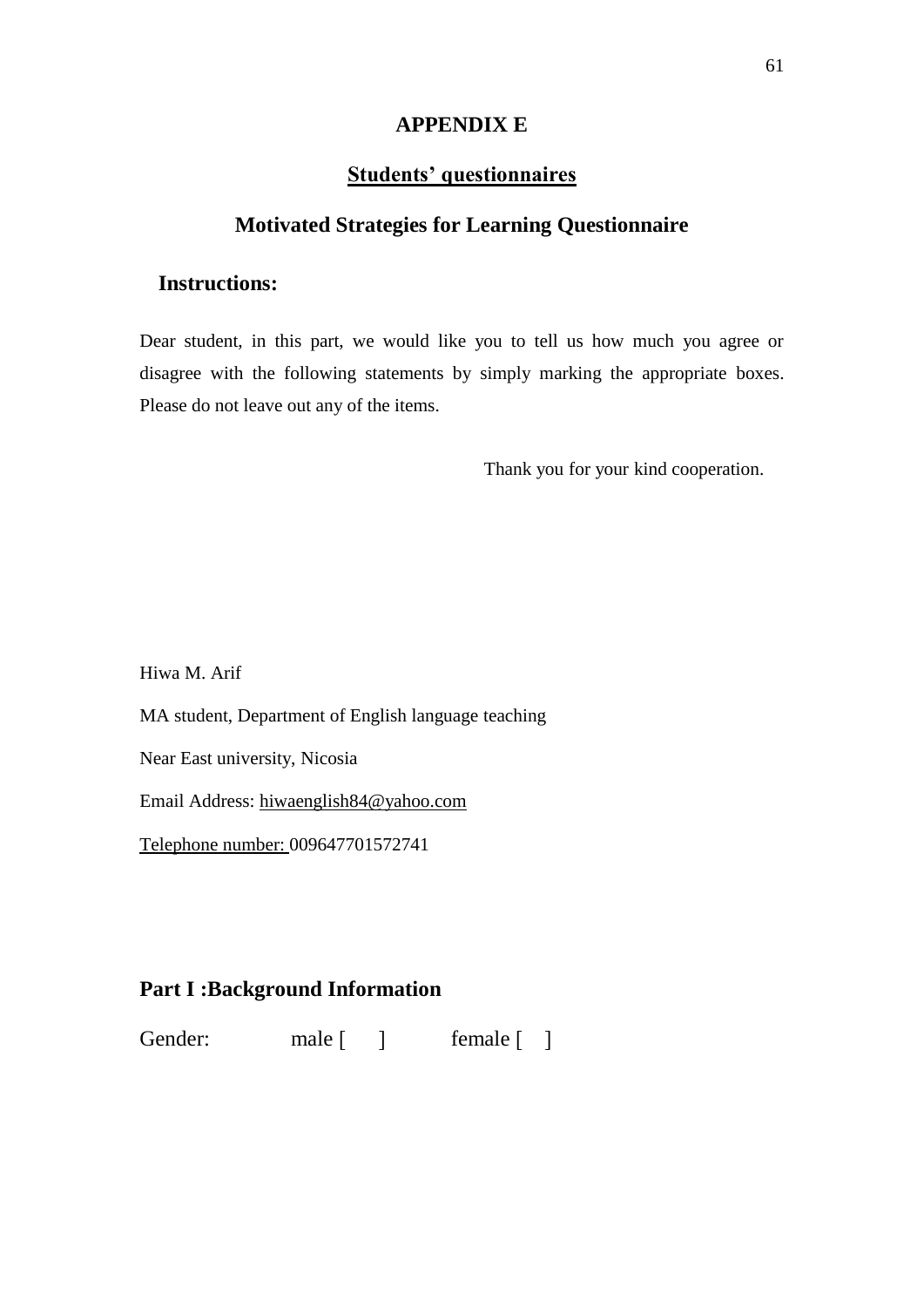# **Part II: General Statements**

**Instructions:** In this part, we would like you to tell us how much you agree or disagree with the following statements by simply marking the appropriate boxes. Please do not leave out any of the items.

Frequency ranks: (1=strongly disagree), (2=disagree), (3=disagree somewhat),  $(4=$ neither agree nor disagree),(5=agree somewhat) (6=agree), (7=strongly agree)

| <b>Items</b>                                                |              |                |   |                         |   |   |   |
|-------------------------------------------------------------|--------------|----------------|---|-------------------------|---|---|---|
|                                                             | $\mathbf{1}$ | $\overline{2}$ | 3 | $\overline{\mathbf{4}}$ | 5 | 6 | 7 |
|                                                             |              |                |   |                         |   |   |   |
| 1. During class time, I often miss important points         |              |                |   |                         |   |   |   |
| because I am thinking of other things.                      |              |                |   |                         |   |   |   |
| 2. When reading for a course, I make up questions to        |              |                |   |                         |   |   |   |
| help focus my reading.                                      |              |                |   |                         |   |   |   |
| 3. When I become confused about something I'm               |              |                |   |                         |   |   |   |
| reading, I go back and try to figure it out.                |              |                |   |                         |   |   |   |
| 4. If class materials are difficult to understand, I change |              |                |   |                         |   |   |   |
| the way I read the material.                                |              |                |   |                         |   |   |   |
| 5. Before I study new material thoroughly, I often skim     |              |                |   |                         |   |   |   |
| it to see how it is organized.                              |              |                |   |                         |   |   |   |
| 6. I ask myself questions to make sure I understand the     |              |                |   |                         |   |   |   |
| material I have been studying.                              |              |                |   |                         |   |   |   |
| 7. I try to change the way I study in order to fit the      |              |                |   |                         |   |   |   |
| course requirements and the instructor's teaching style.    |              |                |   |                         |   |   |   |
| 8. I often find that I have been reading for a class but    |              |                |   |                         |   |   |   |
| don't know what it was all about.                           |              |                |   |                         |   |   |   |
| 9. I try to think through a topic and decide what I am      |              |                |   |                         |   |   |   |
| supposed to learn from it rather than just reading it over  |              |                |   |                         |   |   |   |
| when studying.                                              |              |                |   |                         |   |   |   |
| 10. When studying, I try to determine which concepts I      |              |                |   |                         |   |   |   |
| do not understand well.                                     |              |                |   |                         |   |   |   |
| 11. When I study, I set goals for myself in order to        |              |                |   |                         |   |   |   |
| direct my activities in each study period.                  |              |                |   |                         |   |   |   |
| 12. If I get confused taking notes, I make sure I sort it   |              |                |   |                         |   |   |   |
| out afterwards.                                             |              |                |   |                         |   |   |   |
|                                                             |              |                |   |                         |   |   |   |